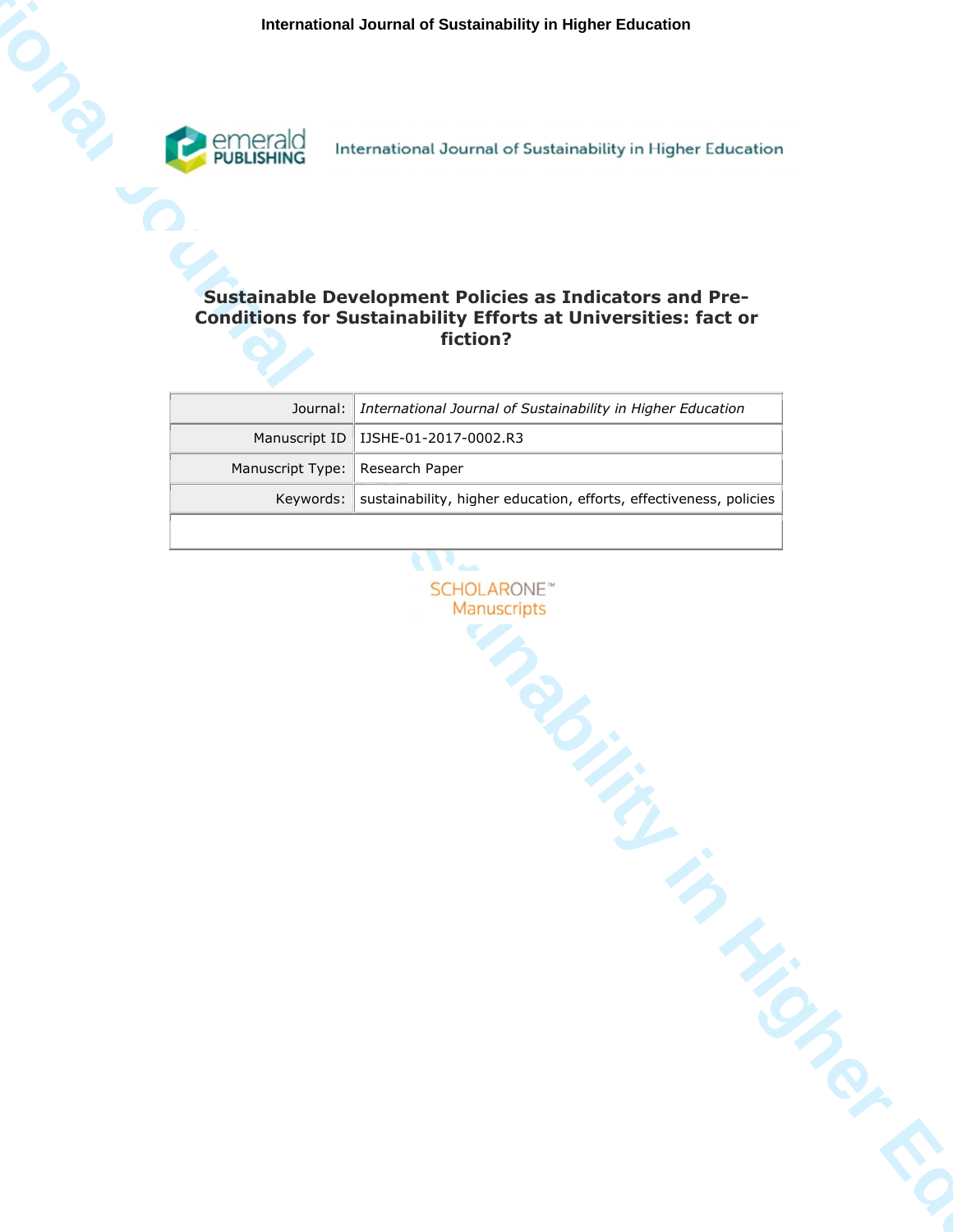# **Sustainable Development Policies as Indicators and Pre-Conditions for Sustainability Efforts at Universities: fact or fiction?**

Walter Leal Filho<sup>a</sup>, Luciana L. Brandli<sup>b\*</sup>, Deisi Becker<sup>c</sup>, Constantina Skanavis<sup>d</sup>, Aristea Kounani<sup>e</sup>, Chrysoula Sardi<sup>f</sup>, Dimitra Papaioannidou<sup>g</sup>, Arminda Paco<sup>h</sup>, Ulisses M. Azeiteiro<sup>i</sup>, Luiza de Sousa<sup>j</sup>, Schalk Raath<sup>k</sup>, Rudi Pretorius<sup>1</sup>, Chris Shiel<sup>m</sup>, Valeria Vargas<sup>n</sup>, Gregory Trencher<sup>o</sup>, Robert W. Marans<sup>p</sup> <sup>a</sup> School of Science and the Environment. Manchester Metropolitan University. All Saints Building. Oxford Road. Manchester M15 6BH. UK. E-mail: w.leal@mmu.ac.uk

<sup>b\*</sup> Architecture and Engineering College. University of Passo Fundo,CAMPUS I, Km 171,BR 285,Passo Fundo/RS. Brazil. E-mail: brandli@upf.br (\*corresponding autor)

<sup>c</sup> Management School. Federal University of Rio Grande do Sul (UFRGS). Washington Luiz, 855. 90.010-460 Porto Alegre/RS. Brazil. E-mail: deisibecker@bol.com.br

<sup>d</sup> Research Center of Environmental Communication and Education. Department of Environment University of the Aegean. University Hill Mytilene, 81100 Greece E-mail: cskanav@aegean.gr

<sup>e</sup>Research Center of Environmental Communication and Education. Department of Environment University of the Aegean. University Hill. Mytilene, 81100. Greece. E-mail: kounani@env.aegean.gr

<sup>f</sup> Research Center of Environmental Communication and Education. Department of Environment University of the Aegean. University Hill. Mytilene, 81100. Greece. E-mail: env12078@env.aegean.gr

<sup>g</sup>Research Center of Environmental Communication and Education. Department of Environment University of the Aegean. University Hill. Mytilene, 81100. Greece. E-mail: env12068@env.aegean.gr

<sup>h</sup> Department of Business and Economics, Research Unit NECE, University of Beira Interior, Estrada do Sineiro, 6200-209 Covilhã, Portugal. E-mail: apaco@ubi.pt

<sup>i</sup>Department of Biology & CESAM Centre for Environmental and Marine Studies, University of Aveiro, 3810-193 Aveiro, Portugal. E-mail ulisses@ua.pt

<sup>j</sup> Geography Education and Environmental Education. School of Natural Sciences and Technology for Education. Faculty of Education Sciences. North-West University (Potchefstroom Campus). South Africa. E-mail: Luiza.desousa@nwu.ac.za <sup>k</sup> School of Natural Sciences and Technology for Education. Faculty of Education Sciences. North-West University (Potchefstroom Campus). South Africa. E-mail: Schalk.Raath@nwu.ac.za

l Department of Geography, University of South Africa, Room 035, Calabash, Science Campus, Pretoria, South Africa E-mail: pretorw@unisa.ac.za

m University of Bournemouth, Christchurch House C212, Talbot Campus, Fern Barrow, Poole, BH12 5BB, UK. E-mail: cshiel@bournemouth.ac.uk

<sup>n</sup> School of Science and the Environment Manchester Metropolitan University. All Saints Building Oxford Road. Manchester M15 6BH UK. E-mail: v.vargas@mmu.ac.uk

<sup>o</sup> Department of International Development, Community and Environment. Clark University. 950 Main Street Worcester MA 01610. USA. E-mail:gtrencher@clarku.edu

<sup>p</sup> Institute for Social Research. University of Michigan. Ann Arbor Michigan.48106 U.S.A. E-mail: marans@umich.edu

# **Abstrac**t

**Page 1 of 33**<br> **International Journal of Sustainability in Higher Education**<br> **I** Analysis Constrained Precision Constrained President Constrained President Constrained President Constrained President Constrained Preside **Purpose -** There is a widely held belief that Sustainable Development (SD) policies are essential for universities to successfully engage in matters related to sustainability, and are an indicator of the extent to which they are active in this field. This paper examines the evidence which currently exists to support this assumption. It surveys a sample of universities in Brazil, Germany, Greece, Portugal, South Africa, United Kingdom (UK) and United States of America (USA) to ascertain the extent to which universities that are active in the field of sustainable development have formal policies on sustainable development, and whether such policies are a pre-condition for successful sustainability efforts.

**Design/methodology/approach** –The study involved 35 universities in these seven countries (five universities respectively). A mixed-methods approach has been used, ranging from document analysis, website analysis, questionnaires and interviewing.

60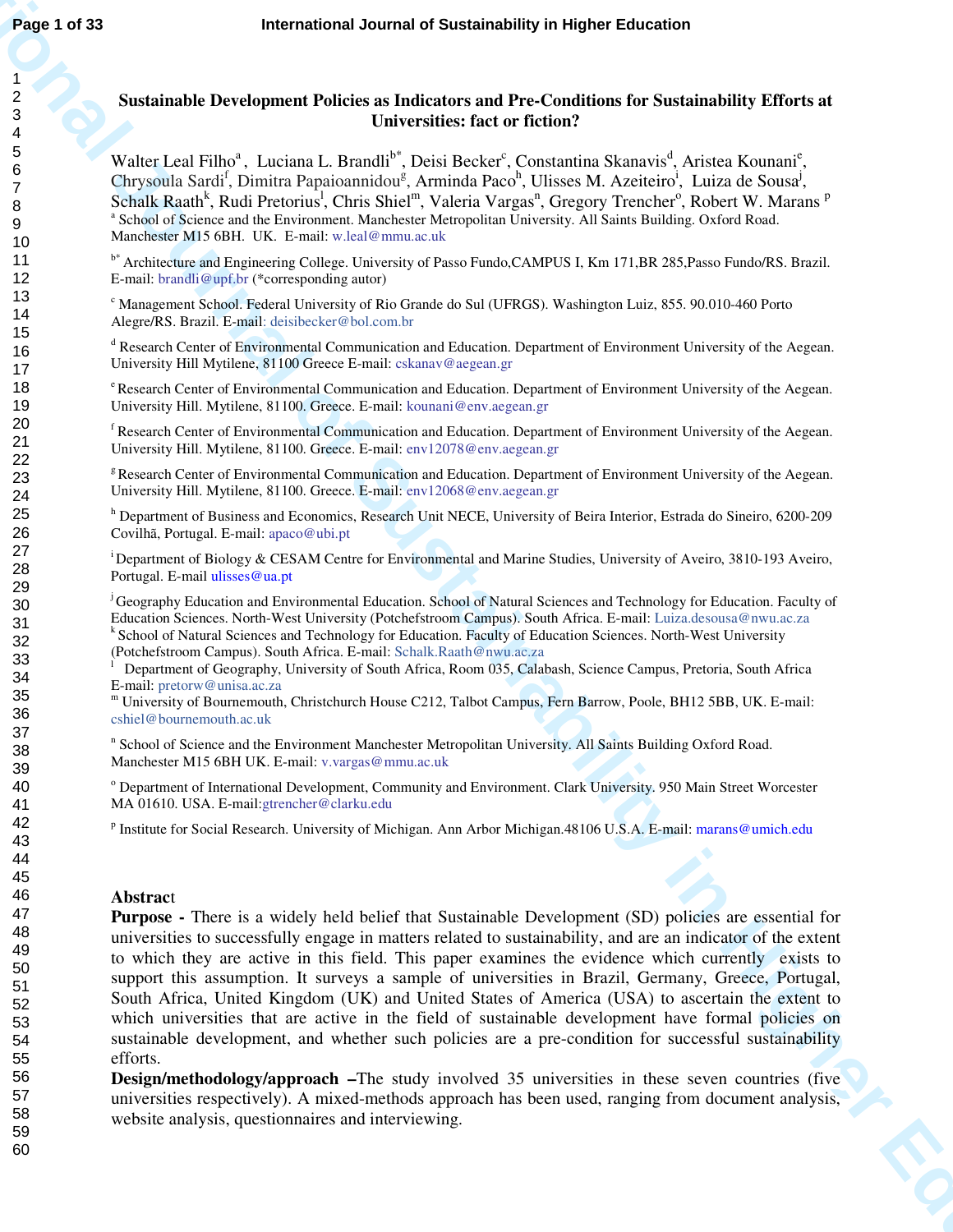#### **International Journal of Sustainability in Higher Education Page 2 of 33**

**Findings –** Although only 60% of the sampled universities had a policy that specifically addressed SD, this cannot be regarded as an indicator that the remaining 40% are not engaged with substantial actions that address SD. Indeed, all of the universities in the sample, regardless of the existence of a SD formal policy, demonstrated engagement with environmental sustainability policies or procedures in some form or another. This research has been limited by the availability and ability to procure information from the sampled universities. Despite this, it is one of the largest research efforts of this kind ever performed.

**Originality/value –** Our findings provide some valuable insights about the connections between SD policies on the one hand, and the practice of SD in higher education institutions on the other. **Key words:** Sustainability, Higher Education, Policies, Efforts, Effectiveness

Received 03-Jan-2017 Revised 11-Apr-2017.

#### **1. Introduction**

Sustainable Development (SD) at universities is a rapidly emerging field (Leal Filho, 1996; Leal Filho, 2012). Whereas in the 1980s only a few universities considered sustainability to be relevant to their activities, there are currently thousands of universities around the world that regard sustainability as relevant or even central to their activities (Lozano, 2011).

This is not to say that the implementation of SD initiatives at universities is not without complications. On the contrary, there are many barriers that prevent it from being fully implemented, with one significant trend being a lack of institutional sustainability policies. The many efforts performed throughout the UN (United Nations) Decade on Education for Sustainable Development have not changed this trend significantly (Leal Filho et al., 2015a). On the contrary: the recently set "Sustainable Development Goals" call for more institutional commitment and a wider use of indicators to measure progress (Hák et al., 2016).

It is evident that, over the years, incentives for establishing SD-oriented curricula, for research, social initiatives and other actions related to SD have increased. Attention is often concentrated on the first steps, i.e. starting a sustainability initiative, and "there has been much less attention given to establishing how to ensure [these] desired developments are successfully initiated, implemented and sustained" (Mader et al., 2013, p. 265).

**International Journal of Sustainability in Higher Education**<br> **In the conditional Adventure of the sample inner condition and in profit that provide the sample condition and<br>**  $\frac{2}{5}$  **in the condition and the sample in t** The quest to evaluate and encourage the engagement of universities in SD efforts is a complex and extensive one. Sustainability policies at universities are important, since they offer a basis for systematic (i.e., not ad hoc or loose) initiatives across the institution. According to Too and Bajracharya (2015), with universities being generators of cutting-edge research, they can be expected to be leaders of new and innovative sustainable practices. Sustainability policies at universities are important and cannot be dismissed. Policies need to address the existing gaps, promote new solutions and new ways to make institutions more efficient, and to reduce the footprint of their activities.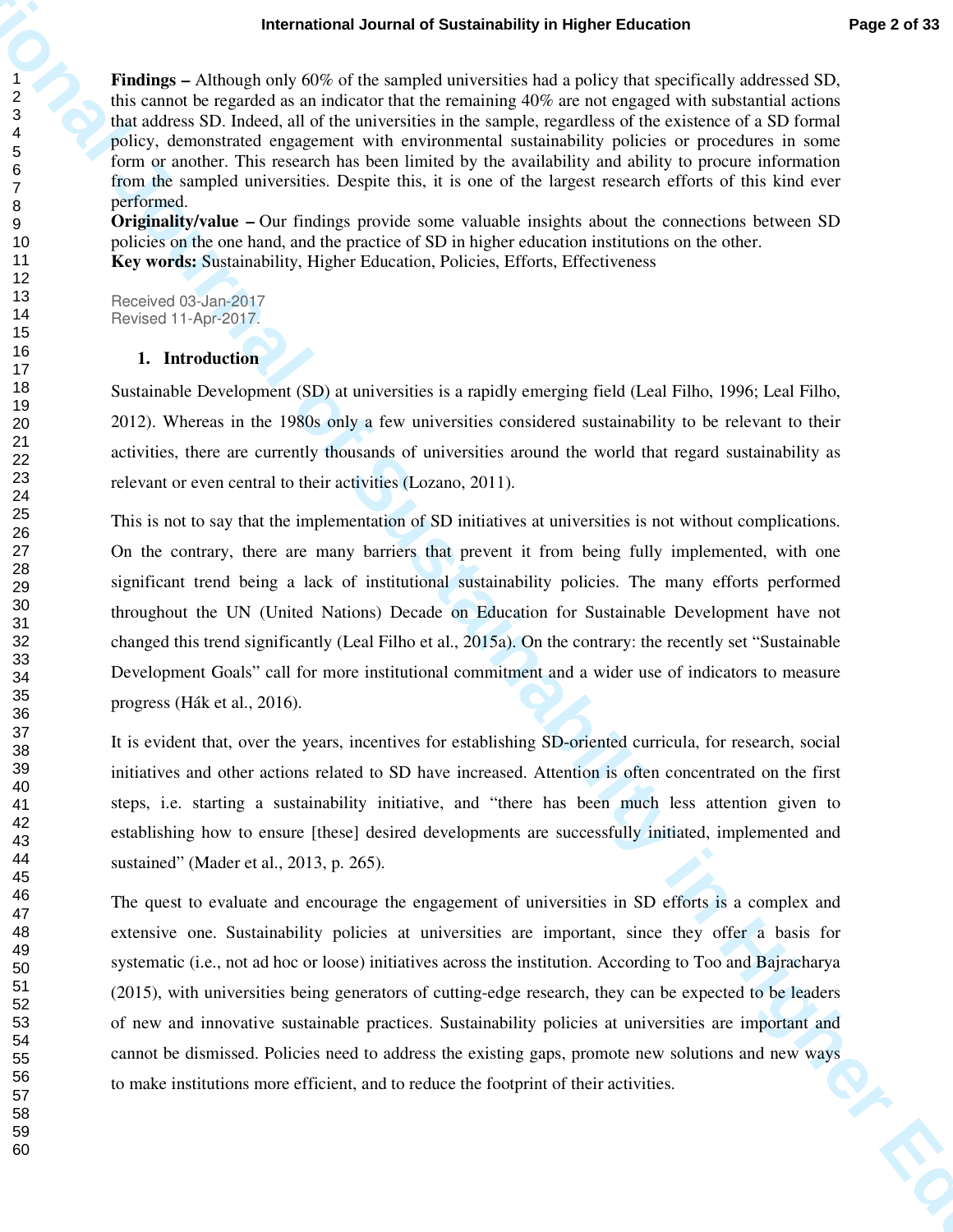The purpose of this paper is to examine the evidence that may exist to support the assumption that SD policies are essential for universities to successfully engage in matters related to sustainability, and to consider if such policies are an indicator – or a pre-condition - for successful sustainability efforts. The findings are based on a sample of universities from Brazil, Germany, Greece, Portugal, South Africa, UK and USA.

#### **2. Sustainability in the university community**

A university is formed by a community of individuals and its operations entail a wide range of facilities and activities. These include dormitories, restaurants, and all of the associated waste that they generate, chemicals that they consume, energy that they use, and much more. According to Amaral et al. (2015, p. 160), "despite the fact that operational initiatives can be seen as worthy examples of sustainable practices, they cannot by themselves be a guarantee of campus sustainability. They lack a systematic and continuous quality improvement approach that is the core of the standardised management systems".

In this sense, the university community has much to learn. Faculty, students and staff need to engage in real problem-understanding and problem-solving, and ensure that their universities become a pivotal force to guide wider community efforts to advance societal sustainability (Trencher et al., 2014). However, changing attitudes and behaviours is a complex and challenging task. Recent research findings suggest that it takes more than just information dissemination to influence and change attitudes (Too and Bajracharya, 2015). These authors provide two examples about community engagement and the need for a holistic approach to engage any community in SD including education, governance and actions.

**Page 1643 1641**<br> **Interpreter controlled the properties and the seamulated state and many collect the anomalous computer of the properties and the seamulated the seamulated by the seamulated by the seamulated by the seam** The examples of university activities provided on a study by Amaral et al. (2015) attest the relevance that various HEIs are giving to sustainability. Their examination includes examples from institutions certified according to ISO 14001 (i.e. University of Glamorgan, University of Melbourne, Mälardalen University and University of Gävle), and those currently using ISO 14001 only as a performance indicator (e.g. Lincoln University, New Zealand or Dalhousie University in Canada). According to Amaral: "Universities are a unique type of organization, as they need to address not only all three dimensions of sustainability (economic, environmental and social) but also the five dimensions of their organizational activity (education, research, operations, community outreach, and reporting)" (Amaral et al., 2015, p. 162).

But there are many other examples. At the University of British Columbia (UBC), for instance, SD issues are centrally placed in the university curriculum and overall philosophy. Indeed, UBC has a history of pursuing strong operational sustainability goals and targets. It emphasises teaching and research on sustainability, and has committed, at the corporate level, to the deep integration of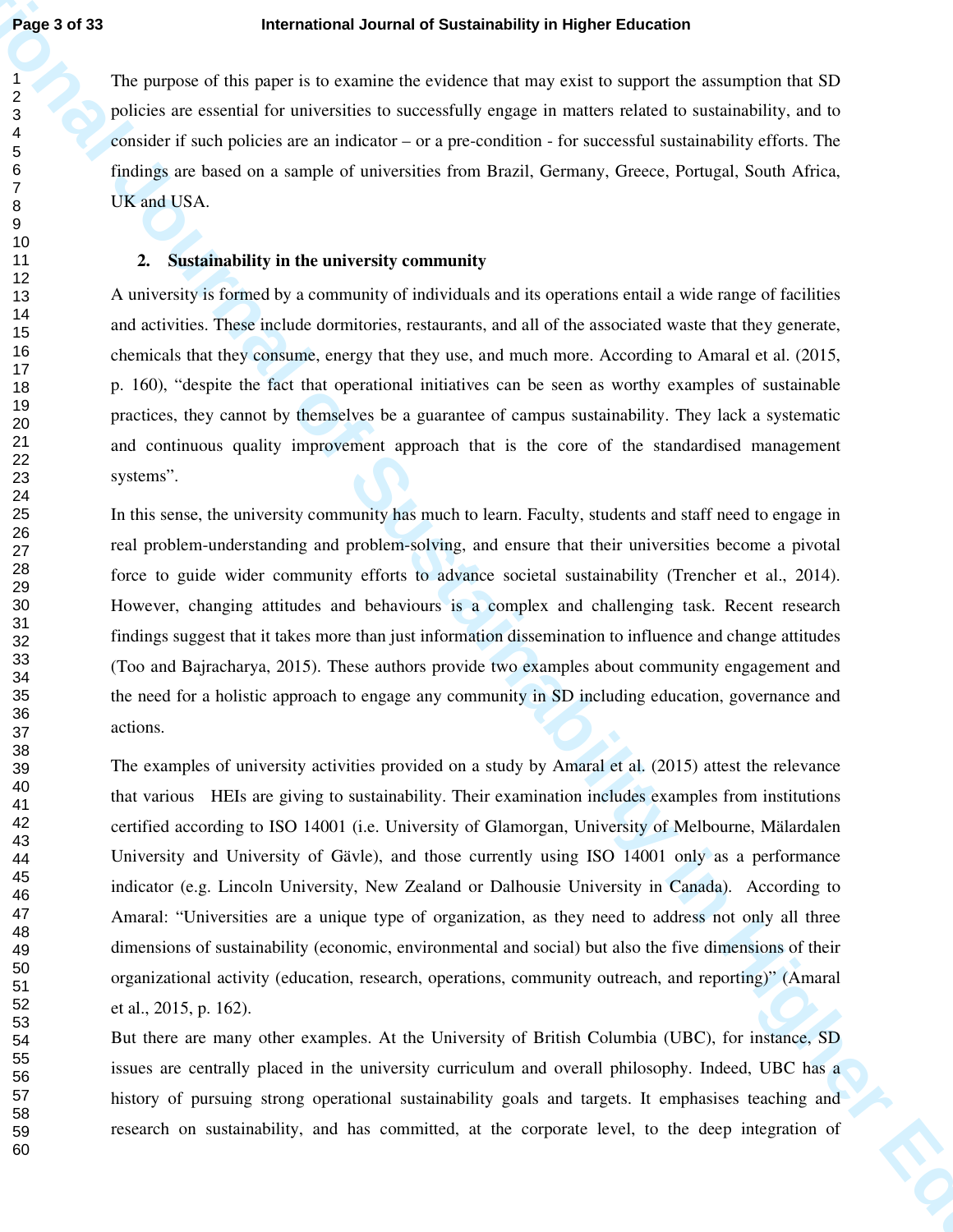operational and academic efforts in sustainability. For example, the UBC Sustainability Initiative (USI), established in 2010, is the University's agent in this innovation. USI fosters partnerships and collaborations that extend beyond traditional boundaries of disciplines, sectors and geographies to address the critical issues of our time. The initiative's work is carried out under two crosscutting themes: campus as a living laboratory and the university as an agent of change (University of British Columbia, 2015).

Still in North America, Yale University offers another example of a strong institutional commitment to sustainability. Various university-wide sustainability efforts have been guided by strategic planning documents, designed to look comprehensively across divisions and involve all members of the university. For instance, the current Sustainability Strategic Plan (2013-2016) includes five major focus areas to address sustainability issues even more systematically and with a broader reach across campus (Yale University, 2015).

At the Polytechnic University of Catalonia (UPC), the University Research Institute for Sustainability Science and Technology (IS.UPC) promotes and carries out research on sustainability and generates technical and conceptual tools to create a more sustainable production model.

At the University of Uppsala, in Sweden, the Uppsala Centre for Sustainable Development coordinates some initiatives in this field. It is an interdisciplinary Centre based on a collaboration between Uppsala University and the Swedish University of Agricultural Sciences, both in the same city. The Uppsala Centre aims to be a catalyst for research and education on SD at the two universities.

In Brazil, exploratory research was conducted to map the emphasis given to SD by 40 federal universities, which represent 89% of the programs offered in Brazil. This study concluded that the inclusion of new courses involving sustainability in business administration programs is still irregular and slow. Of the 40 universities investigated, only 13 (roughly a third) offered courses related to the topic (Palma et al., 2011).

**International Journal of Sustainability in Higher Education**<br> **International substitute in solution** (**i**) in the simulation (**i**) is the complete in the international of the complete information (**i**) is the complete inf Reaching off campus, research suggests that universities are increasingly willing to consider joint pursuit of sustainability with societal stakeholders (i.e. sustainability co-creation) as a core mission (Trencher et al., 2104; Zilahy and Huisingh, 2009). Many examples demonstrate how sustainability cocreation can enrich research and education through real-world challenges and transdisciplinary knowledge production (Trencher et al., 2016). However, it also suggests that numerous barriers discourage faculty from working with societal stakeholders, some of them related to the academic incentives system (Trencher et al., 2014).

All of these examples make it clear that SD at universities is here to stay. Yet they also emphasise that there is a need for refurbishment and adjustments. SD policy needs to be incorporated to improve the management of all resources, community relations and the dissemination of new practices and innovations.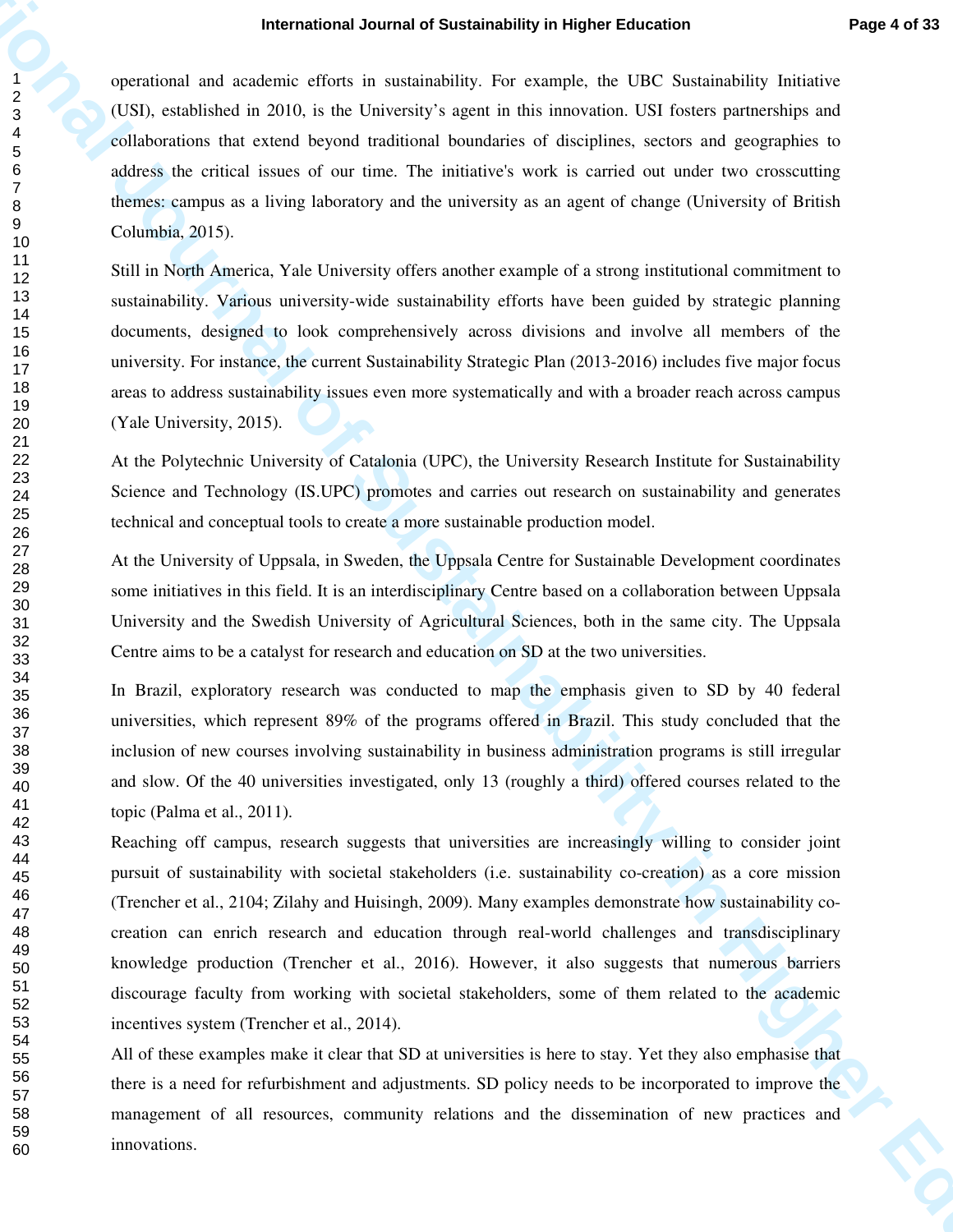# **3. The role of sustainable development policies at universities**

**Page 5 of 33**<br> **International Journal of Sustainability in Higher Education**<br> **I** A The role of number development publishs at universities connective tensoring process of<br>  $\frac{2}{5}$  A variety Higher tensorion to their o As many Higher Education Institutions (HEIs) across the world have become increasingly aware of their impact on the environment, they have made substantial efforts to enhance their understanding of the environmental dimensions of their operations and the implications and impacts of higher education activities (Carpenter and Meehan, 2002). Additionally, the number of HEIs that are incorporating and institutionalising SD into their practices reflects an upward trend, evidenced by the growth of sustainability coordinators and environmental managers within universities. It might be expected that policies to address SD are both a cause and a consequence of such growth and a reflection of the number of endorsements made by Vice Chancellors and University Presidents to International Declarations that declare their commitment to SD (see Tilbury, 2013, p.13). There has certainly been a parallel increase in policy development. Yet what is less clear is whether such policies reflect the broader concerns of SD (and address effectively what Vice Chancellors signed up to), or whether such policies address more limited and specifically environmental concerns. These would include for example addressing carbon reduction, conserving energy; complying with environmental legislation; and, reducing the costs of running the estates, while also developing green infrastructure that is more attractive and marketable to prospective students.

What is clear, however, is that "campus greening" has become mainstream. The number of international networks and partnerships for SD in higher education is testament to this (Radford, 2012). Thus, in most universities around the world, there are numerous, innovative examples of environmental initiatives related to green building design; recycling and reusing; energy efficient lighting; water conserving fittings; and public transportation.

Whether the pre-occupation with campus greening is a result of environmental policies or other factors remains to be seen. It is possible that campus greening initiatives have emerged in spite of limited or flawed strategies and policies. They might suggest that something is missing from the policy development process; that it is easier to green the campus but more challenging to embrace the wider potential of Education for Sustainable Development (ESD). Alternatively, it may say something about the way institutions, and particularly those who establish policy (i.e. the senior teams) have engaged or not.

A trawl of higher education websites (particularly in the USA and UK) will quickly demonstrate that most institutions have an "environmental policy"; which many proactively and proudly market as "green credentials". However, research suggests that there are fewer examples of universities that have genuinely demonstrated a systemic commitment to SD (Sterling et al., 2013). Examples of integrative approaches and "third wave sustainability" where universities "re-orient teaching, learning, research and university-community relationships" (Wals and Blewitt, 2010, p.56) in such a way that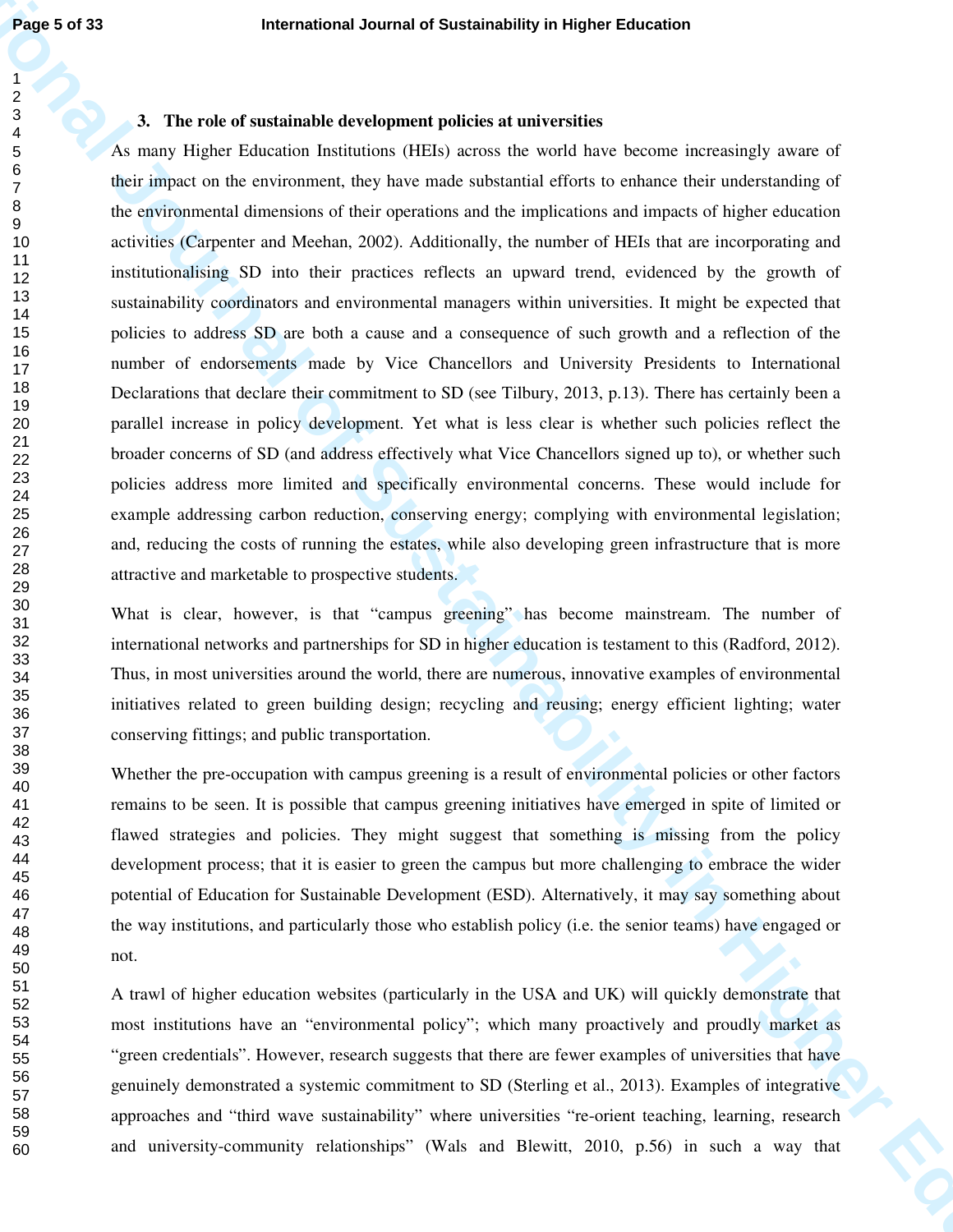sustainability becomes a core driver are uncommon, and are not often pursued, despite their potential (Leal Filho et al., 2015b).

It is therefore highly unlikely that the majority of universities will have "official" policies that encompass the full remit of what is implied by SD. Consequently, it is highly probable that universities have well-developed policies related to the environmental management of their estates, with goals in relation to physical infrastructures, operations, carbon reduction, etc. Conversely, they will be less likely to have an overarching strategy and policy for SD which embraces all the component parts (and wider concerns) with sub-policies that flow from that. Also, they are very unlikely to have thought strategically about the "needs of future generations" and to have adopted policies that take a sufficiently long-term perspective into consideration.

**International Journal of Sustainability in Higher Education**<br> **International Journal Association**<br> **I** Let the horoton held y called that the angine), of currentles will have "edilently positive dotational compare the tr This may seem surprising given the number of international declarations endorsed. As Radford (2012) notes, these voluntary, not compulsory and voluntary endorsements do not always result in immediate action. This is worrying given the substantial number of authors who have highlighted the critical socio-economic and natural environment crises that the world faces, with a challenging responsibility falling to higher education (Ciferri and Lombardi, 2009). Universities are called upon to develop systemic approaches to address these problems, and to play a leadership role in the development of interventions that will be crucial to the survival of the planet and of humanity, through research, education, and community engagement (Shiel et al. 2016; Trencher et al., 2014). Given their resources, they are ideally placed to showcase environmental management and innovative environmental practice. However, current paradigms may be inadequate for addressing the long term needs of a sustainable future. Current strategies and policies in particular may fall short of achieving the desired outcomes, where it is very clear that integrative ways of working need to be achieved (Leal Filho et al. 2015b).

Strategy and policy development (to ensure strategy becomes meaningful) needs to encourage, as Ciferri and Lombardi (2009) suggest, new thinking within the educational system and to ensure that universities:

- Contribute to models of economic growth consistent with SD;
- Focus on interdependence within ecosystems (exploring and educating students and society about the nature of this interdependence is critical to establishing the ecosystems which impact on SD. Additionally, education is crucial in disaster risk reduction strategies);
- Develop new approaches to sustainable energy (with a focus not only on preventing overexploitation of resources or limiting pollution, but also on the provision of alternatives).

Policies must ensure that broader concerns are fully addressed. Lozano et al. (2013) propose the following elements that need to be considered (and thus embraced) within policy: curricula, research, campus operations, community outreach, university collaboration, assessment and reporting,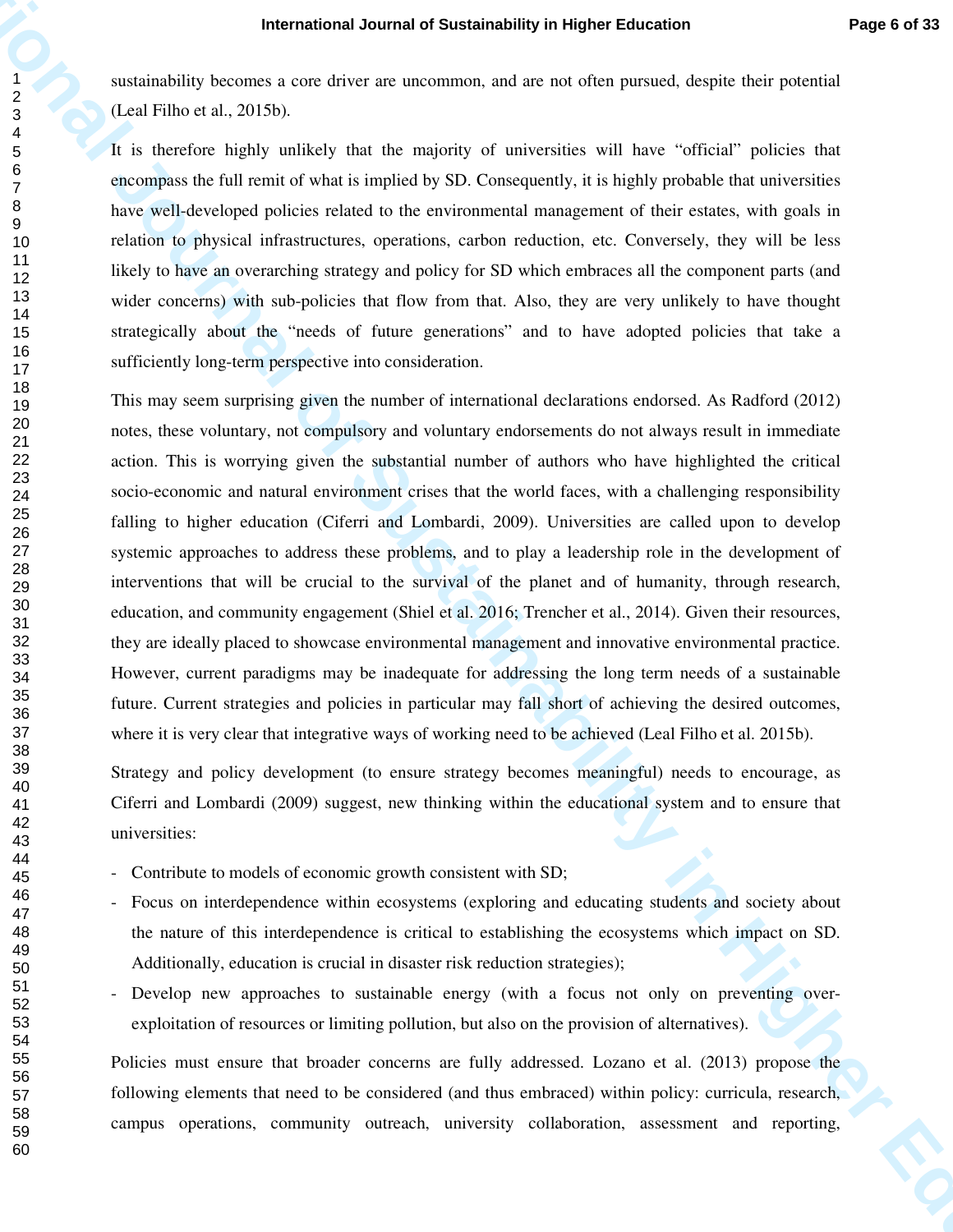#### **Page 7 of 33 International Journal of Sustainability in Higher Education**

transdisciplinarity, embedding SD into the institutional framework, embedding SD in the daily campus experience, and educating the educators. Potentially, each of these areas could be covered in an overarching SD strategy and policy. However some will require focused initiatives, and might be better implemented through sub-policies with the proviso that the institution develops frameworks to ensure that sub-policies do not result in fragmented ways of working. Yet this would fly in the face of a need for "integrative approaches" (Leal Filho et al., 2015b).

**Page 7 of 33**<br> **International Journal of Sustainability in Higher Education**<br> **International particular (and in the international functional distance in the control of the international Sustainable SD in the internationa** Policy development and implementation of initiatives will only ever be possible with the support of the senior team (Shiel and Williams, 2015). Not only must senior staff endorse policy but they must also lead by example. Unfortunately senior leaders who fully understand SD are uncommon (Shiel and Jones, 2016). Thus, until there is more leadership for SD at a senior level, policy development and implementation is unlikely to be no more than partial. A further problem is that senior leaders too often discharge responsibility for SD to the environment team in the estates function of the university. Environmental managers have led some excellent projects across the sector. Yet when ownership of the agenda is transferred to a professional service function, this creates barriers to broader engagement. It can potentially restrict the conception of SD, clarification of responsibilities, and the development of holistic approaches. The need for senior support is reinforced by the recent report from the Environmental Association for Universities and Colleges (EAUC, 2015). Respondents identify the top two priorities as 1) addressing sustainability at senior level and 2) embedding SD in the curriculum. Many of the respondents also reported that responsibility for SD sat with either estates or finance. While environmental manager's ownership of the agenda has certainly contributed towards carbon reduction and campus greening, it is unlikely to facilitate the development of policy that impacts across the institution and holistically addresses the curriculum, community engagement and research etc. Given the academic/professional services divide (Shiel and Williams, 2015), this may inhibit the sort of policy development that universities need for a paradigm shift. It may result in policy that is no more than a strategy for the environmental management of the physical estate.

Ambition is required to develop policy explicitly for SD, which encompasses the breadth of concerns, focuses on the scale and urgency of the issues, and is informed by a consideration of a long-term perspective (unlike the usual 3-5 year planning cycles). Such policies need to be driven and endorsed by the senior team and owned by the entire academic community rather than discharged once ownership has been attributed.

The increase in policy development aiming to address SD is a cause and a consequence of the growing number of HEIs incorporating SD practices. However, such policies often do not reflect the broader concerns of SD; instead, they are more likely to address specific environmental issues (e.g. carbon reduction, conserving energy). This reveals that a more holistic approach may be missing in the policy development process.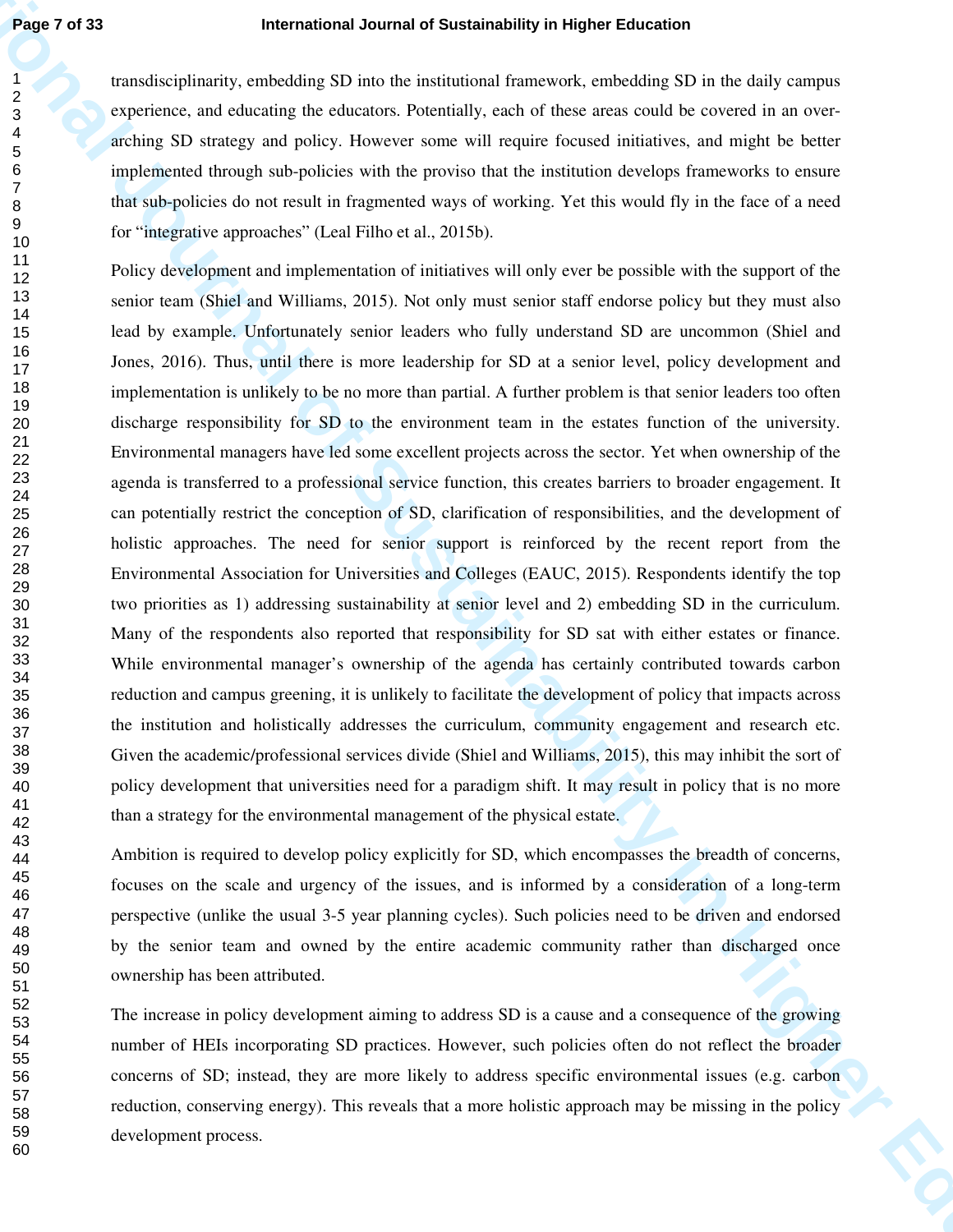# 4. **Factors influencing the implementation of sustainable development policies at university level**

SD at university level, as a principle and practice, is strongly connected to environmental, sociopolitical and economic factors and the related impacts of these on our everyday life. The establishment of a SD university policy is rooted to our commitment to make a positive difference in our world. In a number of international professional meetings and declarations, the promotion of SD has been identified as a key concept to address the environmental crisis. Furthermore, the introduction of education has been concluded as a central component for achieving a sustainable world (Zachariou et al., 2008).

**International Journal of Sustainability in Higher Education<br>
<b>I** Pack of the state information of such and the distribution of Such and the state in Higher Education of the state in the state in the state in the state in A sustainable school is based on characteristics such as having programs that promote and evaluate ESD principles, incorporating national ESD strategies, and identifying key quality criteria that can be used by schools as a means to promote ESD (Mogesen and Mayer, 2005). All of these, once in effect, are factors that frame a university as sustainable. Universities carry an extra responsibility to support SD since they are key players in the training of future decision makers. Therefore, the extent to which universities prepare students to be able to integrate social, environmental and economic considerations into future decision-making influences the implementation of a campus SD policy (Lozano et al., 2013). Necessary competencies for future decision makers include the capacity to be able to, through education, interpret the complexities of sustainability into systemic, anticipatory and critical thinking and actions. There are pressures on university identities to integrate SD into the functions of faculty and staff (Steiner et al., 2013) and not to have SD as a single course activity. Many programs for ESD have been adequate, but they commonly depend on isolated individual actions and not a community approach that connects SD to other discourses in education (Sammalisto et al., 2014).

With 17,000 universities in the world, higher education is a global enterprise operating collaboratively through the exchange of ideas, students and staff, having a privileged position to drive global change (HEFCE, 2013). The successful delivery of a higher education ESD strategy depends on the universities' understanding of SD. It is mandatory to have an in-house list of aims and objectives, in order to evaluate the obstacles that jeopardise the establishment of SD policy (St Andrews Un., 2012). Incorporating sustainability into a university system presents challenges to education, research, operations and outreach (Velazquez et al, 2006). It also creates opportunities for HEIs to implement effective assessment and reporting systems to track their progress in incorporating sustainability

concepts and approaches throughout their systems (Lozano, 2006). These challenges and opportunities will influence the activation of a SD policy. Several universities are engaging in fostering change by contributing to SD (Hansen and Lehman, 2006) although as a whole universities tend to be very conservative and resist change (Ferrer-Balas et al., 2010). Those investing into SD have recognized that their role is not only to educate future societal leaders, decision-makers, and intellectuals, but that they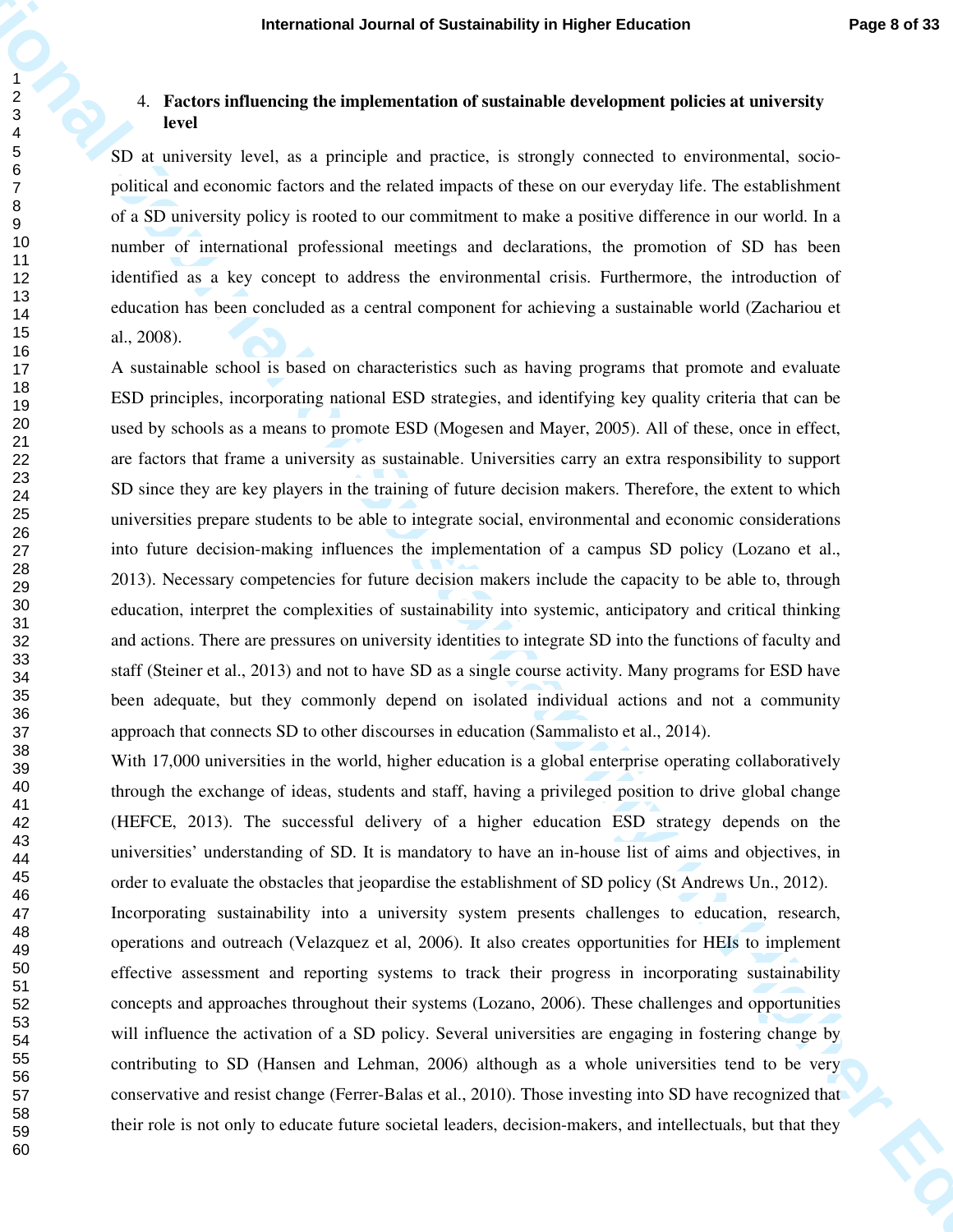#### **Page 9 of 33 International Journal of Sustainability in Higher Education**

themselves should be learning organizations practicing sustainability in education, research, outreach and campus facilities management (Ferrer-Balas et al., 2010).

As argued, the concepts of SD should be integrated into the policies, approaches and learning of all members of university stakeholders (administrators, faculty and students). In cases where SD is still not part of the culture, it is possible "to force" it from the top to the bottom through power-coercive strategies. However, this approach creates conflicts, which can weaken the implementation (Lozano, 2006).

Other constraints on implementing SD identified in the literature include the provision of information and the acquirement of knowledge, the level of community members' participation and cooperation (Disterheft et al., 2016), limitations from organisational structure, and finally, financial constraints (Evangelinos et al., 2009). Other highlighted barriers include the absence of quantitative indicators for monitoring the benefits and limitations deriving from environmental management initiatives and attempts to green the curriculum (Lidgren et al. 2006). This limited provision of information on environmental issues may have negative consequences on the efficiency of SD initiatives, influencing the gap between intentions, actual environmental behaviour and the efficacy of participation. A lack of information on environmental problems may be a major obstacle during environmental policy applications. This can, in turn, deprive the university community from experiencing the benefits that can be derived from environmental management initiatives (Evangelinos et al., 2009).

Resistance to change is –as earlier mentioned- another factor influencing the application of a SD policy at a university. The long-standing history of academic freedom, and the tradition of criticism and tenure are common cultural characteristics at universities that inherently resist change. This can particularly be a problem with more senior academics who have secured influence and prestige in academic systems adverse to disruptive change. However, a good number of junior academics strive to achieve acceptance, innovation and new ways of working (De la Harpe and Thomas, 2009).

**Page 19 of 33**<br> **International Journal of Sustainability in Higher Education**<br> **International of the basebig equationism graphing the international of the system of the system of the system of the system of the system of** Geography will often endow a campus with natural resource advantages such as land, wind and biomass. At the same time, others (e.g. entrepreneurial farmers and bankers) can have strong environmental interests and can possibly serve as qualified candidates for partnerships. The market power of the demands and needs of a campus itself leverages important initiatives in the energy and food markets. Furthermore, the relationships already in place with local politicians, local farmers, and others in the community become strong factors in the establishment of a university SD policy (Goodnough et al, 2009). As an additional consideration when developing campus-wide green curricula, there is a need for cooperation among different disciplines/departments to develop specific management and governance systems that counter the inertia and resistance of individual disciplines. Thus, change in universities is strongly connected to organizational politics. Achieving change must therefore work with university culture and particularly academic staff. The recognition of barriers to change helps one identify the types of action that are needed to ensure successful change efforts. The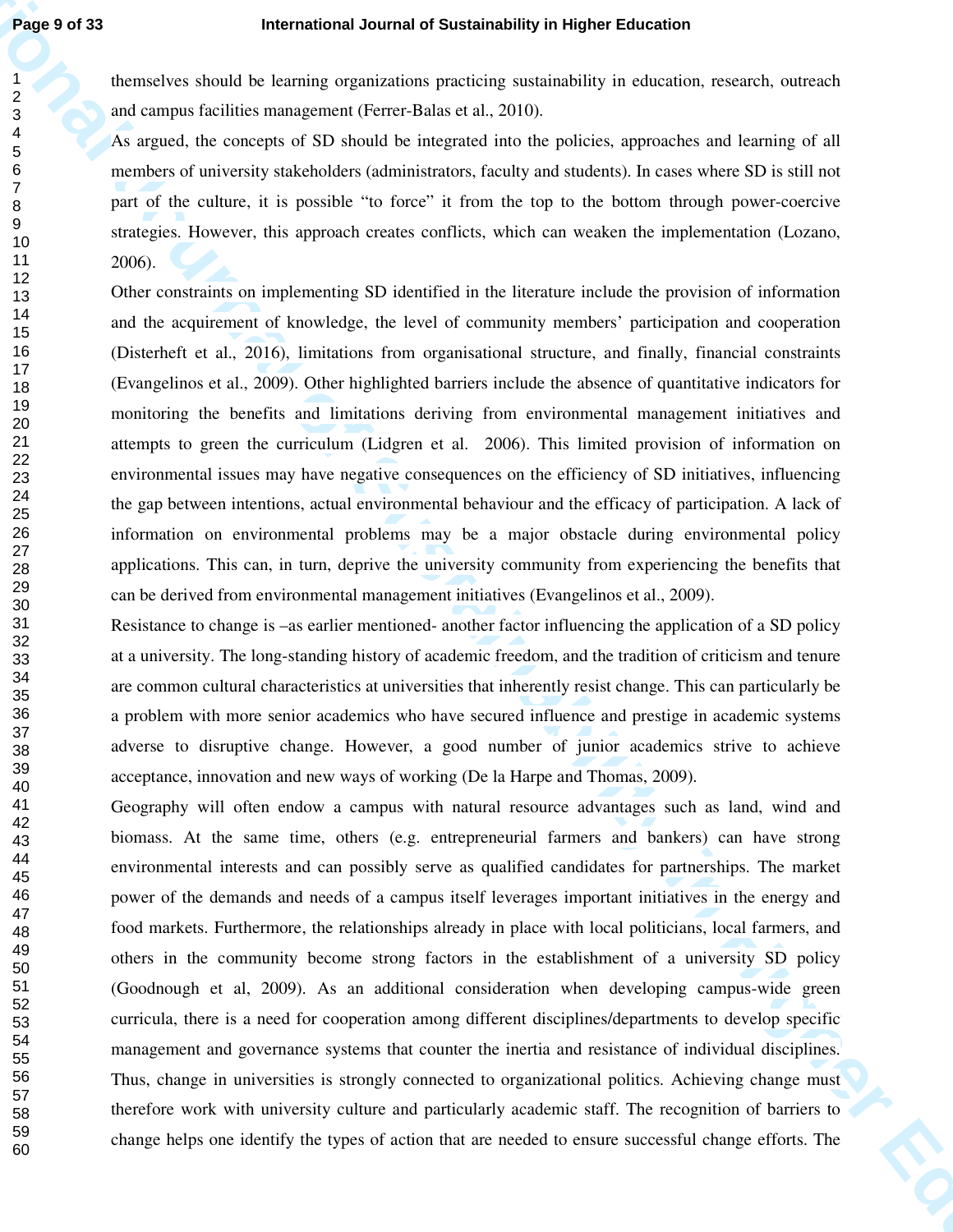implementation of SD policy is no exception to underlying university characteristics (De la Harpe and Thomas, 2009).

**International Journal of Sundamential (our maintain the system Education Page 10 of 33<br>
1. hereas, 2009)<br>
1. hereas, 2009)<br>
1. hereas, 2009)<br>
1. statistical Content and probability in the system in the system of the minim** SD at university level, as a principle and practice, is mainly associated to environmental, socio-political and economic factors and the related repercussions of these on humans' daily life. The extent to which universities qualify students to integrate social, environmental and economic considerations into future decision-making determines the implementation of a campus SD policy (Lozano et al., 2013). Undoubtedly, incorporating sustainability into a university system demonstrates challenges to education, research, operations and outreach (Velazquez et al, 2006). It, also, generates opportunities for HEIs to execute efficacious assessment and reporting systems to track their progress in incorporating sustainability concepts and approaches throughout their systems (Lozano, 2006). These challenges and opportunities will influence the activation of a SD policy. On the other hand, the resistance to change is also a factor to have in mind. The long-standing history of academic freedom and the tradition of criticism and tenure, are common cultural characteristics at universities that inherently resist to new approaches in their everyday routine. Furthermore, the limited provision of information on environmental issues may have a toll on the lack of the SD initiatives efficiency, influencing the gap between intentions, actual environmental behaviour and the involvement in participation. The absence of information on environmental issues is also a tremendous obstacle during environmental policy applications (Evangelinos et al., 2009). Finally, the relationships between university and the local politicians, the farmers, and others in the community become potent factors in the establishment of a university SD policy (Goodnogh et al., 2009), since there is a necessity for productive cooperation among different disciplines/departments to explicate specific management and governance systems.

The recognition of barriers is of significant importance, since it enables one to identify the types of action that are required to ensure a successful change endeavour (De la Harpe and Thomas, 2009).

#### **5. Methodology**

In a paper on the identification and assessment of the implications of SD for the future orientation of higher education, and after the 2012 United Nations Conference on Sustainable Development, Beynaghi et al. (2014) pointed out that although sustainability assessments of universities have been conducted by numerous scholars with different points of view, an ideal assessment methodology has not yet been developed. In addition, comparisons of sustainability between universities seem to be particularly problematic, since existing methodologies are not very suitable for effective benchmarking (Madeira et al., 2011). Apart from this challenge, many methodologies are flawed in that some emphasise environmental and eco-efficiency, while simultaneously neglecting the social dimension. Similarly, others focused on education for SD while neglecting aspects that relate to the day-to-day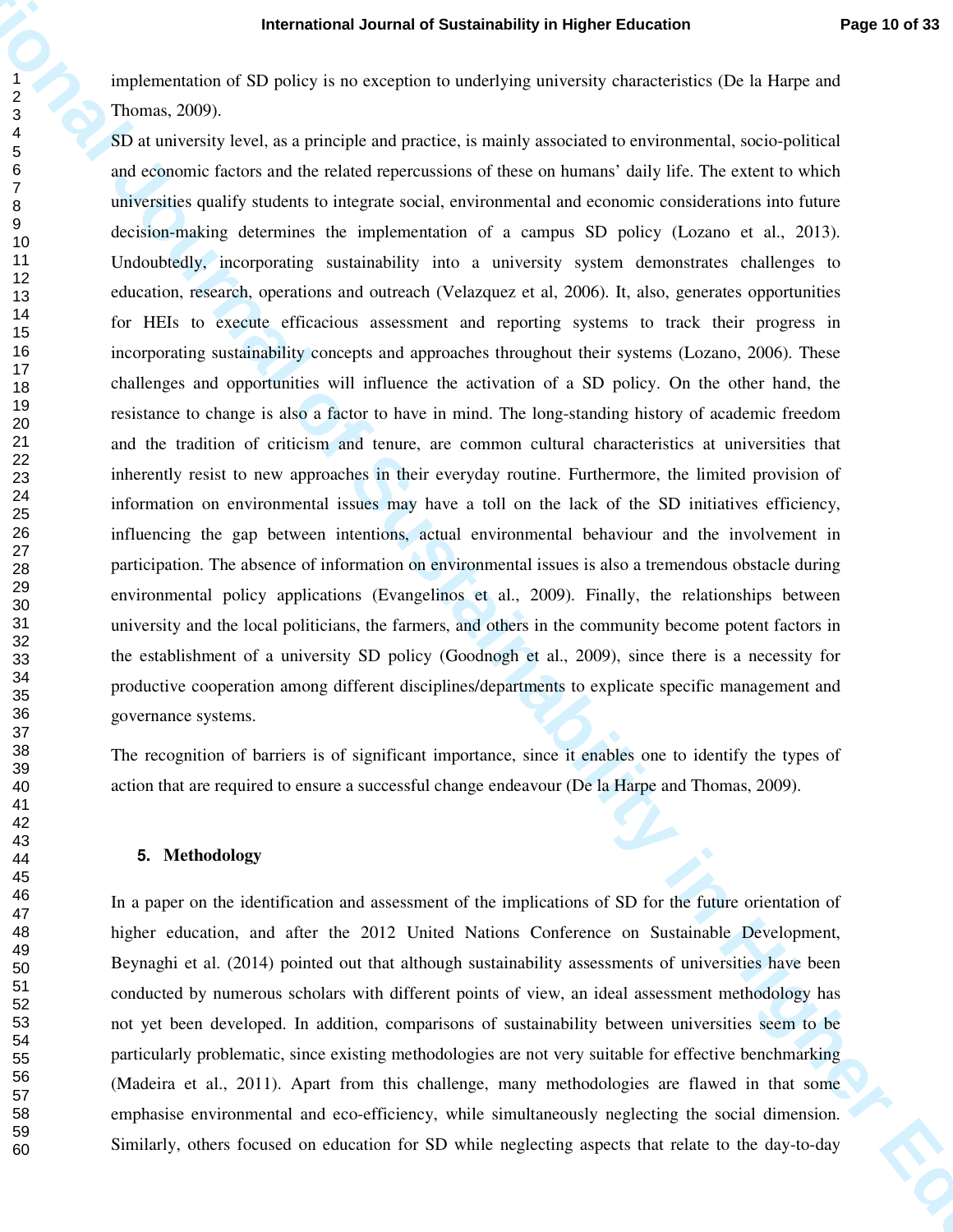#### **Page 11 of 33 International Journal of Sustainability in Higher Education**

operation of institutions. Ideal methodologies should be holistic and equally reflect the different dimensions of sustainability. From the viewpoint of frameworks such as the "Sustainability in Higher Education Institutions", the SusHEI model of Madeira et al. (2011), assessment methodologies clearly need to touch on all internal dimensions of universities; namely governance, academic community, university operations, teaching and learning, research and community impacts. Depending on research aims and the specific institutions at stake, the level of detail required will vary. For example, sustainability and SD reporting generally requires less detail than when results are required for the purpose of internal management.

**<b>Fage 11 of 33**<br> **International Journal of Sustainability in Higher Education (** $\frac{1}{2}$ **<br>
<b>International development of the molecular space and the basebolic in Higher Education (** $\frac{1}{2}$ **<br>
<b>International of the molecula** Corresponding to the different internal dimensions incorporated in the SusHEI model, a set of ten questions (see Table 1) was developed. This provides the framework to source information on various and broad dimensions of SD efforts at universities. Our approach was to paint both a quantitative and qualitative comparative picture of 35 universities, spanning seven countries (five universities from each). Our aim was twofold. First, to identify the presence or absence of policy components related to SD, and second, to obtain an indication of the stage of progression of policy development affecting a range of sustainability related initiatives. Analysis and comparisons of this data will provide insights into the influence of formal SD policies on university success in this field. This type of comparative analysis of SD policies at universities, conducted at both national and international level, holds more promise than a purely statistical analysis (Collier, 1993). The usefulness of statistical analyses for comparing policy components and related procedures and initiatives at different universities is constrained by numerous factors. These include the complexity of the sustainability aspects in policies, the variety of forms in which it may manifest, as well as differences in interpretation (Jordan et al., 2005). In illustration of this, there are many cases where aspects of sustainability policies or procedures are present, but not as a stand-alone formal policy or procedure. Additionally, issues relating to the validity and reliability of measures used in statistical comparisons (Lor, 2011) may further render the results of such analyses less useful.

# **Table 1: Framework for sourcing information on dimensions of participation in sustainable development at sampled universities**

|   | Does the sampled university have a formal SD policy?                                       |
|---|--------------------------------------------------------------------------------------------|
| ∍ | Does the sampled university have procedures for campus greening (e.g. energy saving        |
|   | programmes, waste prevention and/ or management schemes, environmentally friendly          |
|   | dormitories, etc.)?                                                                        |
| 3 | Does the sampled university have procedures for the integration of SD (SD) issues in the   |
|   | curriculum?                                                                                |
| 4 | Does the sampled university have a systematically established SD network to link up staff? |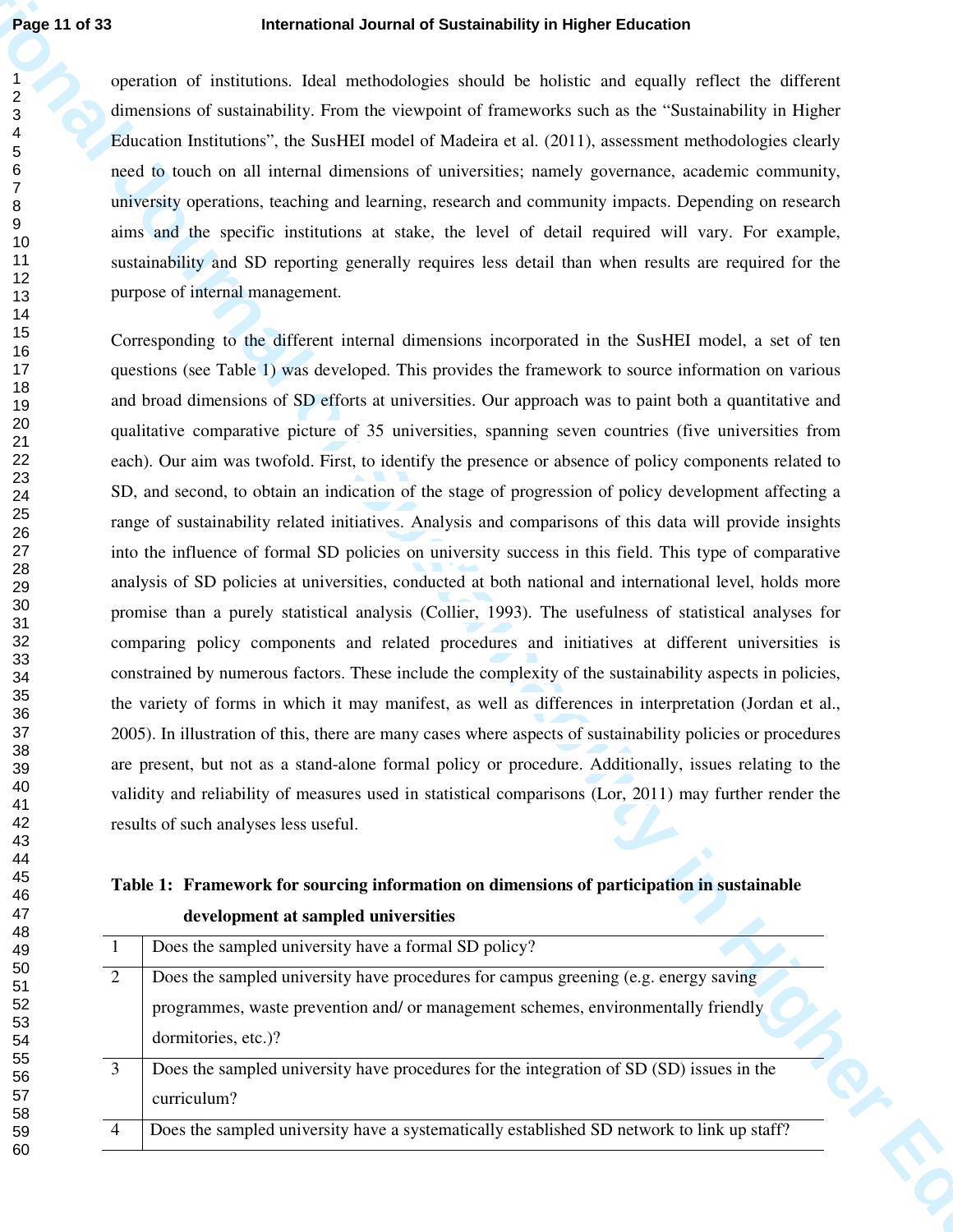| 5<br>Does the sampled university have procedures for training of staff on matters related to SD<br>(e.g. formal series of seminars, guest lectures, courses, etc.)?<br>Does the sampled university have procedures for outreach on SD (e.g. public events, open<br>6<br>seminars etc.)?<br>$\overline{7}$<br>Does the sampled university have official procedures for SD considerations in purchases,<br>awards of contracts, catering and other service areas?<br>8<br>Does the sampled university have official procedures for students' engagement on matters<br>related to SD?<br>Does the sampled university have official procedures for joint SD activities with local actors<br>9<br>(e.g. NGOs, municipality, regional government, etc.)?<br>Does the sampled university have official procedures for international networking on SD?<br>10<br>Sample selection and data collection<br>The choice of the seven countries was based on convenience sampling. It was determined by the<br>presence and availability of collaborators to mutually conduct this investigation. Likewise, the choice<br>of the five universities in each country depended on the access of the collaborators to universities who<br>have, as first consideration, some form of sustainability policy in place (since the aim of the research is<br>to determine the extent to which a formal policy on SD is a pre-condition for successful activities in<br>this field). A second consideration was the availability of information on SD initiatives at such<br>universities and/or the willingness to share such information. The choice of the five universities in each<br>country therefore constituted a further convenience sample.<br>Sourcing of the relevant data commenced once the suitable universities were identified. A variety of<br>methods was utilised, ranging from document and website analysis, questionnaires, and<br>communications with key personnel. Since the importance of developing a common understanding of<br>the questions among the collaborators was crucial for assuring the validity of comparisons between the<br>results for each country, a substantial effort in this regard characterised the data collection phase. This<br>took the form of a critical, open debate between the various collaborators. It was agreed that the<br>requirement of a "policy" for SD should be adhered to rigorously, since many universities would<br>indeed have activities or initiatives somewhere across campus that would cover many of the categories.<br>Yet, it was argued, a much smaller number would have university-wide (or administratively supported)<br>policies/strategies/programmes/commitments relevant to the individual questions in the framework. | International Journal of Sustainability in Higher Education |
|----------------------------------------------------------------------------------------------------------------------------------------------------------------------------------------------------------------------------------------------------------------------------------------------------------------------------------------------------------------------------------------------------------------------------------------------------------------------------------------------------------------------------------------------------------------------------------------------------------------------------------------------------------------------------------------------------------------------------------------------------------------------------------------------------------------------------------------------------------------------------------------------------------------------------------------------------------------------------------------------------------------------------------------------------------------------------------------------------------------------------------------------------------------------------------------------------------------------------------------------------------------------------------------------------------------------------------------------------------------------------------------------------------------------------------------------------------------------------------------------------------------------------------------------------------------------------------------------------------------------------------------------------------------------------------------------------------------------------------------------------------------------------------------------------------------------------------------------------------------------------------------------------------------------------------------------------------------------------------------------------------------------------------------------------------------------------------------------------------------------------------------------------------------------------------------------------------------------------------------------------------------------------------------------------------------------------------------------------------------------------------------------------------------------------------------------------------------------------------------------------------------------------------------------------------------------------------------------------------------------------------------------------------------------------------------------------------------------------------------------------------------------------------------------|-------------------------------------------------------------|
|                                                                                                                                                                                                                                                                                                                                                                                                                                                                                                                                                                                                                                                                                                                                                                                                                                                                                                                                                                                                                                                                                                                                                                                                                                                                                                                                                                                                                                                                                                                                                                                                                                                                                                                                                                                                                                                                                                                                                                                                                                                                                                                                                                                                                                                                                                                                                                                                                                                                                                                                                                                                                                                                                                                                                                                              |                                                             |
|                                                                                                                                                                                                                                                                                                                                                                                                                                                                                                                                                                                                                                                                                                                                                                                                                                                                                                                                                                                                                                                                                                                                                                                                                                                                                                                                                                                                                                                                                                                                                                                                                                                                                                                                                                                                                                                                                                                                                                                                                                                                                                                                                                                                                                                                                                                                                                                                                                                                                                                                                                                                                                                                                                                                                                                              |                                                             |
|                                                                                                                                                                                                                                                                                                                                                                                                                                                                                                                                                                                                                                                                                                                                                                                                                                                                                                                                                                                                                                                                                                                                                                                                                                                                                                                                                                                                                                                                                                                                                                                                                                                                                                                                                                                                                                                                                                                                                                                                                                                                                                                                                                                                                                                                                                                                                                                                                                                                                                                                                                                                                                                                                                                                                                                              |                                                             |
|                                                                                                                                                                                                                                                                                                                                                                                                                                                                                                                                                                                                                                                                                                                                                                                                                                                                                                                                                                                                                                                                                                                                                                                                                                                                                                                                                                                                                                                                                                                                                                                                                                                                                                                                                                                                                                                                                                                                                                                                                                                                                                                                                                                                                                                                                                                                                                                                                                                                                                                                                                                                                                                                                                                                                                                              |                                                             |
|                                                                                                                                                                                                                                                                                                                                                                                                                                                                                                                                                                                                                                                                                                                                                                                                                                                                                                                                                                                                                                                                                                                                                                                                                                                                                                                                                                                                                                                                                                                                                                                                                                                                                                                                                                                                                                                                                                                                                                                                                                                                                                                                                                                                                                                                                                                                                                                                                                                                                                                                                                                                                                                                                                                                                                                              |                                                             |
|                                                                                                                                                                                                                                                                                                                                                                                                                                                                                                                                                                                                                                                                                                                                                                                                                                                                                                                                                                                                                                                                                                                                                                                                                                                                                                                                                                                                                                                                                                                                                                                                                                                                                                                                                                                                                                                                                                                                                                                                                                                                                                                                                                                                                                                                                                                                                                                                                                                                                                                                                                                                                                                                                                                                                                                              |                                                             |
|                                                                                                                                                                                                                                                                                                                                                                                                                                                                                                                                                                                                                                                                                                                                                                                                                                                                                                                                                                                                                                                                                                                                                                                                                                                                                                                                                                                                                                                                                                                                                                                                                                                                                                                                                                                                                                                                                                                                                                                                                                                                                                                                                                                                                                                                                                                                                                                                                                                                                                                                                                                                                                                                                                                                                                                              |                                                             |
|                                                                                                                                                                                                                                                                                                                                                                                                                                                                                                                                                                                                                                                                                                                                                                                                                                                                                                                                                                                                                                                                                                                                                                                                                                                                                                                                                                                                                                                                                                                                                                                                                                                                                                                                                                                                                                                                                                                                                                                                                                                                                                                                                                                                                                                                                                                                                                                                                                                                                                                                                                                                                                                                                                                                                                                              |                                                             |
|                                                                                                                                                                                                                                                                                                                                                                                                                                                                                                                                                                                                                                                                                                                                                                                                                                                                                                                                                                                                                                                                                                                                                                                                                                                                                                                                                                                                                                                                                                                                                                                                                                                                                                                                                                                                                                                                                                                                                                                                                                                                                                                                                                                                                                                                                                                                                                                                                                                                                                                                                                                                                                                                                                                                                                                              |                                                             |
|                                                                                                                                                                                                                                                                                                                                                                                                                                                                                                                                                                                                                                                                                                                                                                                                                                                                                                                                                                                                                                                                                                                                                                                                                                                                                                                                                                                                                                                                                                                                                                                                                                                                                                                                                                                                                                                                                                                                                                                                                                                                                                                                                                                                                                                                                                                                                                                                                                                                                                                                                                                                                                                                                                                                                                                              |                                                             |
|                                                                                                                                                                                                                                                                                                                                                                                                                                                                                                                                                                                                                                                                                                                                                                                                                                                                                                                                                                                                                                                                                                                                                                                                                                                                                                                                                                                                                                                                                                                                                                                                                                                                                                                                                                                                                                                                                                                                                                                                                                                                                                                                                                                                                                                                                                                                                                                                                                                                                                                                                                                                                                                                                                                                                                                              |                                                             |
|                                                                                                                                                                                                                                                                                                                                                                                                                                                                                                                                                                                                                                                                                                                                                                                                                                                                                                                                                                                                                                                                                                                                                                                                                                                                                                                                                                                                                                                                                                                                                                                                                                                                                                                                                                                                                                                                                                                                                                                                                                                                                                                                                                                                                                                                                                                                                                                                                                                                                                                                                                                                                                                                                                                                                                                              |                                                             |
|                                                                                                                                                                                                                                                                                                                                                                                                                                                                                                                                                                                                                                                                                                                                                                                                                                                                                                                                                                                                                                                                                                                                                                                                                                                                                                                                                                                                                                                                                                                                                                                                                                                                                                                                                                                                                                                                                                                                                                                                                                                                                                                                                                                                                                                                                                                                                                                                                                                                                                                                                                                                                                                                                                                                                                                              |                                                             |
|                                                                                                                                                                                                                                                                                                                                                                                                                                                                                                                                                                                                                                                                                                                                                                                                                                                                                                                                                                                                                                                                                                                                                                                                                                                                                                                                                                                                                                                                                                                                                                                                                                                                                                                                                                                                                                                                                                                                                                                                                                                                                                                                                                                                                                                                                                                                                                                                                                                                                                                                                                                                                                                                                                                                                                                              |                                                             |
|                                                                                                                                                                                                                                                                                                                                                                                                                                                                                                                                                                                                                                                                                                                                                                                                                                                                                                                                                                                                                                                                                                                                                                                                                                                                                                                                                                                                                                                                                                                                                                                                                                                                                                                                                                                                                                                                                                                                                                                                                                                                                                                                                                                                                                                                                                                                                                                                                                                                                                                                                                                                                                                                                                                                                                                              |                                                             |
|                                                                                                                                                                                                                                                                                                                                                                                                                                                                                                                                                                                                                                                                                                                                                                                                                                                                                                                                                                                                                                                                                                                                                                                                                                                                                                                                                                                                                                                                                                                                                                                                                                                                                                                                                                                                                                                                                                                                                                                                                                                                                                                                                                                                                                                                                                                                                                                                                                                                                                                                                                                                                                                                                                                                                                                              |                                                             |
|                                                                                                                                                                                                                                                                                                                                                                                                                                                                                                                                                                                                                                                                                                                                                                                                                                                                                                                                                                                                                                                                                                                                                                                                                                                                                                                                                                                                                                                                                                                                                                                                                                                                                                                                                                                                                                                                                                                                                                                                                                                                                                                                                                                                                                                                                                                                                                                                                                                                                                                                                                                                                                                                                                                                                                                              |                                                             |
|                                                                                                                                                                                                                                                                                                                                                                                                                                                                                                                                                                                                                                                                                                                                                                                                                                                                                                                                                                                                                                                                                                                                                                                                                                                                                                                                                                                                                                                                                                                                                                                                                                                                                                                                                                                                                                                                                                                                                                                                                                                                                                                                                                                                                                                                                                                                                                                                                                                                                                                                                                                                                                                                                                                                                                                              |                                                             |
|                                                                                                                                                                                                                                                                                                                                                                                                                                                                                                                                                                                                                                                                                                                                                                                                                                                                                                                                                                                                                                                                                                                                                                                                                                                                                                                                                                                                                                                                                                                                                                                                                                                                                                                                                                                                                                                                                                                                                                                                                                                                                                                                                                                                                                                                                                                                                                                                                                                                                                                                                                                                                                                                                                                                                                                              |                                                             |
|                                                                                                                                                                                                                                                                                                                                                                                                                                                                                                                                                                                                                                                                                                                                                                                                                                                                                                                                                                                                                                                                                                                                                                                                                                                                                                                                                                                                                                                                                                                                                                                                                                                                                                                                                                                                                                                                                                                                                                                                                                                                                                                                                                                                                                                                                                                                                                                                                                                                                                                                                                                                                                                                                                                                                                                              |                                                             |
|                                                                                                                                                                                                                                                                                                                                                                                                                                                                                                                                                                                                                                                                                                                                                                                                                                                                                                                                                                                                                                                                                                                                                                                                                                                                                                                                                                                                                                                                                                                                                                                                                                                                                                                                                                                                                                                                                                                                                                                                                                                                                                                                                                                                                                                                                                                                                                                                                                                                                                                                                                                                                                                                                                                                                                                              |                                                             |
|                                                                                                                                                                                                                                                                                                                                                                                                                                                                                                                                                                                                                                                                                                                                                                                                                                                                                                                                                                                                                                                                                                                                                                                                                                                                                                                                                                                                                                                                                                                                                                                                                                                                                                                                                                                                                                                                                                                                                                                                                                                                                                                                                                                                                                                                                                                                                                                                                                                                                                                                                                                                                                                                                                                                                                                              |                                                             |
|                                                                                                                                                                                                                                                                                                                                                                                                                                                                                                                                                                                                                                                                                                                                                                                                                                                                                                                                                                                                                                                                                                                                                                                                                                                                                                                                                                                                                                                                                                                                                                                                                                                                                                                                                                                                                                                                                                                                                                                                                                                                                                                                                                                                                                                                                                                                                                                                                                                                                                                                                                                                                                                                                                                                                                                              |                                                             |
|                                                                                                                                                                                                                                                                                                                                                                                                                                                                                                                                                                                                                                                                                                                                                                                                                                                                                                                                                                                                                                                                                                                                                                                                                                                                                                                                                                                                                                                                                                                                                                                                                                                                                                                                                                                                                                                                                                                                                                                                                                                                                                                                                                                                                                                                                                                                                                                                                                                                                                                                                                                                                                                                                                                                                                                              |                                                             |
|                                                                                                                                                                                                                                                                                                                                                                                                                                                                                                                                                                                                                                                                                                                                                                                                                                                                                                                                                                                                                                                                                                                                                                                                                                                                                                                                                                                                                                                                                                                                                                                                                                                                                                                                                                                                                                                                                                                                                                                                                                                                                                                                                                                                                                                                                                                                                                                                                                                                                                                                                                                                                                                                                                                                                                                              |                                                             |
|                                                                                                                                                                                                                                                                                                                                                                                                                                                                                                                                                                                                                                                                                                                                                                                                                                                                                                                                                                                                                                                                                                                                                                                                                                                                                                                                                                                                                                                                                                                                                                                                                                                                                                                                                                                                                                                                                                                                                                                                                                                                                                                                                                                                                                                                                                                                                                                                                                                                                                                                                                                                                                                                                                                                                                                              |                                                             |
|                                                                                                                                                                                                                                                                                                                                                                                                                                                                                                                                                                                                                                                                                                                                                                                                                                                                                                                                                                                                                                                                                                                                                                                                                                                                                                                                                                                                                                                                                                                                                                                                                                                                                                                                                                                                                                                                                                                                                                                                                                                                                                                                                                                                                                                                                                                                                                                                                                                                                                                                                                                                                                                                                                                                                                                              |                                                             |
|                                                                                                                                                                                                                                                                                                                                                                                                                                                                                                                                                                                                                                                                                                                                                                                                                                                                                                                                                                                                                                                                                                                                                                                                                                                                                                                                                                                                                                                                                                                                                                                                                                                                                                                                                                                                                                                                                                                                                                                                                                                                                                                                                                                                                                                                                                                                                                                                                                                                                                                                                                                                                                                                                                                                                                                              |                                                             |
|                                                                                                                                                                                                                                                                                                                                                                                                                                                                                                                                                                                                                                                                                                                                                                                                                                                                                                                                                                                                                                                                                                                                                                                                                                                                                                                                                                                                                                                                                                                                                                                                                                                                                                                                                                                                                                                                                                                                                                                                                                                                                                                                                                                                                                                                                                                                                                                                                                                                                                                                                                                                                                                                                                                                                                                              |                                                             |

# **Sample selection and data collection**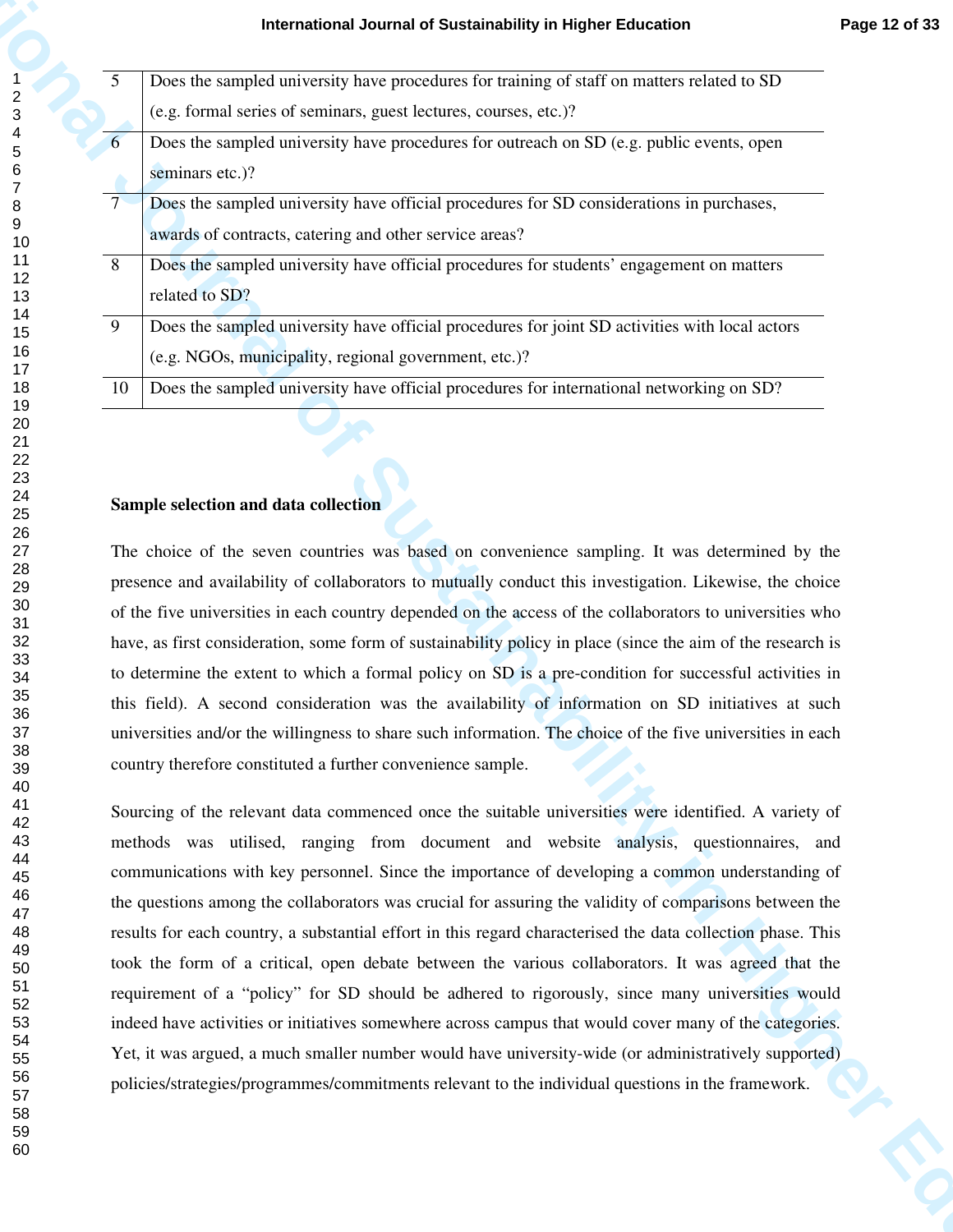#### **Page 13 of 33 International Journal of Sustainability in Higher Education**

**Page 13 of 33**<br> **International Journal of Sustainability in Higher Education**<br>
International order, separate to generate the present proposed in a subsequent one computed and<br>  $\frac{2}{5}$  and the "X" operative in equation For standardisation effects, responses to questions have been pinned in a straightforward manner as either "X" (yes) or "-" (no) in a top-down matrix. To facilitate comparison, responses are organised and reported as one completed matrix per country. The option to indicate a response as not specifically "yes" or "no" but as intermediate, was considered. Yet this was not implemented since it would introduce ambiguity into the results. According to Baumal and Oates (1988), a matrix approach is suitable for presenting information on environmental sustainability in a straightforward, standardised way so that targets can be set or assessed. The matrix used for this research measures the existence of the identified sustainability components at the different universities, while simultaneously facilitating comparisons between universities in one country, as well as between others. This type of classification may assist in simplifying the complexity associated with contextual descriptions and forms a baseline for cross-national comparisons (Landman, 2008), which is the intention with this research. Although challenging in terms of different institutional, cultural and other variables involved, collaborative research endeavours like this are important to provide insight into the implementation of SD policies in different institutional contexts worldwide, thus sharing best practice and learning from experience in search for common solutions.

Additionally, a statistical analysis was conducted to prove the relation between the variable SD policy (Var 1) and the others (Var 02 to Var 10). The Chi-square test of adhesion of (Siegel, 2016) was processed using the software IBM Statistic SPSS 23. This test is used to evaluate the association between two qualitative variables X and Y.

#### 6. **Results: presentation and discussion**

The findings of the research are organised as follows. First, individual results on the participation of SD efforts at universities for each country are reported; namely Germany, Brazil, Greece, Portugal, South Africa, United Kingdom and United States. Next, a comparison of individual country results is provided and the statistical association between the variables is presented.

#### **Country 1: Germany**

In Germany, the five sampled universities are spread across the country, and represent both traditional universities, and universities of applied sciences, which are known to be more practice-based.

The sampled universities were HAW Hamburg, Leuphana Lüneburg, Munich University of Applied Sciences, University of Bremen, and University of Frankfurt.

As outlined in table 2, only two of the sampled universities (Leuphana and Munich) have a sustainability policy. The lack of such policies has been outlined in earlier works (Leal Filho, 1998) due to the strong emphasis given to environmental protection in the operations of universities. Although much progress has been made seen since 1998 in respect to sustainability research (Leal Filho, 2015), in terms of formal policies there is a weaker emphasis on sustainability.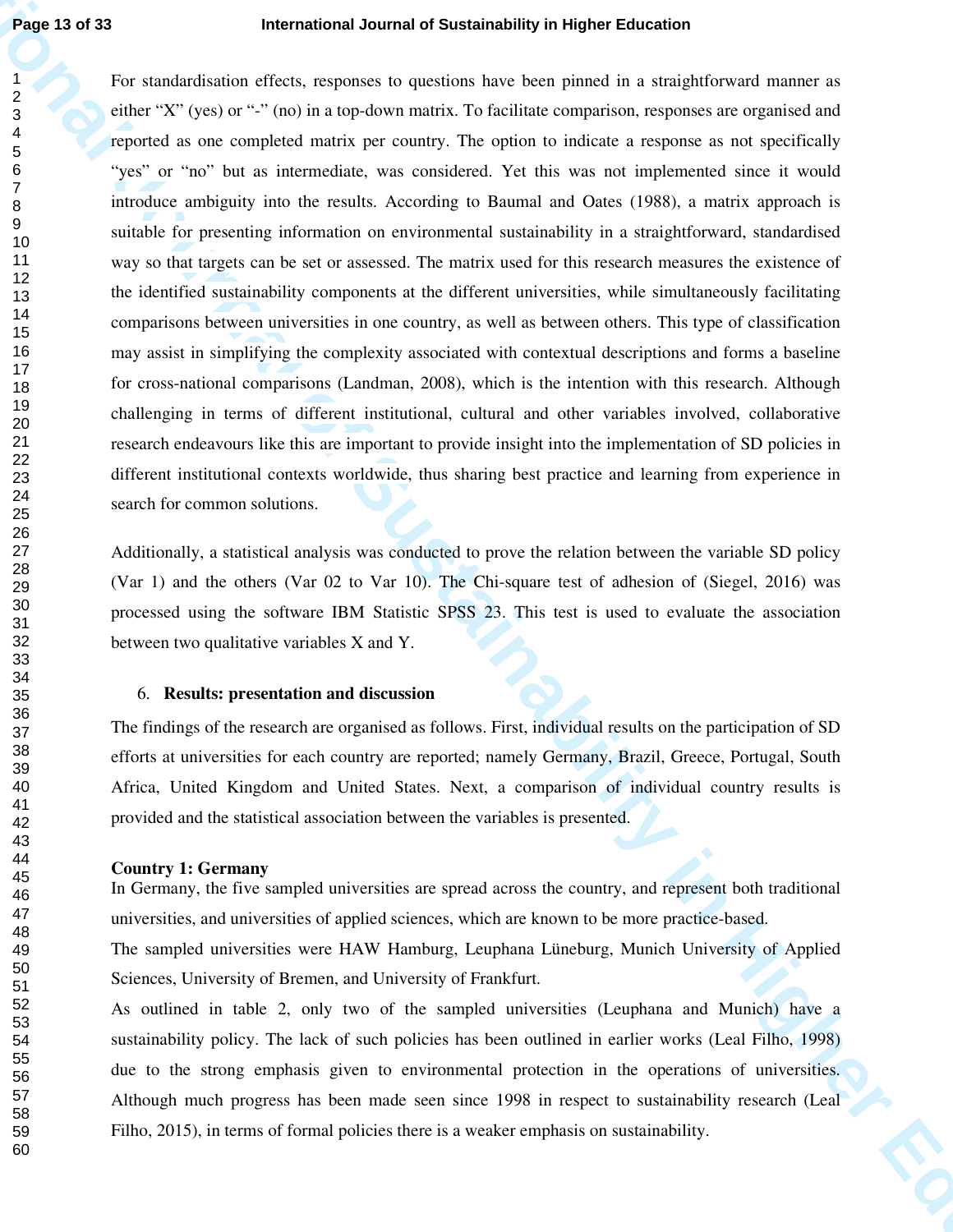|  |  |  |  | <b>Table 2- Results from Germany</b> |
|--|--|--|--|--------------------------------------|
|--|--|--|--|--------------------------------------|

| Green campus procedures are more popular, with only one of the sampled universities lacking formal<br>policies in this area. Provisions for SD in the curriculum were observed at Leuphana and Munich, while<br>not at the other sampled organisations. As far as networking is concerned, all investigated universities<br>reported formal procedures for this indicator, but this is not the case for SD and training, where only<br>HAW Hamburg and Leuphana University have relevant provisions. SD Outreach does not seem to be<br>practiced by Munich and Frankfurt, whereas HAW Hamburg seems to be the one strongly emphasising<br>sustainability issues with regards to its procurement framework. The engagement of students is only<br>visibly strong at Leuphana and Munich, which shows that much still has to be done in this field at the<br>other institutions. All sampled universities have indicated that they are engaged in local and regional<br>SD initiatives, and in international networking.<br><b>Table 2- Results from Germany</b><br>Munich<br><b>HAW</b><br>University<br>Leuphana<br>University<br>Item<br>of Bremen<br>University<br>University<br>of<br><b>Hamburg</b><br>of Applied<br>Frankfurt<br>(founded<br>(founded<br>(founded)<br>1971,<br>1970;<br>1946;<br>Sciences<br>(founded)<br>16.000<br>9.239<br>19.600<br>1914,<br>(founded)<br>1971,<br>46.613<br>students<br>students<br>students)<br>17.000<br>students)<br>students)<br>SD policy<br>X<br>X<br>$\overline{\phantom{a}}$<br>$\sim$<br>$\mathbf X$<br>$\overline{X}$<br>$\boldsymbol{\mathrm{X}}$<br>$\boldsymbol{\mathrm{X}}$<br>Green campus procedures<br>$\overline{\mathbf{X}}$<br>$\overline{X}$<br>SD in the curriculum<br>$\mathbf X$<br>$\boldsymbol{X}$<br>$\boldsymbol{\mathrm{X}}$<br>$\mathbf X$<br>$\boldsymbol{\mathrm{X}}$<br>SD and Networking<br>X<br>X<br>SD and Training<br>$\overline{\phantom{a}}$<br>$\mathbf X$<br>$\mathbf{X}$<br>$\mathbf X$<br>SD and Outreach<br>$\sim$<br>$\blacksquare$<br>$\mathbf X$<br>SD and Procurement<br>$\blacksquare$<br>$\sim$<br>X<br>X<br>SD and students engagement<br>$\overline{\phantom{a}}$<br>$\overline{\phantom{a}}$<br>$\overline{X}$<br>$\mathbf X$<br>X<br>X<br>$\boldsymbol{\mathrm{X}}$<br>Joint local/regional SD<br>activities<br>$\overline{X}$<br>$\overline{X}$<br>$\overline{X}$<br>$\overline{X}$<br>X<br>International networking on<br><b>SD</b><br><b>Country 2: Brazil</b><br>In Brazil, the sample consists of four public institutions (Federal University of Rio Grande do Sul,<br>Federal University of Santa Maria, University of Brasilia and University of São Paulo) and one<br>private. The University of Rio dos Sinos is the first university to obtain a ISO 14001 certificate in Latin<br>America (Venzke et al. 2012), and remains the only one in Brazil.<br>In Brazil, SD in universities has been underdeveloped, although in recent years many more universities<br>have become engaged, with most universities having at least one initiative in this area. Yet as noted by |  |  | International Journal of Sustainability in Higher Education |  |  |
|---------------------------------------------------------------------------------------------------------------------------------------------------------------------------------------------------------------------------------------------------------------------------------------------------------------------------------------------------------------------------------------------------------------------------------------------------------------------------------------------------------------------------------------------------------------------------------------------------------------------------------------------------------------------------------------------------------------------------------------------------------------------------------------------------------------------------------------------------------------------------------------------------------------------------------------------------------------------------------------------------------------------------------------------------------------------------------------------------------------------------------------------------------------------------------------------------------------------------------------------------------------------------------------------------------------------------------------------------------------------------------------------------------------------------------------------------------------------------------------------------------------------------------------------------------------------------------------------------------------------------------------------------------------------------------------------------------------------------------------------------------------------------------------------------------------------------------------------------------------------------------------------------------------------------------------------------------------------------------------------------------------------------------------------------------------------------------------------------------------------------------------------------------------------------------------------------------------------------------------------------------------------------------------------------------------------------------------------------------------------------------------------------------------------------------------------------------------------------------------------------------------------------------------------------------------------------------------------------------------------------------------------------------------------------------------------------------------------------------------------------------------------------------------------------------------------------------------------------------------------------------------------------------------------------------------------------------------------------------------------------------------------------------------------------------------------------------------|--|--|-------------------------------------------------------------|--|--|
|                                                                                                                                                                                                                                                                                                                                                                                                                                                                                                                                                                                                                                                                                                                                                                                                                                                                                                                                                                                                                                                                                                                                                                                                                                                                                                                                                                                                                                                                                                                                                                                                                                                                                                                                                                                                                                                                                                                                                                                                                                                                                                                                                                                                                                                                                                                                                                                                                                                                                                                                                                                                                                                                                                                                                                                                                                                                                                                                                                                                                                                                                       |  |  |                                                             |  |  |
|                                                                                                                                                                                                                                                                                                                                                                                                                                                                                                                                                                                                                                                                                                                                                                                                                                                                                                                                                                                                                                                                                                                                                                                                                                                                                                                                                                                                                                                                                                                                                                                                                                                                                                                                                                                                                                                                                                                                                                                                                                                                                                                                                                                                                                                                                                                                                                                                                                                                                                                                                                                                                                                                                                                                                                                                                                                                                                                                                                                                                                                                                       |  |  |                                                             |  |  |
|                                                                                                                                                                                                                                                                                                                                                                                                                                                                                                                                                                                                                                                                                                                                                                                                                                                                                                                                                                                                                                                                                                                                                                                                                                                                                                                                                                                                                                                                                                                                                                                                                                                                                                                                                                                                                                                                                                                                                                                                                                                                                                                                                                                                                                                                                                                                                                                                                                                                                                                                                                                                                                                                                                                                                                                                                                                                                                                                                                                                                                                                                       |  |  |                                                             |  |  |
|                                                                                                                                                                                                                                                                                                                                                                                                                                                                                                                                                                                                                                                                                                                                                                                                                                                                                                                                                                                                                                                                                                                                                                                                                                                                                                                                                                                                                                                                                                                                                                                                                                                                                                                                                                                                                                                                                                                                                                                                                                                                                                                                                                                                                                                                                                                                                                                                                                                                                                                                                                                                                                                                                                                                                                                                                                                                                                                                                                                                                                                                                       |  |  |                                                             |  |  |
|                                                                                                                                                                                                                                                                                                                                                                                                                                                                                                                                                                                                                                                                                                                                                                                                                                                                                                                                                                                                                                                                                                                                                                                                                                                                                                                                                                                                                                                                                                                                                                                                                                                                                                                                                                                                                                                                                                                                                                                                                                                                                                                                                                                                                                                                                                                                                                                                                                                                                                                                                                                                                                                                                                                                                                                                                                                                                                                                                                                                                                                                                       |  |  |                                                             |  |  |
|                                                                                                                                                                                                                                                                                                                                                                                                                                                                                                                                                                                                                                                                                                                                                                                                                                                                                                                                                                                                                                                                                                                                                                                                                                                                                                                                                                                                                                                                                                                                                                                                                                                                                                                                                                                                                                                                                                                                                                                                                                                                                                                                                                                                                                                                                                                                                                                                                                                                                                                                                                                                                                                                                                                                                                                                                                                                                                                                                                                                                                                                                       |  |  |                                                             |  |  |
|                                                                                                                                                                                                                                                                                                                                                                                                                                                                                                                                                                                                                                                                                                                                                                                                                                                                                                                                                                                                                                                                                                                                                                                                                                                                                                                                                                                                                                                                                                                                                                                                                                                                                                                                                                                                                                                                                                                                                                                                                                                                                                                                                                                                                                                                                                                                                                                                                                                                                                                                                                                                                                                                                                                                                                                                                                                                                                                                                                                                                                                                                       |  |  |                                                             |  |  |
|                                                                                                                                                                                                                                                                                                                                                                                                                                                                                                                                                                                                                                                                                                                                                                                                                                                                                                                                                                                                                                                                                                                                                                                                                                                                                                                                                                                                                                                                                                                                                                                                                                                                                                                                                                                                                                                                                                                                                                                                                                                                                                                                                                                                                                                                                                                                                                                                                                                                                                                                                                                                                                                                                                                                                                                                                                                                                                                                                                                                                                                                                       |  |  |                                                             |  |  |
|                                                                                                                                                                                                                                                                                                                                                                                                                                                                                                                                                                                                                                                                                                                                                                                                                                                                                                                                                                                                                                                                                                                                                                                                                                                                                                                                                                                                                                                                                                                                                                                                                                                                                                                                                                                                                                                                                                                                                                                                                                                                                                                                                                                                                                                                                                                                                                                                                                                                                                                                                                                                                                                                                                                                                                                                                                                                                                                                                                                                                                                                                       |  |  |                                                             |  |  |
|                                                                                                                                                                                                                                                                                                                                                                                                                                                                                                                                                                                                                                                                                                                                                                                                                                                                                                                                                                                                                                                                                                                                                                                                                                                                                                                                                                                                                                                                                                                                                                                                                                                                                                                                                                                                                                                                                                                                                                                                                                                                                                                                                                                                                                                                                                                                                                                                                                                                                                                                                                                                                                                                                                                                                                                                                                                                                                                                                                                                                                                                                       |  |  |                                                             |  |  |
|                                                                                                                                                                                                                                                                                                                                                                                                                                                                                                                                                                                                                                                                                                                                                                                                                                                                                                                                                                                                                                                                                                                                                                                                                                                                                                                                                                                                                                                                                                                                                                                                                                                                                                                                                                                                                                                                                                                                                                                                                                                                                                                                                                                                                                                                                                                                                                                                                                                                                                                                                                                                                                                                                                                                                                                                                                                                                                                                                                                                                                                                                       |  |  |                                                             |  |  |
|                                                                                                                                                                                                                                                                                                                                                                                                                                                                                                                                                                                                                                                                                                                                                                                                                                                                                                                                                                                                                                                                                                                                                                                                                                                                                                                                                                                                                                                                                                                                                                                                                                                                                                                                                                                                                                                                                                                                                                                                                                                                                                                                                                                                                                                                                                                                                                                                                                                                                                                                                                                                                                                                                                                                                                                                                                                                                                                                                                                                                                                                                       |  |  |                                                             |  |  |
|                                                                                                                                                                                                                                                                                                                                                                                                                                                                                                                                                                                                                                                                                                                                                                                                                                                                                                                                                                                                                                                                                                                                                                                                                                                                                                                                                                                                                                                                                                                                                                                                                                                                                                                                                                                                                                                                                                                                                                                                                                                                                                                                                                                                                                                                                                                                                                                                                                                                                                                                                                                                                                                                                                                                                                                                                                                                                                                                                                                                                                                                                       |  |  |                                                             |  |  |
|                                                                                                                                                                                                                                                                                                                                                                                                                                                                                                                                                                                                                                                                                                                                                                                                                                                                                                                                                                                                                                                                                                                                                                                                                                                                                                                                                                                                                                                                                                                                                                                                                                                                                                                                                                                                                                                                                                                                                                                                                                                                                                                                                                                                                                                                                                                                                                                                                                                                                                                                                                                                                                                                                                                                                                                                                                                                                                                                                                                                                                                                                       |  |  |                                                             |  |  |
|                                                                                                                                                                                                                                                                                                                                                                                                                                                                                                                                                                                                                                                                                                                                                                                                                                                                                                                                                                                                                                                                                                                                                                                                                                                                                                                                                                                                                                                                                                                                                                                                                                                                                                                                                                                                                                                                                                                                                                                                                                                                                                                                                                                                                                                                                                                                                                                                                                                                                                                                                                                                                                                                                                                                                                                                                                                                                                                                                                                                                                                                                       |  |  |                                                             |  |  |
|                                                                                                                                                                                                                                                                                                                                                                                                                                                                                                                                                                                                                                                                                                                                                                                                                                                                                                                                                                                                                                                                                                                                                                                                                                                                                                                                                                                                                                                                                                                                                                                                                                                                                                                                                                                                                                                                                                                                                                                                                                                                                                                                                                                                                                                                                                                                                                                                                                                                                                                                                                                                                                                                                                                                                                                                                                                                                                                                                                                                                                                                                       |  |  |                                                             |  |  |
|                                                                                                                                                                                                                                                                                                                                                                                                                                                                                                                                                                                                                                                                                                                                                                                                                                                                                                                                                                                                                                                                                                                                                                                                                                                                                                                                                                                                                                                                                                                                                                                                                                                                                                                                                                                                                                                                                                                                                                                                                                                                                                                                                                                                                                                                                                                                                                                                                                                                                                                                                                                                                                                                                                                                                                                                                                                                                                                                                                                                                                                                                       |  |  |                                                             |  |  |
|                                                                                                                                                                                                                                                                                                                                                                                                                                                                                                                                                                                                                                                                                                                                                                                                                                                                                                                                                                                                                                                                                                                                                                                                                                                                                                                                                                                                                                                                                                                                                                                                                                                                                                                                                                                                                                                                                                                                                                                                                                                                                                                                                                                                                                                                                                                                                                                                                                                                                                                                                                                                                                                                                                                                                                                                                                                                                                                                                                                                                                                                                       |  |  |                                                             |  |  |
|                                                                                                                                                                                                                                                                                                                                                                                                                                                                                                                                                                                                                                                                                                                                                                                                                                                                                                                                                                                                                                                                                                                                                                                                                                                                                                                                                                                                                                                                                                                                                                                                                                                                                                                                                                                                                                                                                                                                                                                                                                                                                                                                                                                                                                                                                                                                                                                                                                                                                                                                                                                                                                                                                                                                                                                                                                                                                                                                                                                                                                                                                       |  |  |                                                             |  |  |
|                                                                                                                                                                                                                                                                                                                                                                                                                                                                                                                                                                                                                                                                                                                                                                                                                                                                                                                                                                                                                                                                                                                                                                                                                                                                                                                                                                                                                                                                                                                                                                                                                                                                                                                                                                                                                                                                                                                                                                                                                                                                                                                                                                                                                                                                                                                                                                                                                                                                                                                                                                                                                                                                                                                                                                                                                                                                                                                                                                                                                                                                                       |  |  |                                                             |  |  |
|                                                                                                                                                                                                                                                                                                                                                                                                                                                                                                                                                                                                                                                                                                                                                                                                                                                                                                                                                                                                                                                                                                                                                                                                                                                                                                                                                                                                                                                                                                                                                                                                                                                                                                                                                                                                                                                                                                                                                                                                                                                                                                                                                                                                                                                                                                                                                                                                                                                                                                                                                                                                                                                                                                                                                                                                                                                                                                                                                                                                                                                                                       |  |  |                                                             |  |  |
|                                                                                                                                                                                                                                                                                                                                                                                                                                                                                                                                                                                                                                                                                                                                                                                                                                                                                                                                                                                                                                                                                                                                                                                                                                                                                                                                                                                                                                                                                                                                                                                                                                                                                                                                                                                                                                                                                                                                                                                                                                                                                                                                                                                                                                                                                                                                                                                                                                                                                                                                                                                                                                                                                                                                                                                                                                                                                                                                                                                                                                                                                       |  |  |                                                             |  |  |
|                                                                                                                                                                                                                                                                                                                                                                                                                                                                                                                                                                                                                                                                                                                                                                                                                                                                                                                                                                                                                                                                                                                                                                                                                                                                                                                                                                                                                                                                                                                                                                                                                                                                                                                                                                                                                                                                                                                                                                                                                                                                                                                                                                                                                                                                                                                                                                                                                                                                                                                                                                                                                                                                                                                                                                                                                                                                                                                                                                                                                                                                                       |  |  |                                                             |  |  |
|                                                                                                                                                                                                                                                                                                                                                                                                                                                                                                                                                                                                                                                                                                                                                                                                                                                                                                                                                                                                                                                                                                                                                                                                                                                                                                                                                                                                                                                                                                                                                                                                                                                                                                                                                                                                                                                                                                                                                                                                                                                                                                                                                                                                                                                                                                                                                                                                                                                                                                                                                                                                                                                                                                                                                                                                                                                                                                                                                                                                                                                                                       |  |  |                                                             |  |  |
|                                                                                                                                                                                                                                                                                                                                                                                                                                                                                                                                                                                                                                                                                                                                                                                                                                                                                                                                                                                                                                                                                                                                                                                                                                                                                                                                                                                                                                                                                                                                                                                                                                                                                                                                                                                                                                                                                                                                                                                                                                                                                                                                                                                                                                                                                                                                                                                                                                                                                                                                                                                                                                                                                                                                                                                                                                                                                                                                                                                                                                                                                       |  |  |                                                             |  |  |
|                                                                                                                                                                                                                                                                                                                                                                                                                                                                                                                                                                                                                                                                                                                                                                                                                                                                                                                                                                                                                                                                                                                                                                                                                                                                                                                                                                                                                                                                                                                                                                                                                                                                                                                                                                                                                                                                                                                                                                                                                                                                                                                                                                                                                                                                                                                                                                                                                                                                                                                                                                                                                                                                                                                                                                                                                                                                                                                                                                                                                                                                                       |  |  |                                                             |  |  |
|                                                                                                                                                                                                                                                                                                                                                                                                                                                                                                                                                                                                                                                                                                                                                                                                                                                                                                                                                                                                                                                                                                                                                                                                                                                                                                                                                                                                                                                                                                                                                                                                                                                                                                                                                                                                                                                                                                                                                                                                                                                                                                                                                                                                                                                                                                                                                                                                                                                                                                                                                                                                                                                                                                                                                                                                                                                                                                                                                                                                                                                                                       |  |  |                                                             |  |  |
|                                                                                                                                                                                                                                                                                                                                                                                                                                                                                                                                                                                                                                                                                                                                                                                                                                                                                                                                                                                                                                                                                                                                                                                                                                                                                                                                                                                                                                                                                                                                                                                                                                                                                                                                                                                                                                                                                                                                                                                                                                                                                                                                                                                                                                                                                                                                                                                                                                                                                                                                                                                                                                                                                                                                                                                                                                                                                                                                                                                                                                                                                       |  |  |                                                             |  |  |
|                                                                                                                                                                                                                                                                                                                                                                                                                                                                                                                                                                                                                                                                                                                                                                                                                                                                                                                                                                                                                                                                                                                                                                                                                                                                                                                                                                                                                                                                                                                                                                                                                                                                                                                                                                                                                                                                                                                                                                                                                                                                                                                                                                                                                                                                                                                                                                                                                                                                                                                                                                                                                                                                                                                                                                                                                                                                                                                                                                                                                                                                                       |  |  |                                                             |  |  |
|                                                                                                                                                                                                                                                                                                                                                                                                                                                                                                                                                                                                                                                                                                                                                                                                                                                                                                                                                                                                                                                                                                                                                                                                                                                                                                                                                                                                                                                                                                                                                                                                                                                                                                                                                                                                                                                                                                                                                                                                                                                                                                                                                                                                                                                                                                                                                                                                                                                                                                                                                                                                                                                                                                                                                                                                                                                                                                                                                                                                                                                                                       |  |  |                                                             |  |  |
|                                                                                                                                                                                                                                                                                                                                                                                                                                                                                                                                                                                                                                                                                                                                                                                                                                                                                                                                                                                                                                                                                                                                                                                                                                                                                                                                                                                                                                                                                                                                                                                                                                                                                                                                                                                                                                                                                                                                                                                                                                                                                                                                                                                                                                                                                                                                                                                                                                                                                                                                                                                                                                                                                                                                                                                                                                                                                                                                                                                                                                                                                       |  |  |                                                             |  |  |
|                                                                                                                                                                                                                                                                                                                                                                                                                                                                                                                                                                                                                                                                                                                                                                                                                                                                                                                                                                                                                                                                                                                                                                                                                                                                                                                                                                                                                                                                                                                                                                                                                                                                                                                                                                                                                                                                                                                                                                                                                                                                                                                                                                                                                                                                                                                                                                                                                                                                                                                                                                                                                                                                                                                                                                                                                                                                                                                                                                                                                                                                                       |  |  |                                                             |  |  |
|                                                                                                                                                                                                                                                                                                                                                                                                                                                                                                                                                                                                                                                                                                                                                                                                                                                                                                                                                                                                                                                                                                                                                                                                                                                                                                                                                                                                                                                                                                                                                                                                                                                                                                                                                                                                                                                                                                                                                                                                                                                                                                                                                                                                                                                                                                                                                                                                                                                                                                                                                                                                                                                                                                                                                                                                                                                                                                                                                                                                                                                                                       |  |  |                                                             |  |  |
|                                                                                                                                                                                                                                                                                                                                                                                                                                                                                                                                                                                                                                                                                                                                                                                                                                                                                                                                                                                                                                                                                                                                                                                                                                                                                                                                                                                                                                                                                                                                                                                                                                                                                                                                                                                                                                                                                                                                                                                                                                                                                                                                                                                                                                                                                                                                                                                                                                                                                                                                                                                                                                                                                                                                                                                                                                                                                                                                                                                                                                                                                       |  |  |                                                             |  |  |
|                                                                                                                                                                                                                                                                                                                                                                                                                                                                                                                                                                                                                                                                                                                                                                                                                                                                                                                                                                                                                                                                                                                                                                                                                                                                                                                                                                                                                                                                                                                                                                                                                                                                                                                                                                                                                                                                                                                                                                                                                                                                                                                                                                                                                                                                                                                                                                                                                                                                                                                                                                                                                                                                                                                                                                                                                                                                                                                                                                                                                                                                                       |  |  |                                                             |  |  |
| Brandli et al. (2015), there are barriers to overcome concerning the process of incorporating                                                                                                                                                                                                                                                                                                                                                                                                                                                                                                                                                                                                                                                                                                                                                                                                                                                                                                                                                                                                                                                                                                                                                                                                                                                                                                                                                                                                                                                                                                                                                                                                                                                                                                                                                                                                                                                                                                                                                                                                                                                                                                                                                                                                                                                                                                                                                                                                                                                                                                                                                                                                                                                                                                                                                                                                                                                                                                                                                                                         |  |  |                                                             |  |  |

#### **Country 2: Brazil**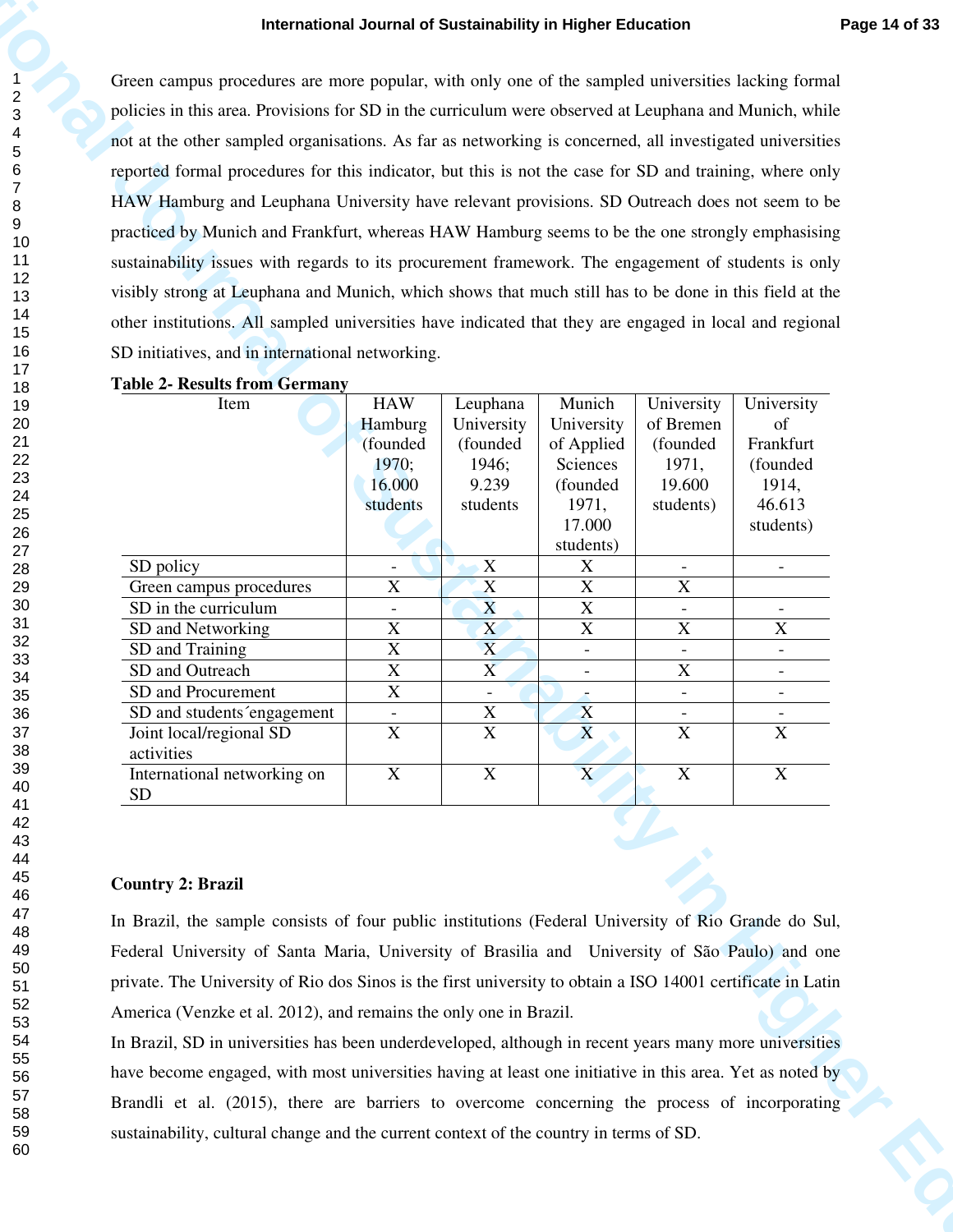#### **Page 15 of 33 International Journal of Sustainability in Higher Education**

| Turning to results, two universities have formal SD policies (UFRGS and UNISINOS), and one is<br>$\overline{2}$<br>discussing policy (USP). Green campus procedures were observed in four institutions. These<br>3<br>4<br>procedures encompass universities waste management, energy and water saving, eco-efficiency,<br>5<br>6<br>sustainable construction and transport. The integration of SD into the curriculum is present in all<br>7<br>sampled universities, but occurs at different levels depending on the course (topics or disciplines<br>8<br>9<br>focused on SD). This is an example of isolated initiatives and not a strategic or institutional vision.<br>10<br>11<br>Formally established, SD networks applied to two Brazilian universities. One of them, USP, has a<br>12<br>formal network amongst the campus articulating their staff on "USP recycles". The other one, UnB,<br>13<br>14<br>aims fostering environmental projects.<br>15<br>16<br>For SD and Training, four universities have procedures for training staff about SD, yet only two had<br>17<br>formal procedures for SD and Outreach. Official procedures for SD and Procurement and the<br>18<br>19<br>environmental performance of suppliers were widely observed, and were present in four institutions.<br>20<br>21<br>Procedures for SD and students' engagement were lacking. UnB, the only university with procedures<br>22<br>for this, cites the existence of the Student Committee for the Environment, which brings together<br>23<br>24<br>students from various courses, and Academic Centers that promote weekly activities focused on<br>25<br>$26\,$<br>sustainability. Lastly, most sampled universities have Joint local/regional SD activities in formal<br>27<br>procedures but International networking on SD was found to be still incipient in Brazilian universities.<br>28<br>29<br>30<br>31<br>$32\,$<br>33<br>34<br>35<br>36<br>37<br>38<br>39<br>40<br>41<br>42<br>43<br>44<br>in the contract of<br>45<br>46<br>47<br>48<br>49<br>50<br>51<br>52<br>53<br>54<br>55<br>56<br>57<br>58<br>59<br>60 | Page 15 of 33 | International Journal of Sustainability in Higher Education |
|------------------------------------------------------------------------------------------------------------------------------------------------------------------------------------------------------------------------------------------------------------------------------------------------------------------------------------------------------------------------------------------------------------------------------------------------------------------------------------------------------------------------------------------------------------------------------------------------------------------------------------------------------------------------------------------------------------------------------------------------------------------------------------------------------------------------------------------------------------------------------------------------------------------------------------------------------------------------------------------------------------------------------------------------------------------------------------------------------------------------------------------------------------------------------------------------------------------------------------------------------------------------------------------------------------------------------------------------------------------------------------------------------------------------------------------------------------------------------------------------------------------------------------------------------------------------------------------------------------------------------------------------------------------------------------------------------------------------------------------------------------------------------------------------------------------------------------------------------------------------------------------------------------------------------------------------------------------------------------------------------------------------------------------------------------------------------------------------------------------------|---------------|-------------------------------------------------------------|
|                                                                                                                                                                                                                                                                                                                                                                                                                                                                                                                                                                                                                                                                                                                                                                                                                                                                                                                                                                                                                                                                                                                                                                                                                                                                                                                                                                                                                                                                                                                                                                                                                                                                                                                                                                                                                                                                                                                                                                                                                                                                                                                        |               |                                                             |
|                                                                                                                                                                                                                                                                                                                                                                                                                                                                                                                                                                                                                                                                                                                                                                                                                                                                                                                                                                                                                                                                                                                                                                                                                                                                                                                                                                                                                                                                                                                                                                                                                                                                                                                                                                                                                                                                                                                                                                                                                                                                                                                        |               |                                                             |
|                                                                                                                                                                                                                                                                                                                                                                                                                                                                                                                                                                                                                                                                                                                                                                                                                                                                                                                                                                                                                                                                                                                                                                                                                                                                                                                                                                                                                                                                                                                                                                                                                                                                                                                                                                                                                                                                                                                                                                                                                                                                                                                        |               |                                                             |
|                                                                                                                                                                                                                                                                                                                                                                                                                                                                                                                                                                                                                                                                                                                                                                                                                                                                                                                                                                                                                                                                                                                                                                                                                                                                                                                                                                                                                                                                                                                                                                                                                                                                                                                                                                                                                                                                                                                                                                                                                                                                                                                        |               |                                                             |
|                                                                                                                                                                                                                                                                                                                                                                                                                                                                                                                                                                                                                                                                                                                                                                                                                                                                                                                                                                                                                                                                                                                                                                                                                                                                                                                                                                                                                                                                                                                                                                                                                                                                                                                                                                                                                                                                                                                                                                                                                                                                                                                        |               |                                                             |
|                                                                                                                                                                                                                                                                                                                                                                                                                                                                                                                                                                                                                                                                                                                                                                                                                                                                                                                                                                                                                                                                                                                                                                                                                                                                                                                                                                                                                                                                                                                                                                                                                                                                                                                                                                                                                                                                                                                                                                                                                                                                                                                        |               |                                                             |
|                                                                                                                                                                                                                                                                                                                                                                                                                                                                                                                                                                                                                                                                                                                                                                                                                                                                                                                                                                                                                                                                                                                                                                                                                                                                                                                                                                                                                                                                                                                                                                                                                                                                                                                                                                                                                                                                                                                                                                                                                                                                                                                        |               |                                                             |
|                                                                                                                                                                                                                                                                                                                                                                                                                                                                                                                                                                                                                                                                                                                                                                                                                                                                                                                                                                                                                                                                                                                                                                                                                                                                                                                                                                                                                                                                                                                                                                                                                                                                                                                                                                                                                                                                                                                                                                                                                                                                                                                        |               |                                                             |
|                                                                                                                                                                                                                                                                                                                                                                                                                                                                                                                                                                                                                                                                                                                                                                                                                                                                                                                                                                                                                                                                                                                                                                                                                                                                                                                                                                                                                                                                                                                                                                                                                                                                                                                                                                                                                                                                                                                                                                                                                                                                                                                        |               |                                                             |
|                                                                                                                                                                                                                                                                                                                                                                                                                                                                                                                                                                                                                                                                                                                                                                                                                                                                                                                                                                                                                                                                                                                                                                                                                                                                                                                                                                                                                                                                                                                                                                                                                                                                                                                                                                                                                                                                                                                                                                                                                                                                                                                        |               |                                                             |
|                                                                                                                                                                                                                                                                                                                                                                                                                                                                                                                                                                                                                                                                                                                                                                                                                                                                                                                                                                                                                                                                                                                                                                                                                                                                                                                                                                                                                                                                                                                                                                                                                                                                                                                                                                                                                                                                                                                                                                                                                                                                                                                        |               |                                                             |
|                                                                                                                                                                                                                                                                                                                                                                                                                                                                                                                                                                                                                                                                                                                                                                                                                                                                                                                                                                                                                                                                                                                                                                                                                                                                                                                                                                                                                                                                                                                                                                                                                                                                                                                                                                                                                                                                                                                                                                                                                                                                                                                        |               |                                                             |
|                                                                                                                                                                                                                                                                                                                                                                                                                                                                                                                                                                                                                                                                                                                                                                                                                                                                                                                                                                                                                                                                                                                                                                                                                                                                                                                                                                                                                                                                                                                                                                                                                                                                                                                                                                                                                                                                                                                                                                                                                                                                                                                        |               |                                                             |
|                                                                                                                                                                                                                                                                                                                                                                                                                                                                                                                                                                                                                                                                                                                                                                                                                                                                                                                                                                                                                                                                                                                                                                                                                                                                                                                                                                                                                                                                                                                                                                                                                                                                                                                                                                                                                                                                                                                                                                                                                                                                                                                        |               |                                                             |
|                                                                                                                                                                                                                                                                                                                                                                                                                                                                                                                                                                                                                                                                                                                                                                                                                                                                                                                                                                                                                                                                                                                                                                                                                                                                                                                                                                                                                                                                                                                                                                                                                                                                                                                                                                                                                                                                                                                                                                                                                                                                                                                        |               |                                                             |
|                                                                                                                                                                                                                                                                                                                                                                                                                                                                                                                                                                                                                                                                                                                                                                                                                                                                                                                                                                                                                                                                                                                                                                                                                                                                                                                                                                                                                                                                                                                                                                                                                                                                                                                                                                                                                                                                                                                                                                                                                                                                                                                        |               |                                                             |
|                                                                                                                                                                                                                                                                                                                                                                                                                                                                                                                                                                                                                                                                                                                                                                                                                                                                                                                                                                                                                                                                                                                                                                                                                                                                                                                                                                                                                                                                                                                                                                                                                                                                                                                                                                                                                                                                                                                                                                                                                                                                                                                        |               |                                                             |
|                                                                                                                                                                                                                                                                                                                                                                                                                                                                                                                                                                                                                                                                                                                                                                                                                                                                                                                                                                                                                                                                                                                                                                                                                                                                                                                                                                                                                                                                                                                                                                                                                                                                                                                                                                                                                                                                                                                                                                                                                                                                                                                        |               |                                                             |
|                                                                                                                                                                                                                                                                                                                                                                                                                                                                                                                                                                                                                                                                                                                                                                                                                                                                                                                                                                                                                                                                                                                                                                                                                                                                                                                                                                                                                                                                                                                                                                                                                                                                                                                                                                                                                                                                                                                                                                                                                                                                                                                        |               |                                                             |
|                                                                                                                                                                                                                                                                                                                                                                                                                                                                                                                                                                                                                                                                                                                                                                                                                                                                                                                                                                                                                                                                                                                                                                                                                                                                                                                                                                                                                                                                                                                                                                                                                                                                                                                                                                                                                                                                                                                                                                                                                                                                                                                        |               |                                                             |
|                                                                                                                                                                                                                                                                                                                                                                                                                                                                                                                                                                                                                                                                                                                                                                                                                                                                                                                                                                                                                                                                                                                                                                                                                                                                                                                                                                                                                                                                                                                                                                                                                                                                                                                                                                                                                                                                                                                                                                                                                                                                                                                        |               |                                                             |
|                                                                                                                                                                                                                                                                                                                                                                                                                                                                                                                                                                                                                                                                                                                                                                                                                                                                                                                                                                                                                                                                                                                                                                                                                                                                                                                                                                                                                                                                                                                                                                                                                                                                                                                                                                                                                                                                                                                                                                                                                                                                                                                        |               |                                                             |
|                                                                                                                                                                                                                                                                                                                                                                                                                                                                                                                                                                                                                                                                                                                                                                                                                                                                                                                                                                                                                                                                                                                                                                                                                                                                                                                                                                                                                                                                                                                                                                                                                                                                                                                                                                                                                                                                                                                                                                                                                                                                                                                        |               |                                                             |
|                                                                                                                                                                                                                                                                                                                                                                                                                                                                                                                                                                                                                                                                                                                                                                                                                                                                                                                                                                                                                                                                                                                                                                                                                                                                                                                                                                                                                                                                                                                                                                                                                                                                                                                                                                                                                                                                                                                                                                                                                                                                                                                        |               |                                                             |
|                                                                                                                                                                                                                                                                                                                                                                                                                                                                                                                                                                                                                                                                                                                                                                                                                                                                                                                                                                                                                                                                                                                                                                                                                                                                                                                                                                                                                                                                                                                                                                                                                                                                                                                                                                                                                                                                                                                                                                                                                                                                                                                        |               |                                                             |
|                                                                                                                                                                                                                                                                                                                                                                                                                                                                                                                                                                                                                                                                                                                                                                                                                                                                                                                                                                                                                                                                                                                                                                                                                                                                                                                                                                                                                                                                                                                                                                                                                                                                                                                                                                                                                                                                                                                                                                                                                                                                                                                        |               |                                                             |
|                                                                                                                                                                                                                                                                                                                                                                                                                                                                                                                                                                                                                                                                                                                                                                                                                                                                                                                                                                                                                                                                                                                                                                                                                                                                                                                                                                                                                                                                                                                                                                                                                                                                                                                                                                                                                                                                                                                                                                                                                                                                                                                        |               |                                                             |
|                                                                                                                                                                                                                                                                                                                                                                                                                                                                                                                                                                                                                                                                                                                                                                                                                                                                                                                                                                                                                                                                                                                                                                                                                                                                                                                                                                                                                                                                                                                                                                                                                                                                                                                                                                                                                                                                                                                                                                                                                                                                                                                        |               |                                                             |
|                                                                                                                                                                                                                                                                                                                                                                                                                                                                                                                                                                                                                                                                                                                                                                                                                                                                                                                                                                                                                                                                                                                                                                                                                                                                                                                                                                                                                                                                                                                                                                                                                                                                                                                                                                                                                                                                                                                                                                                                                                                                                                                        |               |                                                             |
|                                                                                                                                                                                                                                                                                                                                                                                                                                                                                                                                                                                                                                                                                                                                                                                                                                                                                                                                                                                                                                                                                                                                                                                                                                                                                                                                                                                                                                                                                                                                                                                                                                                                                                                                                                                                                                                                                                                                                                                                                                                                                                                        |               |                                                             |
|                                                                                                                                                                                                                                                                                                                                                                                                                                                                                                                                                                                                                                                                                                                                                                                                                                                                                                                                                                                                                                                                                                                                                                                                                                                                                                                                                                                                                                                                                                                                                                                                                                                                                                                                                                                                                                                                                                                                                                                                                                                                                                                        |               |                                                             |
|                                                                                                                                                                                                                                                                                                                                                                                                                                                                                                                                                                                                                                                                                                                                                                                                                                                                                                                                                                                                                                                                                                                                                                                                                                                                                                                                                                                                                                                                                                                                                                                                                                                                                                                                                                                                                                                                                                                                                                                                                                                                                                                        |               |                                                             |
|                                                                                                                                                                                                                                                                                                                                                                                                                                                                                                                                                                                                                                                                                                                                                                                                                                                                                                                                                                                                                                                                                                                                                                                                                                                                                                                                                                                                                                                                                                                                                                                                                                                                                                                                                                                                                                                                                                                                                                                                                                                                                                                        |               |                                                             |
|                                                                                                                                                                                                                                                                                                                                                                                                                                                                                                                                                                                                                                                                                                                                                                                                                                                                                                                                                                                                                                                                                                                                                                                                                                                                                                                                                                                                                                                                                                                                                                                                                                                                                                                                                                                                                                                                                                                                                                                                                                                                                                                        |               |                                                             |
|                                                                                                                                                                                                                                                                                                                                                                                                                                                                                                                                                                                                                                                                                                                                                                                                                                                                                                                                                                                                                                                                                                                                                                                                                                                                                                                                                                                                                                                                                                                                                                                                                                                                                                                                                                                                                                                                                                                                                                                                                                                                                                                        |               |                                                             |
|                                                                                                                                                                                                                                                                                                                                                                                                                                                                                                                                                                                                                                                                                                                                                                                                                                                                                                                                                                                                                                                                                                                                                                                                                                                                                                                                                                                                                                                                                                                                                                                                                                                                                                                                                                                                                                                                                                                                                                                                                                                                                                                        |               |                                                             |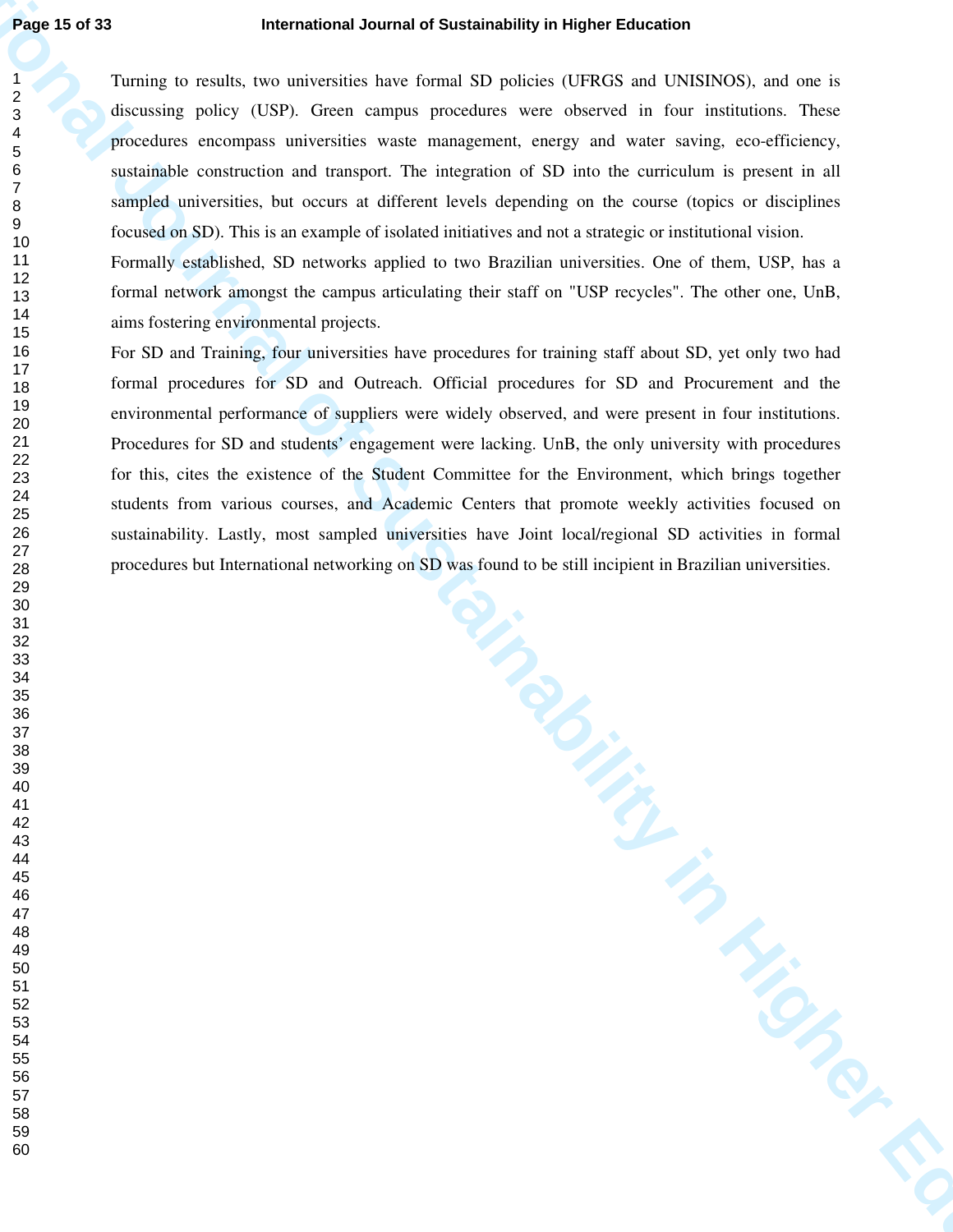| Item                                                                                                                                                                                                                                                                                                                 | Federal                       |                          |                                      |                                          |                      |
|----------------------------------------------------------------------------------------------------------------------------------------------------------------------------------------------------------------------------------------------------------------------------------------------------------------------|-------------------------------|--------------------------|--------------------------------------|------------------------------------------|----------------------|
|                                                                                                                                                                                                                                                                                                                      | University                    | University<br>of Rio dos | Federal<br>University                | University<br>of Brasilia                | University<br>of São |
|                                                                                                                                                                                                                                                                                                                      | of Rio                        | <b>Sinos</b>             | of Santa                             | (founded)                                | Paulo<br>(founded    |
|                                                                                                                                                                                                                                                                                                                      | Grande do                     | (founded)                | Maria                                | 1962,                                    | 1934,                |
|                                                                                                                                                                                                                                                                                                                      | Sul                           | 1969,                    | (founded)                            | 38.475                                   | 57.000               |
|                                                                                                                                                                                                                                                                                                                      | (founded)<br>1895,            | 23.000<br>students)      | 1960<br>31.000                       | students)                                | students)            |
|                                                                                                                                                                                                                                                                                                                      | 24.000                        |                          | students)                            |                                          |                      |
|                                                                                                                                                                                                                                                                                                                      | students)                     |                          |                                      |                                          |                      |
| SD policy<br>Green campus procedures                                                                                                                                                                                                                                                                                 | X<br>$\mathbf X$              | X<br>X                   | $\overline{\phantom{a}}$<br>$\omega$ | $\sim$<br>X                              | $\mathbf X$          |
| SD in the curriculum                                                                                                                                                                                                                                                                                                 | $\mathbf X$                   | X                        | X                                    | $\overline{\text{X}}$                    | $\mathbf X$          |
| SD and Networking                                                                                                                                                                                                                                                                                                    | $\blacksquare$                | $\sim$                   | $\sim$                               | $\overline{\text{X}}$                    | X                    |
| SD and Training                                                                                                                                                                                                                                                                                                      | X                             | X                        | $\blacksquare$                       | $\mathbf X$                              | $\mathbf X$          |
| SD and Outreach                                                                                                                                                                                                                                                                                                      | $\blacksquare$<br>$\mathbf X$ | $\sim$<br>X              | $\mathbf X$<br>X                     | $\mathbf X$<br>$\boldsymbol{\mathrm{X}}$ |                      |
| SD and Procurement<br>SD and students engagement                                                                                                                                                                                                                                                                     | $\overline{\phantom{a}}$      | $\overline{\phantom{a}}$ |                                      | $\overline{X}$                           |                      |
| Joint local/regional SD<br>activities                                                                                                                                                                                                                                                                                | X                             | $\overline{\phantom{a}}$ | $\mathbf X$                          | X                                        | X                    |
| International networking on<br><b>SD</b>                                                                                                                                                                                                                                                                             |                               |                          | $\overline{\phantom{a}}$             | $\overline{\phantom{a}}$                 |                      |
| <b>Country 3: Greece</b><br>The sampled universities are located in Northern Greece (University of Macedonia, Aristotle<br>University of Thessaloniki), Southern Greece (University of Crete), Central Greece (National Technical<br>University of Athens) and the Greek islands' region (University of the Aegean). |                               |                          |                                      |                                          |                      |
| In Greek universities, once the planning process is finalised, a sustainable development policy needs to                                                                                                                                                                                                             |                               |                          |                                      |                                          |                      |
| be approved by each university's senate body. The universities chosen to be part of this research project                                                                                                                                                                                                            |                               |                          |                                      |                                          |                      |
| have put together a Sustainable Development Plan, but these are not yet in implementation. The                                                                                                                                                                                                                       |                               |                          |                                      |                                          |                      |
| University of Macedonia is the one exception, with a sustainable policy established by their own                                                                                                                                                                                                                     |                               |                          |                                      |                                          |                      |
| senate. It should be emphasised that the majority of the participants do not feel familiar with the term                                                                                                                                                                                                             |                               |                          |                                      |                                          |                      |
| 'sustainability'. There is a misunderstanding between being "green" and having a SD policy, which                                                                                                                                                                                                                    |                               |                          |                                      |                                          |                      |
|                                                                                                                                                                                                                                                                                                                      |                               |                          |                                      |                                          |                      |
| must secure the vote of the senate. Interestingly though, most of the surveyed universities have a                                                                                                                                                                                                                   |                               |                          |                                      |                                          |                      |
| variety of general "green" activities in their daily operations. Environmental sustainability content                                                                                                                                                                                                                |                               |                          |                                      |                                          |                      |
| courses are offered and research related to environmental topics is being actively pursued. Furthermore,                                                                                                                                                                                                             |                               |                          |                                      |                                          |                      |
| students are given incentives to participate and are even awarded for their distinct contributions to SD.                                                                                                                                                                                                            |                               |                          |                                      |                                          |                      |
| The positive responses to several sustainable activities are overseen by Offices of Environmental                                                                                                                                                                                                                    |                               |                          |                                      |                                          |                      |
| Management. Additionally, one common point in surveyed universities is the lack of training                                                                                                                                                                                                                          |                               |                          |                                      |                                          |                      |
| programmes both for staff/faculty and students. Previous research (Bellou et al., 2017) has pointed out                                                                                                                                                                                                              |                               |                          |                                      |                                          |                      |
| that non-academic staff's intentions towards the implementation of sustainability programs at the                                                                                                                                                                                                                    |                               |                          |                                      |                                          |                      |
| University of the Aegean are positive. Although there is no such program at the University of the                                                                                                                                                                                                                    |                               |                          |                                      |                                          |                      |

# **Table 3- Results from Brazil**

#### **Country 3: Greece**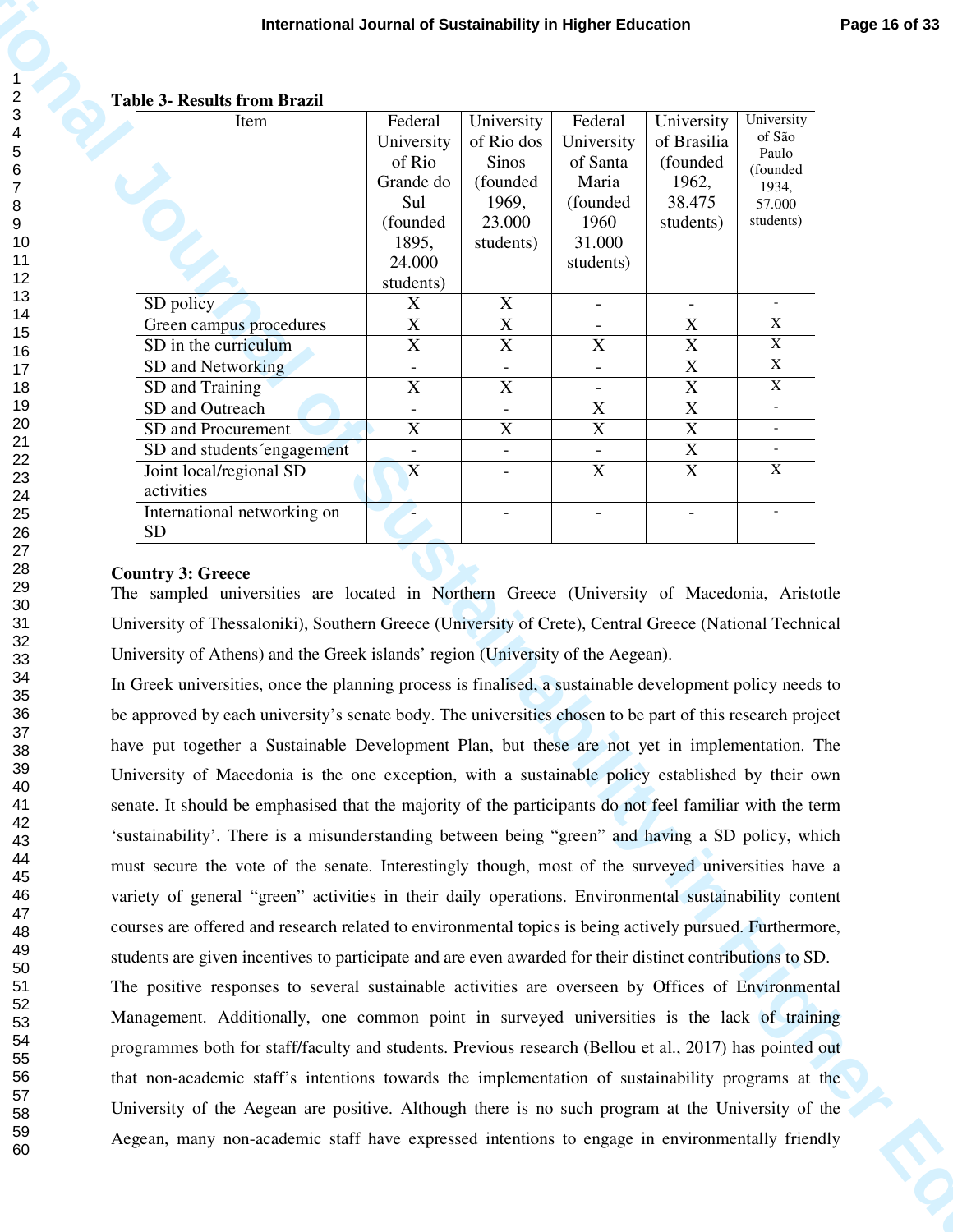#### **Page 17 of 33 International Journal of Sustainability in Higher Education**

| work and lifestyle practices if (a) they have access to more data/information and knowledge that have<br>to do with environmental issues and (b) there are clear university policies to promote sustainability on<br>campus. Additionally, they are willing to work together with their colleagues and the rest of the<br>university community when dealing with environmental protection actions. The University of the<br>Aegean non-academic staff feel that they cannot be involved in sustainability programmes if they are |                            |
|----------------------------------------------------------------------------------------------------------------------------------------------------------------------------------------------------------------------------------------------------------------------------------------------------------------------------------------------------------------------------------------------------------------------------------------------------------------------------------------------------------------------------------|----------------------------|
|                                                                                                                                                                                                                                                                                                                                                                                                                                                                                                                                  |                            |
|                                                                                                                                                                                                                                                                                                                                                                                                                                                                                                                                  |                            |
|                                                                                                                                                                                                                                                                                                                                                                                                                                                                                                                                  |                            |
|                                                                                                                                                                                                                                                                                                                                                                                                                                                                                                                                  |                            |
|                                                                                                                                                                                                                                                                                                                                                                                                                                                                                                                                  |                            |
| not adequately educated/trained.                                                                                                                                                                                                                                                                                                                                                                                                                                                                                                 |                            |
| In sum, we came to the conclusion that the environmental intentions of the universities seem to be                                                                                                                                                                                                                                                                                                                                                                                                                               |                            |
| promising. Nevertheless, the application of a SD policy is still far from realised.                                                                                                                                                                                                                                                                                                                                                                                                                                              |                            |
| <b>Table 4- Results from Greece</b>                                                                                                                                                                                                                                                                                                                                                                                                                                                                                              |                            |
| National<br>University<br>University<br>Aristotle<br>Item                                                                                                                                                                                                                                                                                                                                                                                                                                                                        | University                 |
| Technical<br>of Crete<br>of<br>University of                                                                                                                                                                                                                                                                                                                                                                                                                                                                                     | of the                     |
| Macedonia<br>Thessaloniki<br>(founded)<br>University<br>1973,<br>of Athens<br>(founded)<br>(founded)                                                                                                                                                                                                                                                                                                                                                                                                                             | Aegean<br>(founded)        |
| 15.000<br>1957,<br>1925, 81.500<br>(founded)                                                                                                                                                                                                                                                                                                                                                                                                                                                                                     | 1984,                      |
| 15.300<br>1836,<br>students)<br>students)<br>10.000<br>students)                                                                                                                                                                                                                                                                                                                                                                                                                                                                 | 12.000<br>students)        |
| students)                                                                                                                                                                                                                                                                                                                                                                                                                                                                                                                        |                            |
| $\mathbf X$<br>SD policy<br>$\boldsymbol{\mathrm{X}}$<br>X<br>$\mathbf{X}$<br>Green campus procedures<br>$\blacksquare$                                                                                                                                                                                                                                                                                                                                                                                                          | ٠<br>$\mathbf X$           |
| X<br>$\boldsymbol{\mathrm{X}}$<br>X<br>X<br>SD in the curriculum                                                                                                                                                                                                                                                                                                                                                                                                                                                                 | $\mathbf X$                |
| $\boldsymbol{\mathrm{X}}$<br>SD and Networking<br>X<br>$\overline{\phantom{a}}$<br>$\blacksquare$<br>$\mathbf X$<br>SD and Training<br>$\blacksquare$<br>$\blacksquare$                                                                                                                                                                                                                                                                                                                                                          | $\mathbf X$                |
| X<br>X<br>X<br>SD and Outreach<br>$\blacksquare$                                                                                                                                                                                                                                                                                                                                                                                                                                                                                 | $\mathbf X$                |
| SD and Procurement<br>$\boldsymbol{X}$<br>$\blacksquare$<br>$\blacksquare$<br>$\blacksquare$                                                                                                                                                                                                                                                                                                                                                                                                                                     | $\sim$                     |
| X<br>SD and students engagement<br>X<br>$\blacksquare$<br>$\mathbf X$<br>X<br>X<br>Joint local/regional SD                                                                                                                                                                                                                                                                                                                                                                                                                       | $\mathbf X$<br>$\mathbf X$ |
| activities<br>$\overline{X}$<br>$\mathbf X$<br>$\mathbf X$<br>International networking on<br><b>SD</b>                                                                                                                                                                                                                                                                                                                                                                                                                           | $\boldsymbol{\mathrm{X}}$  |
| <b>Country 4: Portugal</b><br>In Portugal, discussion around the role of universities in relation to SD has been incipient, studies are                                                                                                                                                                                                                                                                                                                                                                                          |                            |
| recent (e.g., Aleixo et al., 2016, 2017a, b), and the few events which have been organised have been                                                                                                                                                                                                                                                                                                                                                                                                                             |                            |
| limited to an environmental perspective. This lack of engagement is illustrated by a situation whereby                                                                                                                                                                                                                                                                                                                                                                                                                           |                            |
| before 2005 just one institution (the University Nova of Lisboa) had signed up to the Talloires                                                                                                                                                                                                                                                                                                                                                                                                                                  |                            |
| Declaration. Universities signing the Copernicus Charter in 1994 were limited to Universidade Nova de                                                                                                                                                                                                                                                                                                                                                                                                                            |                            |
| Lisboa (UNL); Universidade de Lisboa (UL); Universidade Técnica de Lisboa (UTL); Universidade do                                                                                                                                                                                                                                                                                                                                                                                                                                 |                            |
| Porto (UP); Universidade do Minho (UM) and Universidade Católica Portuguesa (UCP). Since then,                                                                                                                                                                                                                                                                                                                                                                                                                                   |                            |
| although some Portuguese universities have been developing sustainability initiatives (e.g. University                                                                                                                                                                                                                                                                                                                                                                                                                           |                            |
| of Algarve, Aveiro, Porto, Nova of Lisboa, Técnica of Lisboa), there is a gap in terms of coordination                                                                                                                                                                                                                                                                                                                                                                                                                           |                            |
| and communication at the national level, which could have detrimental consequences (Couto et al.,                                                                                                                                                                                                                                                                                                                                                                                                                                |                            |
| 2005).                                                                                                                                                                                                                                                                                                                                                                                                                                                                                                                           |                            |

## **Table 4- Results from Greece**

#### **Country 4: Portugal**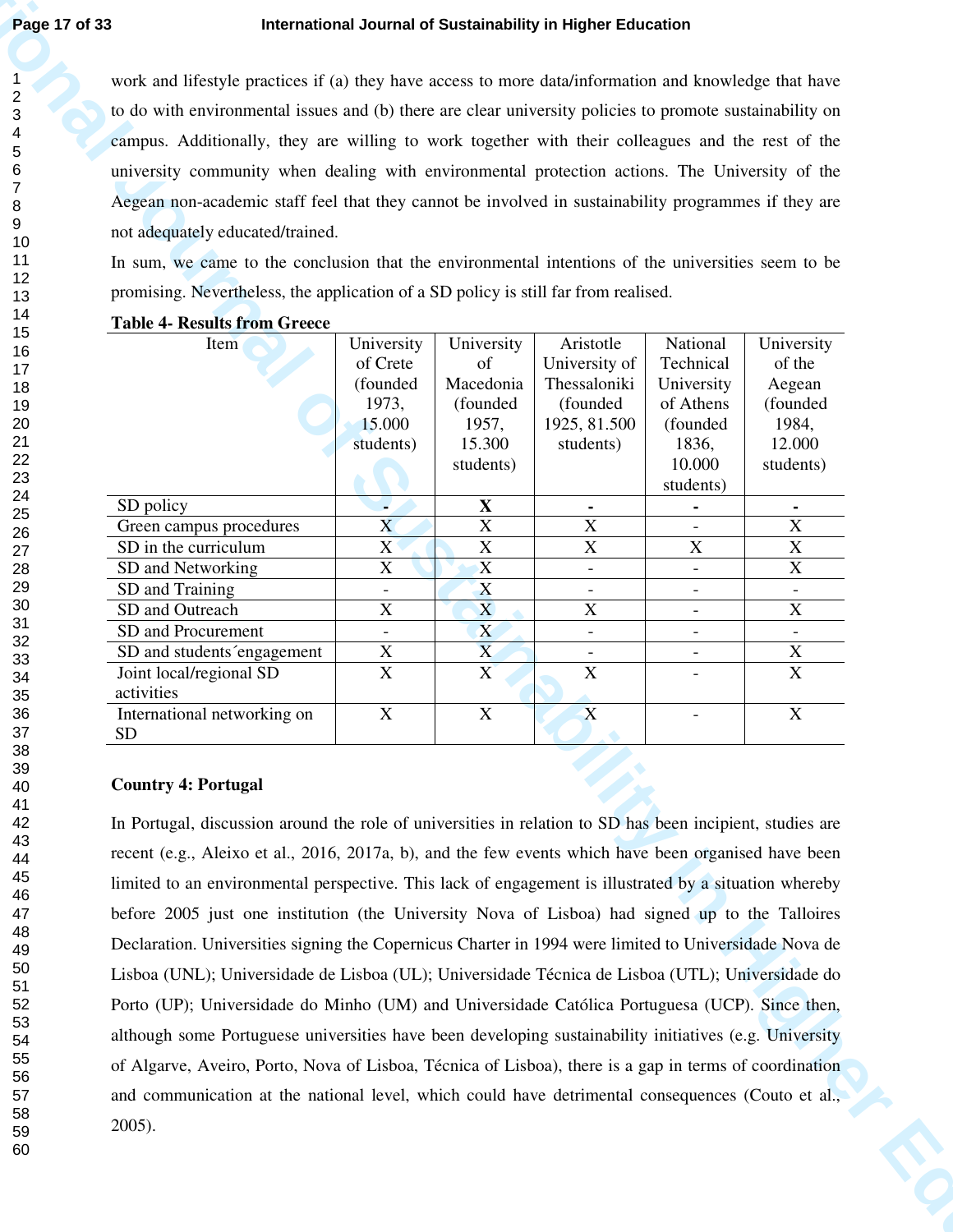#### **International Journal of Sustainability in Higher Education Page 18 of 33**

Nevertheless, some Portuguese institutions have formal SD policies Aleixo et al., 2016, 2017a, b) as is also the case of the five universities enrolled in this study. This information is explicit in the university webpages and available documentation (see Aleixo et al., 2016, 2017b). However, green campus procedures (e.g. energy saving programmes, waste prevention and/or management schemes, environmentally friendly dormitories, etc.) are just assigned to two universities (Minho and Coimbra). Our perception is that there are more institutions implementing green practices on their campus, at least in terms of energy and water saving, but these are not formally stated. The recent study from Aleixo et al. (2017a) confirms that this perception seems to be correct. Regarding SD in the curriculum (BSc, MSc or PhD courses), only two universities (Aveiro and Minho) incorporate this theme in their courses. These institutions are relatively "young", and open to new trends, as is the case for SD in Portugal (Aleixo et al., 2016, 2017b).

**International Journal of Sustainability in Higher Education**<br> **International Accor Diversion** Schullant metallity in Higher Education 2016. 2016, 2017, by a later the content<br>
of the final contribution by the content in Surprisingly there are four items in which none of the universities participate. For instance, in SD and Networking the sampled universities have not developed a systematically established SD network to link up staff. Similarly, in the case of SD and Training, the universities have yet to introduce procedures for the training of staff on matters related to SD (e.g. formal series of seminars, guest lectures, courses, etc.). In SD and Procurement, we found that the sampled universities lack official procedures for SD considerations in purchases, awards of contracts, catering and other service areas. Instead, the *environmental* performance of suppliers was the main criterion used. Regarding SD and students' engagement, we found that no sampled universities have official procedures for this area. Again our perception in that some specific activities do exist but that there is no official information or policy. However some recent studies have shown indications of how this could happen (e.g. Aleixo et al., 2017a; Disterheft et al., 2015 a,b) and again the recent study from Aleixo et al. (2017a) confirms that this perception seems to be correct.

Four of the sampled universities have procedures for Outreach on SD (e.g. public events, open seminars, conferences, etc.). This was observed in various research units' scope, mission and activities.

Finally, we found that all sampled universities have official procedures for joint SD activities with local actors (e.g. NGOs, municipality, regional government, etc.). This was also the case for the existence of official procedures for International networking on SD. We found that all had signed at least one (Copernicus) international declaration. (Copernicus) international declaration.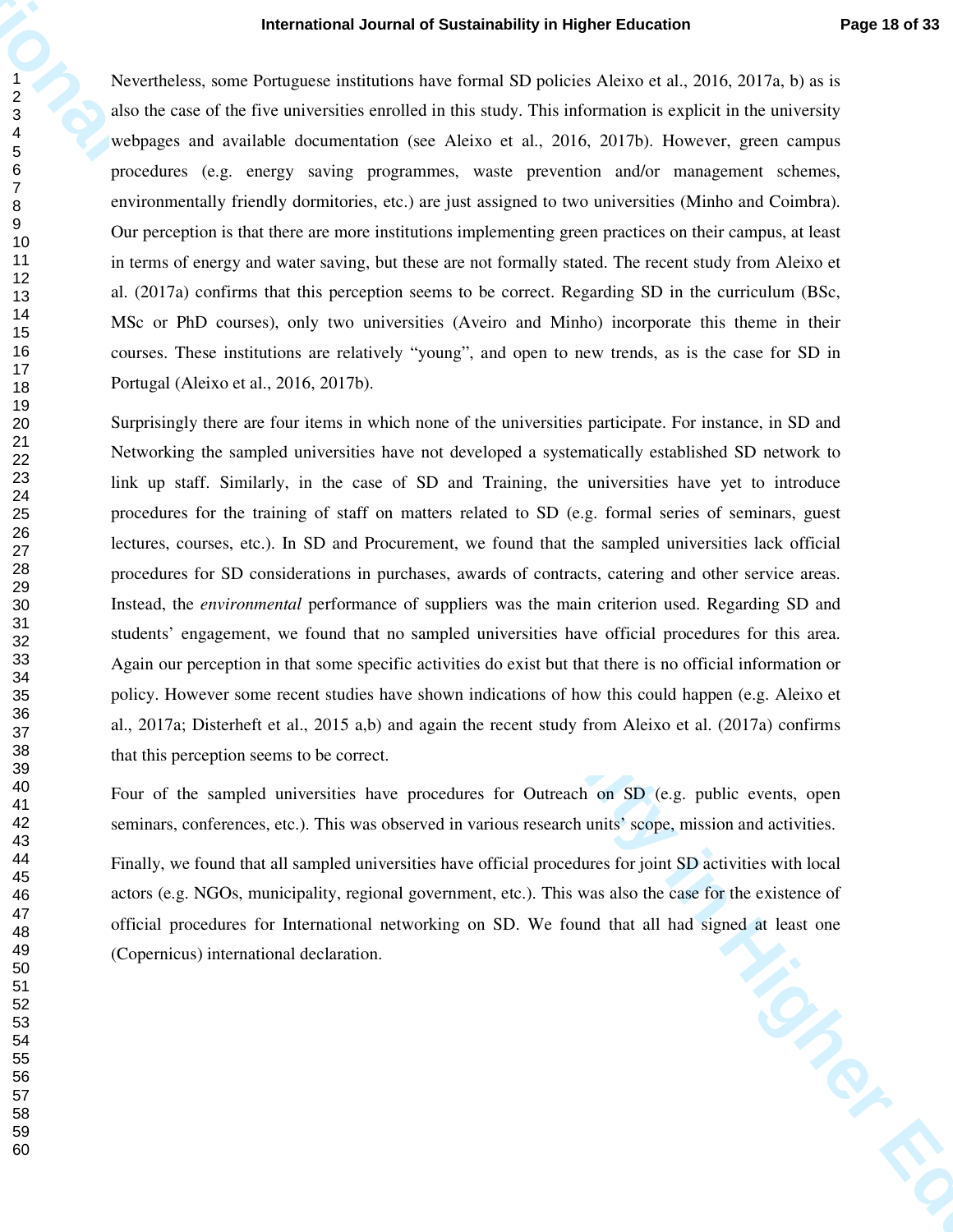# **Table 5. Results from Portugal**

| University<br>University<br>University<br>University<br>(founded)<br>(founded)<br>(founded)<br>(founded)<br>1973,<br>1290,<br>1973,<br>1911,                                                             |                        |
|----------------------------------------------------------------------------------------------------------------------------------------------------------------------------------------------------------|------------------------|
|                                                                                                                                                                                                          | University<br>(founded |
|                                                                                                                                                                                                          | 2013,                  |
| 9.589<br>18.330<br>12.584<br>31.352                                                                                                                                                                      | 48.147                 |
| students)<br>students)<br>students)<br>students)<br>SD policy<br>X<br>X<br>X<br>X                                                                                                                        | students)<br>X         |
| $\mathbf X$<br>X<br>$\overline{X}$<br>Green campus procedures<br>$\blacksquare$                                                                                                                          |                        |
| $\mathbf X$<br>$\boldsymbol{\mathrm{X}}$<br>SD in the curriculum<br>$\overline{\phantom{a}}$                                                                                                             |                        |
| SD and Networking<br>$\overline{\phantom{a}}$<br>$\blacksquare$<br>$\overline{\phantom{a}}$<br>$\overline{\phantom{a}}$                                                                                  |                        |
| SD and Training<br>$\blacksquare$                                                                                                                                                                        |                        |
| X<br>X<br>X<br>X<br>SD and Outreach                                                                                                                                                                      |                        |
| SD and Procurement<br>$\overline{\phantom{a}}$<br>$\overline{\phantom{a}}$<br>$\overline{\phantom{0}}$<br>$\sim$<br>$\overline{a}$<br>$\sim$                                                             |                        |
| SD and students' engagement<br>$\mathbf X$<br>X<br>$\mathbf X$<br>X<br>Joint local/regional SD                                                                                                           | X                      |
| activities                                                                                                                                                                                               |                        |
| $\mathbf X$<br>X<br>$\mathbf X$<br>$\mathbf X$<br>International networking on SD                                                                                                                         | $\mathbf X$            |
| education landscape in the country. Included in the sample is the University of Stellenbosch (one of<br>the southernmost universities), University of Pretoria (one of the northernmost universities and |                        |
|                                                                                                                                                                                                          |                        |
| situated in an urban context), University of South Africa (an open and distance learning university                                                                                                      |                        |
| with countrywide reach and accessibility to the whole population), Rhodes University (the smallest                                                                                                       |                        |
|                                                                                                                                                                                                          |                        |
| traditional university and located to the east) and lastly North-West University (a contact and                                                                                                          |                        |
| distance learning university, located to the west). Data gathering followed a combination of                                                                                                             |                        |
| methods, relying on research through institutional websites, analysis of documents (mainly policies)                                                                                                     |                        |
| and interviews and question/answer methodologies.                                                                                                                                                        |                        |
| Immediately evident is a lack of dedicated SD policies in the majority of sampled South African                                                                                                          |                        |
|                                                                                                                                                                                                          |                        |
| universities. This being the case, it has to be pointed out that virtually all of these universities have                                                                                                |                        |
| environmental sustainability or sustainable environmental management policies or procedures in                                                                                                           |                        |
| place (i.e. the <i>Integrated Sustainability Management Policy</i> of the University of Stellenbosch) or                                                                                                 |                        |
| are in the process of putting these in place (as with North-West University). Interestingly, the                                                                                                         |                        |
| smallest traditional university in South Africa, Rhodes University, is the only university with a                                                                                                        |                        |
| long-standing environmental sustainability policy. In association, a variety of green campus<br>procedures and initiatives were commonly observed across all these universities. These are a well-       |                        |

## **Country 5: South Africa**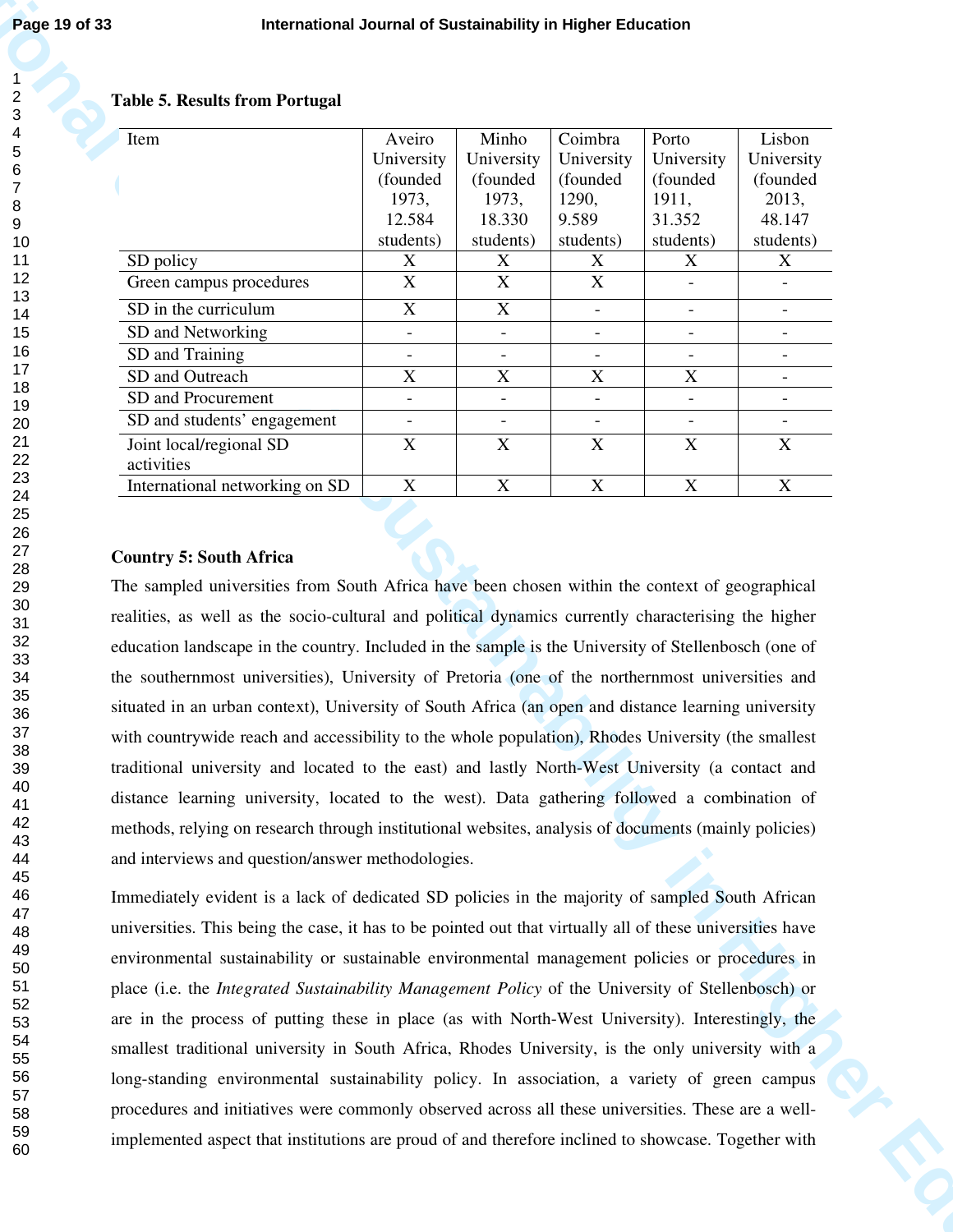this, the majority of these universities seem to have networks within the institutions linking up staff in terms of sustainability. Yet these are mostly focused on environmental sustainability (i.e. the *Living Green Initiative* of the University of South Africa) and not necessarily incorporating other dimensions of sustainability. SD involvement through joint local/regional activities and community engagement projects seem to be common practice at many of these universities. A positive development is that the inclusion of SD in the curriculum is covered quite well by all of these universities, although rather the result of bottom-up approaches than associated with policy imperatives.

**International Journal of Sustainability in Higher Education**<br> **In terms of unstrained will be an international of the minimization Linking part<br>
<b>I** in terms of unstrained by the three area modely focused on exchanged me It has to be emphasised that although the majority of sampled South African universities do not meet some of the SD criteria in the matrix, this does not imply that there is no activity at all regarding that criteria. This is simply an indication that evidence related to compliance is too "thin" to be able to regard these criteria as being complied with. SD and outreach in terms of public events, open seminars and similar events, as well as SD and staff training, stand out as areas where these universities are least likely to have procedures or policies in place. Procedures and policies for SD and procurement, as well as SD and student engagement can still receive more attention at some universities. One of the universities, Rhodes University, stands out with compliance in terms of all items, whereas the other universities fall short in terms of compliance, with varying degrees of participation. Regarding international networking, these universities are doing well. Two are signatories to SD related agreements such as the United Nations Global Compact and the Talloires Declaration, one has membership with the Association for the Advancement of Sustainability in Higher Education, and one is part of the Talloires Network.

| Item                        | University      | North-     | University               | Rhodes     | University  |
|-----------------------------|-----------------|------------|--------------------------|------------|-------------|
|                             | of              | West       | of South                 | University | of Pretoria |
|                             | Stellenbosch    | University | Africa                   | <b>RU</b>  | UP          |
|                             | US <sup>-</sup> | <b>NWU</b> | Unisa                    | (founded)  | (founded)   |
|                             | (founded)       | (founded)  | (founded)                | 1904,      | 1908,       |
|                             | 1918,           | 2004,      | 1873,                    | 5.372      | 62.000      |
|                             | 27.694          | 47.144     | 336.286                  | students)  | students)   |
|                             | students)       | students)  | students)                |            |             |
| SD policy                   |                 |            |                          | X          |             |
| Green campus procedures     | X               | X          | X                        | X          | X           |
| SD in the curriculum        | X               | X          | X                        | X          | X           |
| SD and Networking           | X               | X          | X                        | X          |             |
| SD and Training             |                 | X          |                          | X          |             |
| SD and Outreach             |                 | X          | $\overline{\phantom{a}}$ | X          |             |
| SD and Procurement          | X               |            |                          | X          |             |
| SD and students' engagement | X               | X          |                          | X          |             |

#### **Table 6. Results from South Africa**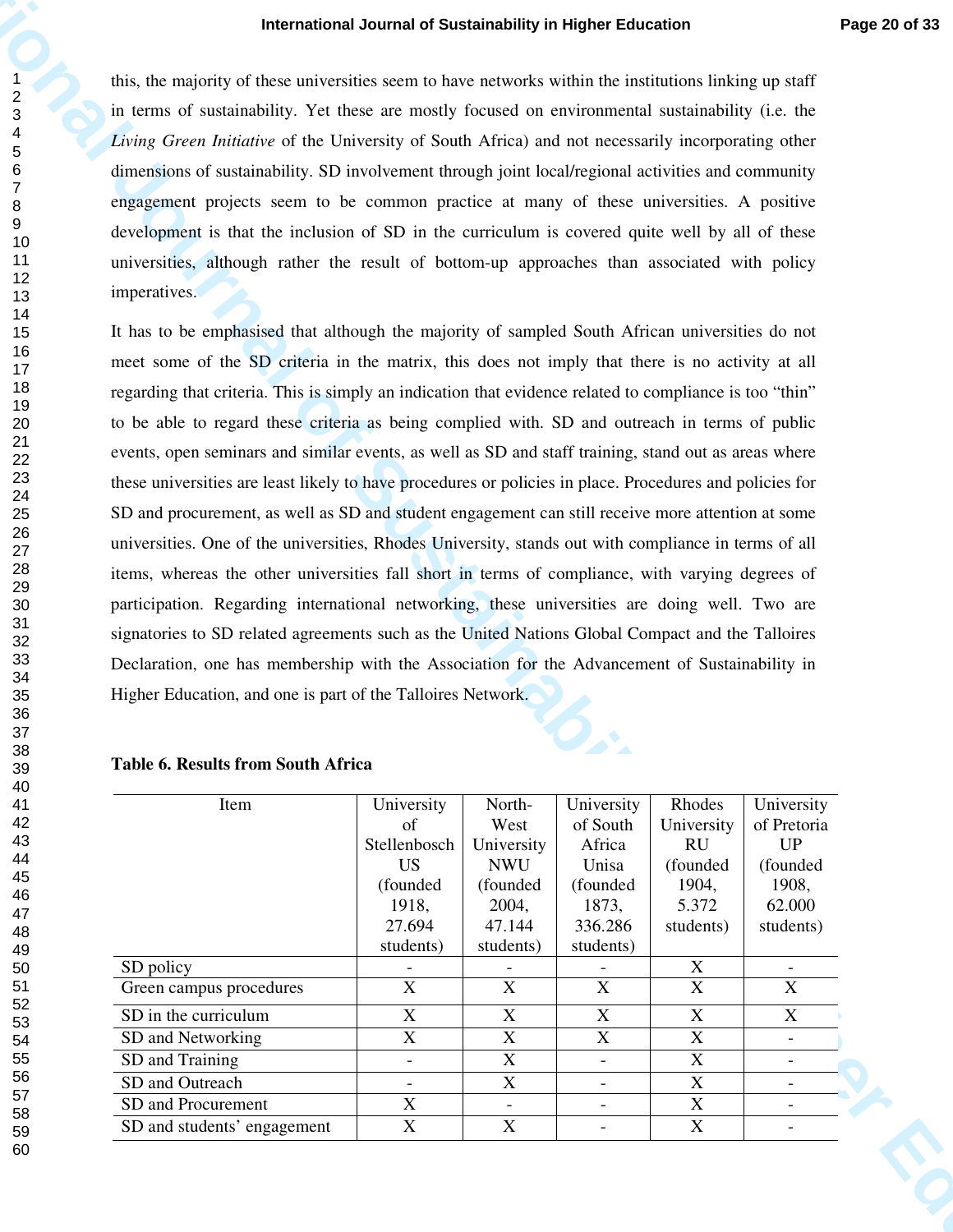| Joint local/regional SD<br>activities |  |  |  |
|---------------------------------------|--|--|--|
| International networking on SD        |  |  |  |

# **Country 6: United Kingdom**

The UK sample was selected on the basis of geographical location (two institutions in England (one North and one South), one institution in Scotland, one in Ireland and one in Wales. It includes: Manchester Metropolitan University; University of Wales Trinity Saint David; Queen's University Belfast, Edinburgh Napier University, Bournemouth University.

**Page 21 of 33**<br> **International Journal of Sustainability in Higher Education**<br> **International Sustainability in Text**<br> **International Sustainability in Text** X X X X 3<br> **International Method Mugdin in Text** 3<br> **Internati** In the UK, most institutions are members of the Environmental Association of Universities and Colleges (EAUC); a national organisation that has been a force for change in relation to SD and whose members are largely environmental managers within universities. Most have engaged extensively with carbon reduction approaches and environmental management as a result. Yet this is also because these have been prioritised in the national policy context. As a consequence "Environmental Management" strategies and policies for campus greening are common place. Green campus procedures are extensive, although within these there may be some variation as to issues addressed (e.g. some institutions will cover biodiversity extensively while others may have focused on renewable energy or green buildings). Strategies that specifically articulate SD (compared to environmental management) may be less common within the UK (with the exception that in Wales, SD and Global Citizenship are compulsory for Further and Higher Education). However, each of the institutions sampled had formal policies that specifically referred to SD. This said, it is worth noting that institutions in the UK undoubtedly have a stronger focus on environmental sustainability whilst social sustainability is often underdeveloped.

Engaging students in SD is increasingly common with a number of UK universities leading on extracurricular approaches to ESD that are student-led. The National Union of Students (NUS) has played a driving role through initiatives such as " Green Impact". Training in relation to environmental issues has been fairly robust. The development of academic staff in relation to ESD is increasing in UK institutions but the impact of the offer is still undefined. UK universities all have formal strategies for engaging their community stakeholders. Yet these may not always include specific reference to SD, or be driven by ambitions to develop SD in the local community. All universities will be likely to be engaging in international networking on SD but they will not necessarily have endorsed formal declarations such as Copernicus at the institutional level. Indeed many of the leaders of SD in the UK appear to have taken on such roles without the need for signatories to International Declarations.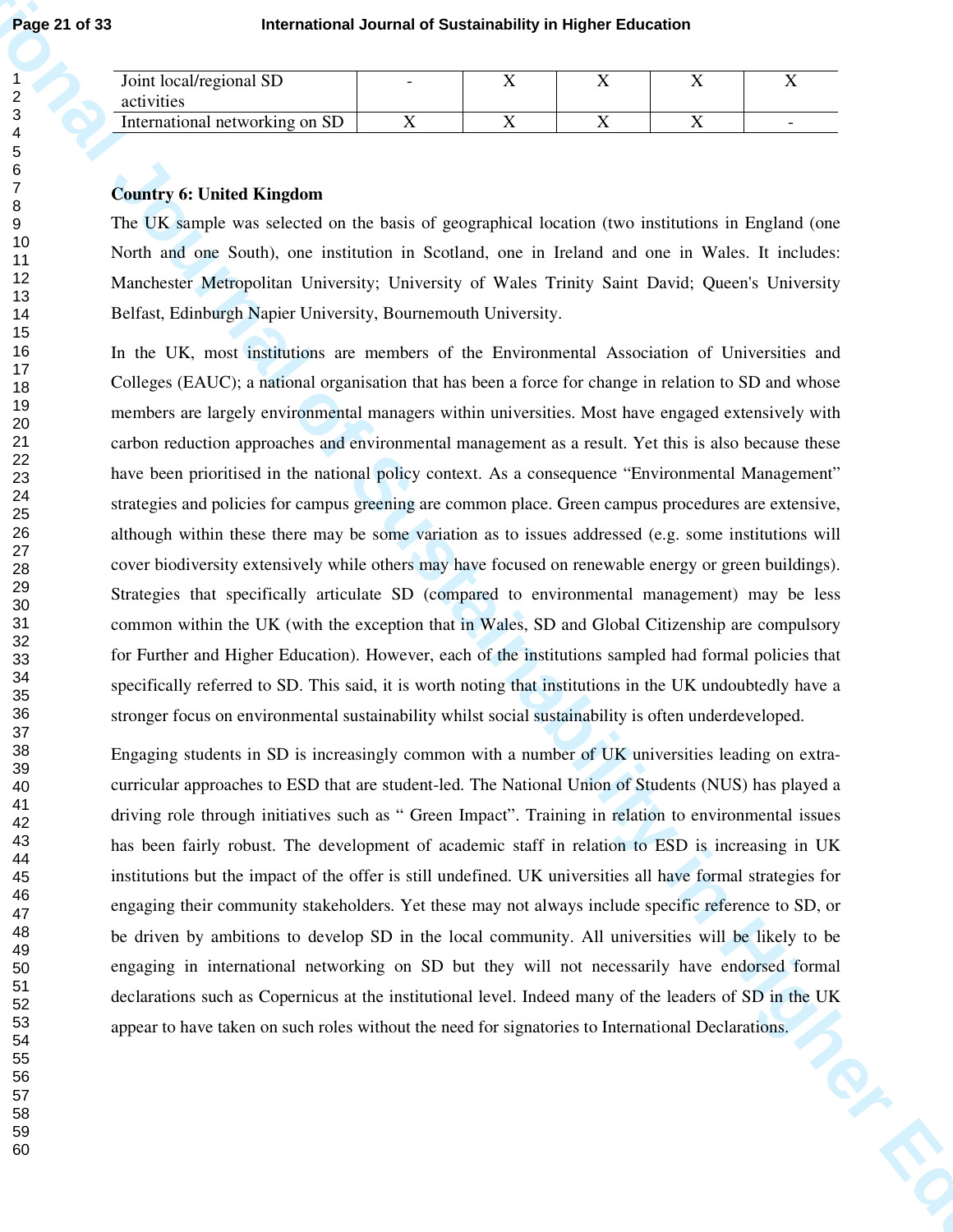| Item                                                                                                                                                                           |                                                                                      | University                                                                        | Queen's                                                                  | Edinburgh                                                        | Bournemouth                                         |
|--------------------------------------------------------------------------------------------------------------------------------------------------------------------------------|--------------------------------------------------------------------------------------|-----------------------------------------------------------------------------------|--------------------------------------------------------------------------|------------------------------------------------------------------|-----------------------------------------------------|
|                                                                                                                                                                                | Manchester<br>Metropolitan<br>University<br>(founded<br>1970,<br>27.265<br>students) | of Wales<br>Trinity<br>Saint<br>David<br>(founded<br>2010,<br>10.425<br>students) | University<br><b>Belfast</b><br>(founded<br>1845,<br>24.560<br>students) | Napier<br>University<br>(founded<br>1965,<br>15.691<br>students) | University<br>(founded<br>1992, 16.868<br>students) |
| SD policy<br>Green campus procedures                                                                                                                                           | X<br>X                                                                               | X<br>X                                                                            | X<br>X                                                                   | X<br>X                                                           | X<br>X                                              |
| SD in the curriculum                                                                                                                                                           | X                                                                                    | $\mathbf X$                                                                       | $\blacksquare$                                                           | $\sim$                                                           | X                                                   |
| SD and Networking                                                                                                                                                              | $\boldsymbol{\mathrm{X}}$                                                            |                                                                                   | $\overline{\phantom{a}}$                                                 |                                                                  | X                                                   |
| SD and Training<br>SD and Outreach                                                                                                                                             | X<br>X                                                                               | $\mathbf X$                                                                       | $\blacksquare$                                                           |                                                                  | $\mathbf X$<br>$\mathbf X$                          |
| SD and Procurement                                                                                                                                                             | $\overline{\text{X}}$                                                                | $\overline{X}$                                                                    | $\sim$<br>$\overline{a}$                                                 | $\mathbf X$                                                      | $\mathbf X$                                         |
| SD and students' engagement                                                                                                                                                    | X                                                                                    | $\mathbf X$                                                                       | $\overline{\phantom{a}}$                                                 | $\mathbf X$                                                      | $\boldsymbol{\mathrm{X}}$                           |
| Joint local/regional SD                                                                                                                                                        |                                                                                      |                                                                                   |                                                                          | $\mathbf X$                                                      | $\mathbf X$                                         |
| activities<br>International networking on SD                                                                                                                                   | $\mathbf X$                                                                          | $\sim$                                                                            | $\mathbf X$                                                              | $\blacksquare$                                                   | $\overline{\phantom{a}}$                            |
| strategies to reduce building and travel-related energy consumption and GHG emissions (typically to                                                                            |                                                                                      |                                                                                   |                                                                          |                                                                  |                                                     |
| zero and carbon neutrality), and also list GHG emissions inventories. Target years to attain climate                                                                           |                                                                                      |                                                                                   |                                                                          |                                                                  |                                                     |
| neutrality vary widely, ranging from 2030 (CU) to 2050 (CSU and WSU). The prevalence of CAPs and                                                                               |                                                                                      |                                                                                   |                                                                          |                                                                  |                                                     |
| formal sustainability policies in USA universities, and relatively high levels of sustainability                                                                               |                                                                                      |                                                                                   |                                                                          |                                                                  |                                                     |
| engagement, is likely explained by several factors. These include desires to reduce energy expenditures<br>and respond to student demands for increased campus sustainability. |                                                                                      |                                                                                   |                                                                          |                                                                  |                                                     |
| Four of five universities have procedures for advancing sustainability related-courses in the curriculum.                                                                      |                                                                                      |                                                                                   |                                                                          |                                                                  |                                                     |
| Again, both the Talloires Declaration and the CUPCC call for this. Examples of initiatives at the                                                                              |                                                                                      |                                                                                   |                                                                          |                                                                  |                                                     |
| institution-level include: i) explicit commitments to ensure all students graduate with sustainability                                                                         |                                                                                      |                                                                                   |                                                                          |                                                                  |                                                     |
| literacy and surveys to measure literacy and sustainable behaviours among the student body (CSU, EU                                                                            |                                                                                      |                                                                                   |                                                                          |                                                                  |                                                     |
| and UM), and ii) a campus-wide and annual "teach-in" on climate change (CU) where faculty are                                                                                  |                                                                                      |                                                                                   |                                                                          |                                                                  |                                                     |
| encouraged to cancel classes to facilitate campus-wide attendance for a full-day and incorporation of                                                                          |                                                                                      |                                                                                   |                                                                          |                                                                  |                                                     |
| sustainability and climate change into courses. These institution-wide initiatives also function as                                                                            |                                                                                      |                                                                                   |                                                                          |                                                                  |                                                     |
| mechanisms for formally linking staff and faculty around sustainability issues. At UM, sustainability                                                                          |                                                                                      |                                                                                   |                                                                          |                                                                  |                                                     |
| education is fostered through university-level monitoring of curricula throughout its separate academic                                                                        |                                                                                      |                                                                                   |                                                                          |                                                                  |                                                     |

# **Table 7. Results from the United Kingdom**

# **Country 7: United States**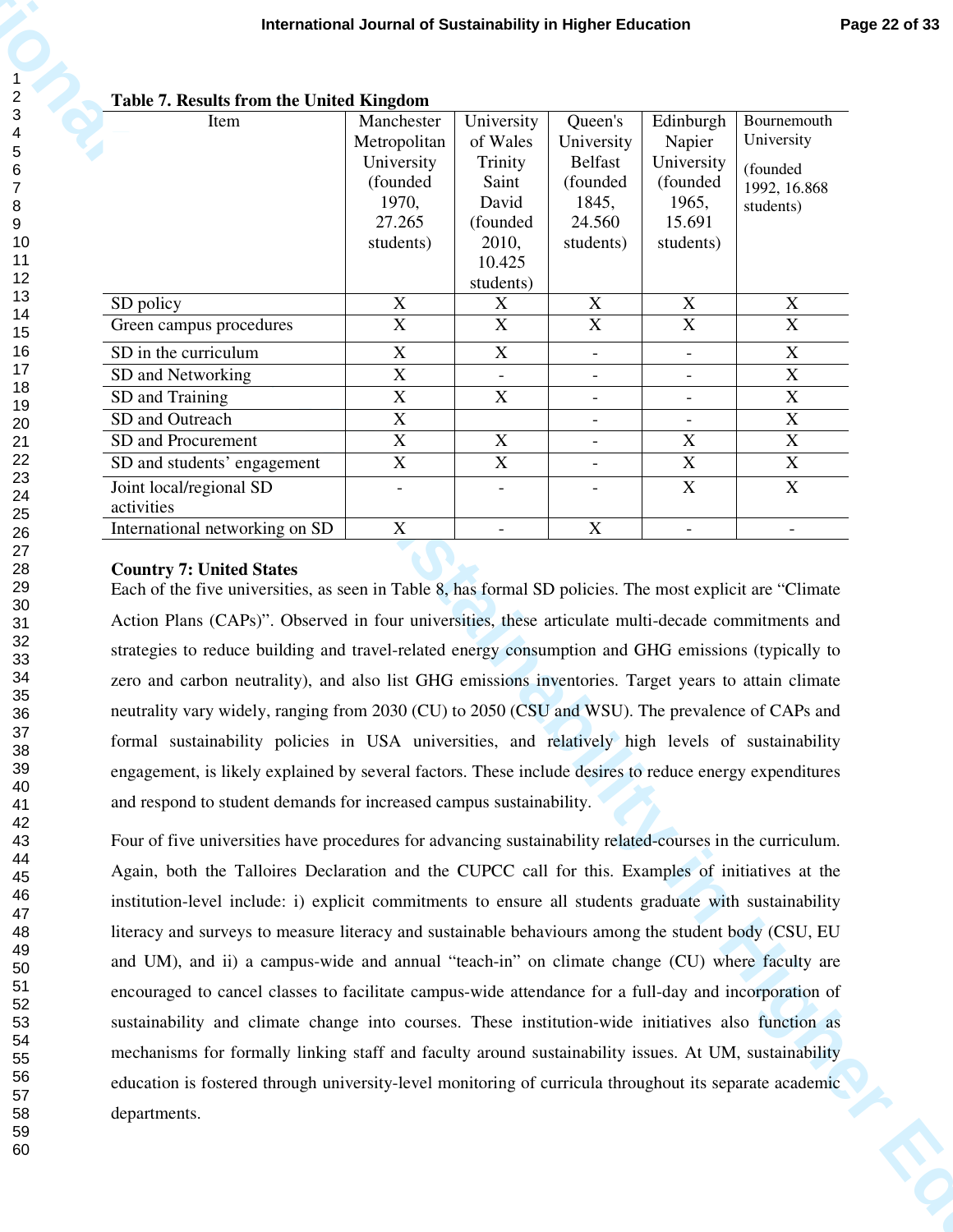## **Page 23 of 33 International Journal of Sustainability in Higher Education**

Overall, formal procedures for staff training are limited to two institutions. UM has established a formalized web-based, voluntary self-training program targeting staff, faculty and students. CSU offers once-per year seminars and training sessions related to sustainability through a Professional Development Institute. Next, although universities engage actively in various international sustainability research projects, formal and university-level procedures were limited to membership to the International Sustainable Campus Network (CU) and the Talloires Declaration (CU and CSU).

The USA sample performs strongly in green procurement. Four universities possess formal policies. These typically cover electronics, paper, cleaning and student dining. Additionally, U.S. universities generally compete intensely to attract students with sustainable dining options. Various formal procedures include the procurement of organic, seasonal or locally-sourced produce, composting and zero-waste initiatives.

**<b>Fage 21 of 33**<br>**Correll, formal processes for each "during are limited to our indications. USA that can be a smaller than the substituted in the contribution of the smaller term is the smaller term in the smaller term i** Student engagement policies were also widespread. Since most USA undergraduate students live in oncampus residence halls during at least one year, such settings are actively used to foster sustainability awareness and promote student engagement around sustainability activities. Common trends include use of "eco-leaders" and competitions between residence halls to spur student engagement to energy conservation, recycling and composting. Other measures include the integration of students into official sustainability committees. As other examples, CU mobilizes its entire student body around climate change for a full day teach-in through key note and faculty lectures, films and events. With a similar objective, UM annually holds outdoor EarthFest to expose students to various aspects of sustainability. Other universities too used open public lectures and community or region-wide symposiums with other universities and societal sectors as formal community outreach mechanisms.

Lastly, procedures were observed for formally engaging in joint sustainability activities with local stakeholders. Specific mechanisms include research or community engagement institutes with a specific mission to engage with local community and regional stakeholders to advance sustainability or green development.

The USA sample of universities is actively engaged in pursuing sustainability through multiple functions—in both a centralised and decentralised manner. That said, the predominantly environmental focus (particularly energy consumption and GHG emissions) of CAPs often fail to provide<br>institutional-level guidance and targets for pursuing sustainability from a wider social and<br>environmental perspective. institutional-level guidance and targets for pursuing sustainability from a wider social and environmental perspective.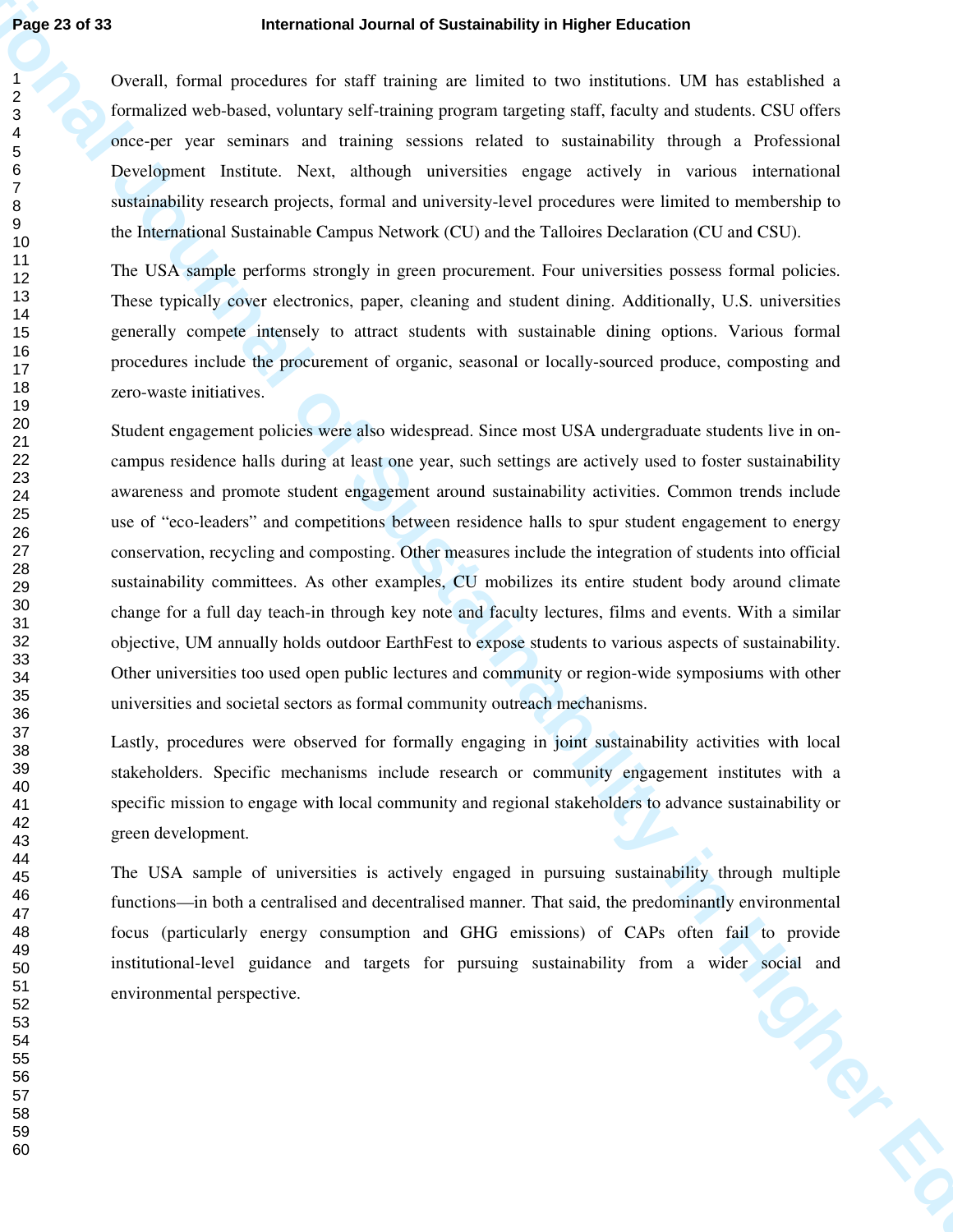# **Table 8. Results from the United States**

| Item                                                                                                                                                                                                                                                                                                                                                                                                                                                                                                                                                                                                                                                                                                                                                                                                                                                                                                                                                                                                                                                                                                                                         | Colorado                                                                      | University                                                          | Elon                                                          | Weber                                                                           | Clark                                                         |
|----------------------------------------------------------------------------------------------------------------------------------------------------------------------------------------------------------------------------------------------------------------------------------------------------------------------------------------------------------------------------------------------------------------------------------------------------------------------------------------------------------------------------------------------------------------------------------------------------------------------------------------------------------------------------------------------------------------------------------------------------------------------------------------------------------------------------------------------------------------------------------------------------------------------------------------------------------------------------------------------------------------------------------------------------------------------------------------------------------------------------------------------|-------------------------------------------------------------------------------|---------------------------------------------------------------------|---------------------------------------------------------------|---------------------------------------------------------------------------------|---------------------------------------------------------------|
|                                                                                                                                                                                                                                                                                                                                                                                                                                                                                                                                                                                                                                                                                                                                                                                                                                                                                                                                                                                                                                                                                                                                              | <b>State</b><br>University<br>(CSU)<br>(founded)<br>1870, 32.236<br>students) | of<br>Michigan<br>(UM)<br>(founded)<br>1817,<br>43.651<br>students) | University<br>(EU)<br>(founded<br>1889,<br>6.631<br>students) | <b>State</b><br>University<br>(WSU)<br>(founded<br>1889,<br>24.048<br>students) | University<br>(CU)<br>(founded<br>1887,<br>3.178<br>students) |
| SD policy                                                                                                                                                                                                                                                                                                                                                                                                                                                                                                                                                                                                                                                                                                                                                                                                                                                                                                                                                                                                                                                                                                                                    | X                                                                             | X                                                                   | X                                                             | X                                                                               | X                                                             |
| Green campus procedures                                                                                                                                                                                                                                                                                                                                                                                                                                                                                                                                                                                                                                                                                                                                                                                                                                                                                                                                                                                                                                                                                                                      | $\boldsymbol{\mathrm{X}}$                                                     | X                                                                   | $\overline{X}$                                                | X                                                                               | $\boldsymbol{\mathrm{X}}$                                     |
| SD in the curriculum<br>SD and Networking                                                                                                                                                                                                                                                                                                                                                                                                                                                                                                                                                                                                                                                                                                                                                                                                                                                                                                                                                                                                                                                                                                    | X<br>$\mathbf X$                                                              | X<br>X                                                              | X<br>$\mathbf X$                                              | $\blacksquare$<br>$\overline{\phantom{a}}$                                      | X<br>$\mathbf X$                                              |
| SD and Training                                                                                                                                                                                                                                                                                                                                                                                                                                                                                                                                                                                                                                                                                                                                                                                                                                                                                                                                                                                                                                                                                                                              | X                                                                             | X                                                                   | $\blacksquare$                                                | $\blacksquare$                                                                  |                                                               |
| SD and Outreach                                                                                                                                                                                                                                                                                                                                                                                                                                                                                                                                                                                                                                                                                                                                                                                                                                                                                                                                                                                                                                                                                                                              | $\mathbf X$                                                                   | $\mathbf X$                                                         | $\mathbf X$                                                   | X                                                                               | X                                                             |
| SD and Procurement<br>SD and students' engagement                                                                                                                                                                                                                                                                                                                                                                                                                                                                                                                                                                                                                                                                                                                                                                                                                                                                                                                                                                                                                                                                                            | $\mathbf X$<br>X                                                              | X<br>X                                                              | $\overline{X}$<br>$\mathbf X$                                 | $\blacksquare$<br>X                                                             | X<br>X                                                        |
| Joint local/regional SD                                                                                                                                                                                                                                                                                                                                                                                                                                                                                                                                                                                                                                                                                                                                                                                                                                                                                                                                                                                                                                                                                                                      | X                                                                             | X                                                                   | X                                                             |                                                                                 | X                                                             |
| activities<br>International networking on SD                                                                                                                                                                                                                                                                                                                                                                                                                                                                                                                                                                                                                                                                                                                                                                                                                                                                                                                                                                                                                                                                                                 | $\blacksquare$                                                                | $\mathbf X$                                                         | $\overline{X}$                                                | $\equiv$                                                                        | X                                                             |
| this research, focusing in the difference of the results between the unversities with SD policy $(57%)$<br>and the others without formal SD policy (43%). In Portugal, UK and USA, all the sampled universities<br>were found to have a SD policy. In Greece and South Africa, only one university with a SD policy was<br>observed in each country. This said, most sampled universities in Greece and South Africa have green<br>campus procedures (four in Greece, five in South Africa). All sampled universities evidenced an<br>involvement in environmental sustainability policies or procedures.<br>In addition, all sampled universities in Brazil, Greece and South Africa have procedures for the<br>integration of SD issues in the curriculum. The sampled universities in Greece revealed that one<br>university is involved in SD and networking, and that one further university is involved in SD and<br>training.<br>In Greece, Portugal and the USA, most universities sampled have procedures for SD and outreach. In<br>Germany and Greece, only one sampled university in each country has official procedures for SD |                                                                               |                                                                     |                                                               |                                                                                 |                                                               |
| considerations in procurement purchases.<br>All universities sampled in the US have official procedures for student engagement on matters related<br>to SD.                                                                                                                                                                                                                                                                                                                                                                                                                                                                                                                                                                                                                                                                                                                                                                                                                                                                                                                                                                                  |                                                                               |                                                                     |                                                               |                                                                                 |                                                               |

# **All Countries**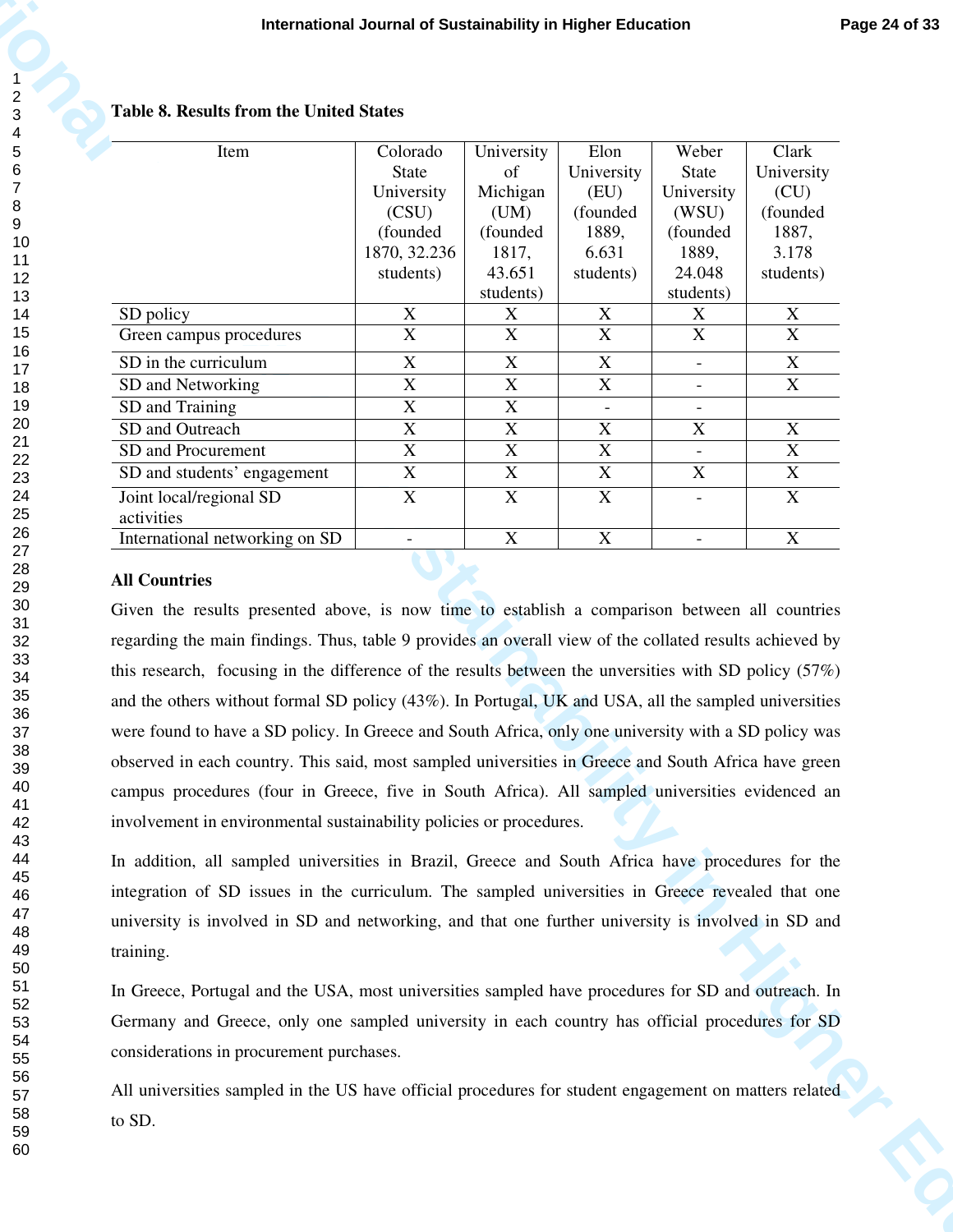# **Page 25 of 33 International Journal of Sustainability in Higher Education**

| Page 25 of 33                                   |                                                                                                                                                                                                    |                            |                                                                  |                               |                              |                            | International Journal of Sustainability in Higher Education                         |                               |                                            |                                          |                                |  |  |
|-------------------------------------------------|----------------------------------------------------------------------------------------------------------------------------------------------------------------------------------------------------|----------------------------|------------------------------------------------------------------|-------------------------------|------------------------------|----------------------------|-------------------------------------------------------------------------------------|-------------------------------|--------------------------------------------|------------------------------------------|--------------------------------|--|--|
|                                                 | Most sampled universities have joint local/regional SD activities (four in each country with the                                                                                                   |                            |                                                                  |                               |                              |                            |                                                                                     |                               |                                            |                                          |                                |  |  |
|                                                 | exception of two in the UK). Formal policies and procedures for international networking on SD is also                                                                                             |                            |                                                                  |                               |                              |                            |                                                                                     |                               |                                            |                                          |                                |  |  |
|                                                 | a significant trend, with four in each country, with the exception of Brazil (none), UK (two) and US<br>$(two)$ .                                                                                  |                            |                                                                  |                               |                              |                            |                                                                                     |                               |                                            |                                          |                                |  |  |
|                                                 | Overall, universities in the USA sample outperformed other countries regarding most dimensions of the                                                                                              |                            |                                                                  |                               |                              |                            |                                                                                     |                               |                                            |                                          |                                |  |  |
|                                                 |                                                                                                                                                                                                    |                            |                                                                  |                               |                              |                            |                                                                                     |                               |                                            |                                          |                                |  |  |
|                                                 | matrix. Yet as mentioned, this was not the case for policies and procedures in SD training and<br>International Networking on SD. Both UK and South Africa showed solid involvement in meeting the |                            |                                                                  |                               |                              |                            |                                                                                     |                               |                                            |                                          |                                |  |  |
|                                                 |                                                                                                                                                                                                    |                            |                                                                  |                               |                              |                            | dimensions of participation in SD, followed by Germany, Greece Brazil and Portugal. |                               |                                            |                                          |                                |  |  |
|                                                 |                                                                                                                                                                                                    |                            |                                                                  |                               |                              |                            |                                                                                     |                               |                                            |                                          |                                |  |  |
|                                                 |                                                                                                                                                                                                    |                            | Table 9. Summary of the Results used in the statistical analysis |                               |                              |                            |                                                                                     |                               |                                            |                                          |                                |  |  |
|                                                 |                                                                                                                                                                                                    |                            | Green campus<br>procedures                                       |                               |                              | SD and Training            |                                                                                     |                               |                                            |                                          | International<br>networking on |  |  |
| Country                                         | University ID                                                                                                                                                                                      | SD policy                  | Green                                                            | SD in the<br>curriculum<br>SD | Networking<br>${\bf SD}$ and |                            | SD and<br>Outreach                                                                  | Procurement<br>${\bf SD}$ and | engagement<br>$\rm SD$ and $\rm students'$ | local/regional<br>SD activities<br>Joint | S <sub>D</sub>                 |  |  |
|                                                 |                                                                                                                                                                                                    |                            |                                                                  |                               |                              |                            |                                                                                     |                               |                                            |                                          |                                |  |  |
|                                                 |                                                                                                                                                                                                    | Var01                      | Var02                                                            | Var03                         | Var04                        | Var05                      | Var06                                                                               | Var07                         | Var08                                      | Var09                                    | $\operatorname{Var}10$         |  |  |
|                                                 | -1<br>$\overline{c}$                                                                                                                                                                               | $\mathbf X$                | $\mathbf X$<br>$\mathbf X$                                       | $\mathbf X$                   | $\mathbf X$<br>$\mathbf X$   | $\mathbf X$<br>$\mathbf X$ | $\mathbf X$<br>$\mathbf X$                                                          | $\mathbf X$                   | $\mathbf X$                                | $\mathbf X$<br>$\mathbf X$               | $\mathbf X$<br>$\mathbf X$     |  |  |
| Germany                                         | $\mathbf{3}$                                                                                                                                                                                       | $\mathbf X$                | $\mathbf X$                                                      | $\mathbf X$                   | $\mathbf X$                  |                            |                                                                                     |                               | $\mathbf X$                                | $\mathbf X$                              | $\mathbf X$                    |  |  |
|                                                 | $\overline{4}$<br>5                                                                                                                                                                                |                            | $\mathbf X$                                                      |                               | $\mathbf X$<br>$\mathbf X$   |                            | $\mathbf X$                                                                         |                               |                                            | $\mathbf X$<br>$\mathbf X$               | $\mathbf X$<br>$\mathbf X$     |  |  |
|                                                 | 6                                                                                                                                                                                                  | $\mathbf X$                | $\mathbf X$                                                      | $\mathbf X$                   |                              | $\mathbf X$                |                                                                                     | $\mathbf X$                   |                                            | $\mathbf X$                              |                                |  |  |
| Brazil                                          | $\overline{7}$                                                                                                                                                                                     | $\mathbf X$                | $\mathbf X$                                                      | $\mathbf X$<br>$\mathbf X$    |                              | $\mathbf X$                |                                                                                     | $\mathbf X$<br>$\mathbf X$    |                                            |                                          |                                |  |  |
|                                                 | $8\,$<br>9                                                                                                                                                                                         |                            | $\mathbf X$                                                      | $\mathbf X$                   | $\mathbf X$                  | $\mathbf X$                | $\mathbf X$<br>$\mathbf X$                                                          | $\mathbf X$                   | $\mathbf X$                                | $\mathbf X$<br>$\mathbf X$               |                                |  |  |
|                                                 | 10                                                                                                                                                                                                 |                            | $\mathbf X$                                                      | $\mathbf X$                   | $\mathbf X$                  | $\mathbf X$                |                                                                                     |                               |                                            | $\mathbf X$                              |                                |  |  |
|                                                 | 11<br>12                                                                                                                                                                                           | $\mathbf X$                | $\mathbf X$<br>$\mathbf X$                                       | $\mathbf X$<br>$\mathbf X$    | $\mathbf X$<br>$\mathbf X$   | $\mathbf X$                | $\mathbf X$<br>$\mathbf X$                                                          | $\mathbf X$                   | $\mathbf X$<br>$\mathbf X$                 | $\mathbf X$<br>$\mathbf X$               | $\mathbf X$<br>$\mathbf X$     |  |  |
| Greece                                          | 13                                                                                                                                                                                                 |                            | $\mathbf X$                                                      | $\mathbf X$                   |                              |                            | $\mathbf X$                                                                         |                               |                                            | $\boldsymbol{\mathrm{X}}$                | $\mathbf X$                    |  |  |
|                                                 | $14\,$<br>15                                                                                                                                                                                       |                            | $\mathbf X$                                                      | $\mathbf X$<br>$\mathbf X$    | $\mathbf X$                  |                            | $\mathbf X$                                                                         |                               | $\mathbf X$                                | $\mathbf X$                              | $\mathbf X$                    |  |  |
|                                                 | 16                                                                                                                                                                                                 | $\mathbf X$                | $\mathbf X$                                                      | $\mathbf X$                   |                              |                            | $\mathbf X$                                                                         |                               |                                            | $\boldsymbol{\mathrm{X}}$                | $\mathbf X$                    |  |  |
| Portugal                                        | 17                                                                                                                                                                                                 | $\mathbf X$                | $\mathbf X$<br>$\mathbf X$                                       | $\mathbf X$                   |                              |                            | $\mathbf X$<br>$\mathbf X$                                                          |                               |                                            | $\mathbf X$<br>$\mathbf X$               | $\mathbf X$<br>$\mathbf X$     |  |  |
|                                                 | 18<br>19                                                                                                                                                                                           | $\mathbf X$<br>$\mathbf X$ |                                                                  |                               |                              |                            | $\mathbf X$                                                                         |                               |                                            | $\mathbf X$                              | $\mathbf X$                    |  |  |
|                                                 | $20\,$                                                                                                                                                                                             | $\mathbf X$                |                                                                  |                               |                              |                            |                                                                                     |                               |                                            | $\mathbf X$                              | $\mathbf X$                    |  |  |
|                                                 | $21\,$<br>22                                                                                                                                                                                       |                            | $\mathbf X$<br>$\mathbf X$                                       | $\mathbf X$<br>$\mathbf X$    | $\mathbf X$<br>$\mathbf X$   | $\mathbf X$                | $\mathbf X$                                                                         | $\mathbf X$                   | $\mathbf X$<br>$\mathbf X$                 | X                                        | $\mathbf X$<br>$\mathbf X$     |  |  |
| South Africa                                    | 23                                                                                                                                                                                                 |                            | $\mathbf X$                                                      | $\mathbf X$                   | $\mathbf X$                  |                            |                                                                                     |                               |                                            | $\mathbf X$                              | $\mathbf X$                    |  |  |
|                                                 | 24<br>25                                                                                                                                                                                           | $\bold{X}$                 | $\mathbf X$<br>$\mathbf X$                                       | $\mathbf X$<br>$\mathbf X$    | $\mathbf X$                  | $\mathbf X$                | $\mathbf X$                                                                         | $\bold{X}$                    | X                                          | $\mathbf X$<br>$\mathbf X$               | $\mathbf X$                    |  |  |
| King<br>Unit<br>$\frac{dm}{dt}$<br>$\mathbf{g}$ | 26                                                                                                                                                                                                 | $\boldsymbol{\mathrm{X}}$  | $\mathbf X$                                                      | $\mathbf X$                   | $\mathbf X$                  | $\mathbf X$                | $\mathbf X$                                                                         | $\mathbf X$                   | $\mathbf X$                                |                                          | $\mathbf X$                    |  |  |
|                                                 | 27                                                                                                                                                                                                 | $\mathbf X$                | $\mathbf X$                                                      | $\mathbf X$                   |                              | $\mathbf X$                |                                                                                     | $\mathbf X$                   | $\mathbf X$                                |                                          |                                |  |  |

**Table 9. Summary of the Results used in the statistical analysis**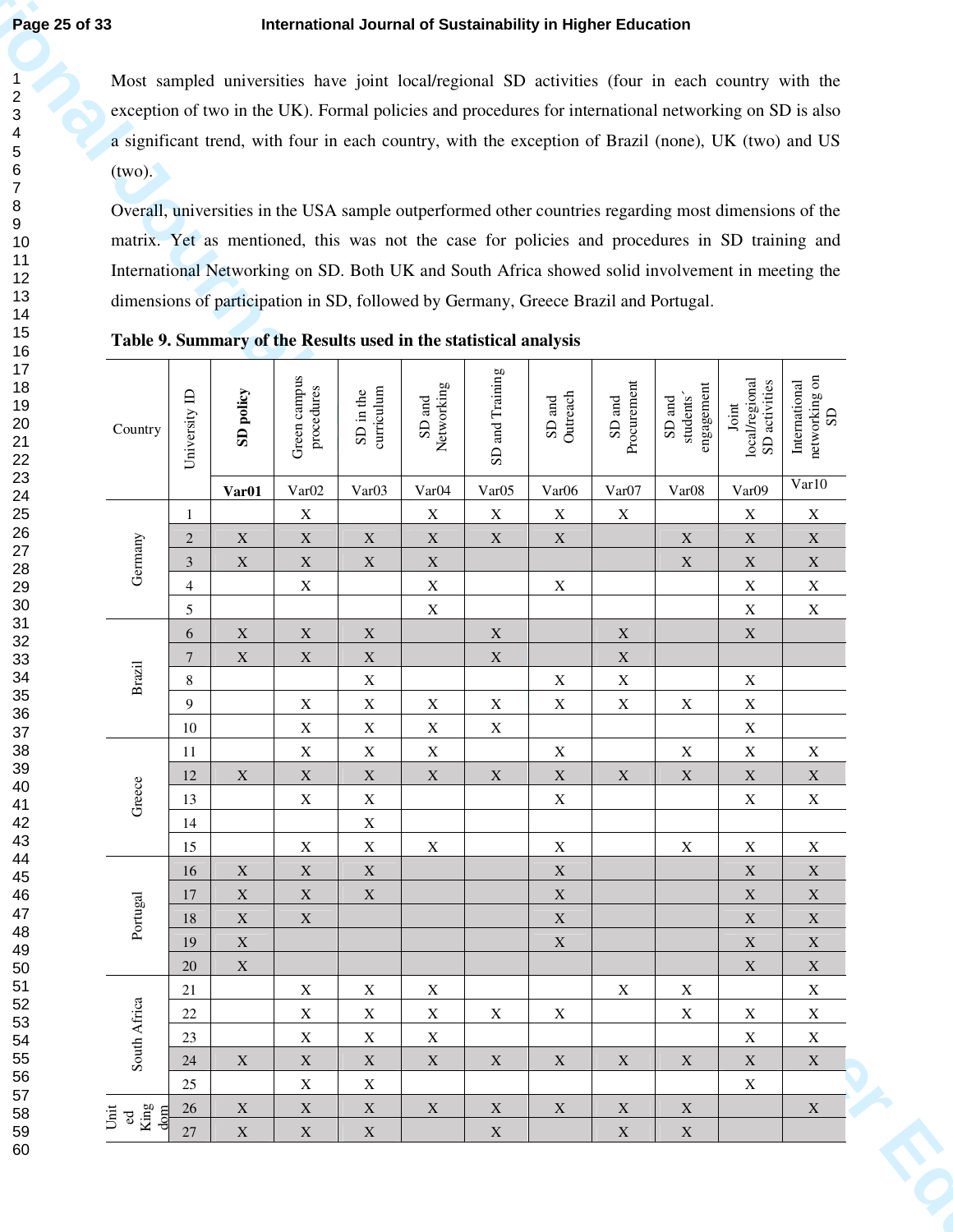|               | 28 | X | X |   |   |   |   |   |   |   | X           |
|---------------|----|---|---|---|---|---|---|---|---|---|-------------|
|               | 29 | X | X |   |   |   |   | X | X | X |             |
|               | 30 | X | X | X | X | X | X | X | X | X |             |
|               | 31 | X | X | X | X | X | X | X | X | X |             |
| <b>States</b> | 32 | X | X | X | X | X | X | X | X | X | $\mathbf X$ |
|               | 33 | X | X | X | X |   | X | X | X | X | X           |
| United        | 34 | X | X |   |   |   | X |   | X |   |             |
|               | 35 | X | X | X | X |   | X | X | X | X | $\mathbf X$ |

Table 10 shows the results of the Chi-square test of adhesion. A statistical analysis confirms the weak relationship observed between the SD policy and the other sustainability efforts in the universities. Only the variables 2, 3 and 9 presented significant differences (p<0.05), meaning that, the existence of initiatives as green campus procedures, SD in the curriculum and joint local/regional SD activities, have significative relation with the existence of SD policy. Thus, it seems that SD policies cannot be strictly regarded as preconditions for universities to engage on sustainability issues. In other hand, universities with SD policy are more likely to invest in initiatives as green campus, integration of SD in curriculum and have official procedures for joint SD activities with local actors.

**Table 10. Results of Statistical analysis** 

|            | Var <sub>01</sub> | Var02            | Var <sub>03</sub> | Var04 $\parallel$ | Var05           | Var06                                               | Var07 | Var08     | Var09                              | Var10 |
|------------|-------------------|------------------|-------------------|-------------------|-----------------|-----------------------------------------------------|-------|-----------|------------------------------------|-------|
| Chi-square | $1,400^{\rm a}$   | $17,857^{\circ}$ | $8,257^{\rm a}$   | $0,714^{\circ}$   | $1,400^{\rm a}$ | $\mid$ 2,314 <sup>a</sup> $\mid$ 0,257 <sup>a</sup> |       | $0.029^a$ | $12,600^{\circ}$   $3,457^{\circ}$ |       |
|            |                   |                  |                   |                   |                 |                                                     |       |           |                                    |       |
| p-value    |                   | 0,000            | 0,004             | 0,398             | 0,237           | 0,128                                               | 0,612 | 0,866     | 0,000                              | 0,063 |

**International Journal of Sustainability in Higher Education**<br> **International of Sustainability in A**  $\frac{1}{2}$  **A**  $\frac{1}{2}$  **A**  $\frac{1}{2}$  **A**  $\frac{1}{2}$  **A**  $\frac{1}{2}$  **A**  $\frac{1}{2}$  **A**  $\frac{1}{2}$  **A**  $\frac{1}{2}$  **A**  $\frac{1}{2$ Although twenty of the thirty-five sampled universities had an official policy or procedure that specifically addressed SD, this is not an indicator that the remainder are not engaged with substantial actions in this area. Indeed, all of the universities in the sample, regardless of the existence of a formal policy, demonstrated engagement with environmental sustainability policies or procedures in some form or another. This suggests that universities are mostly focused on their performance as seen in the concerted visible and tangible efforts that are in place to create awareness and involvement, rather than solely focussing on policy that is not fully realised in the sampled universities. The latter indicates a typical bottom-up approach suggested in other studies (e.g. Disterheft et al., 2012). Also related to the latter is the inclusion of SD in the curriculum in all countries, even though their respective sampled universities may have lacked formal SD policies.

Clark and Kouri (2009) compare six frameworks for environment management in IES and show tha the policy is the first step of all. Overall, the sampled universities are actively engaged in green campus procedures and striving for sustainability. An explication these results is that they may be reflecting isolated actions at universities without SD policy (Brandli et al, 2011). Clearly, small scale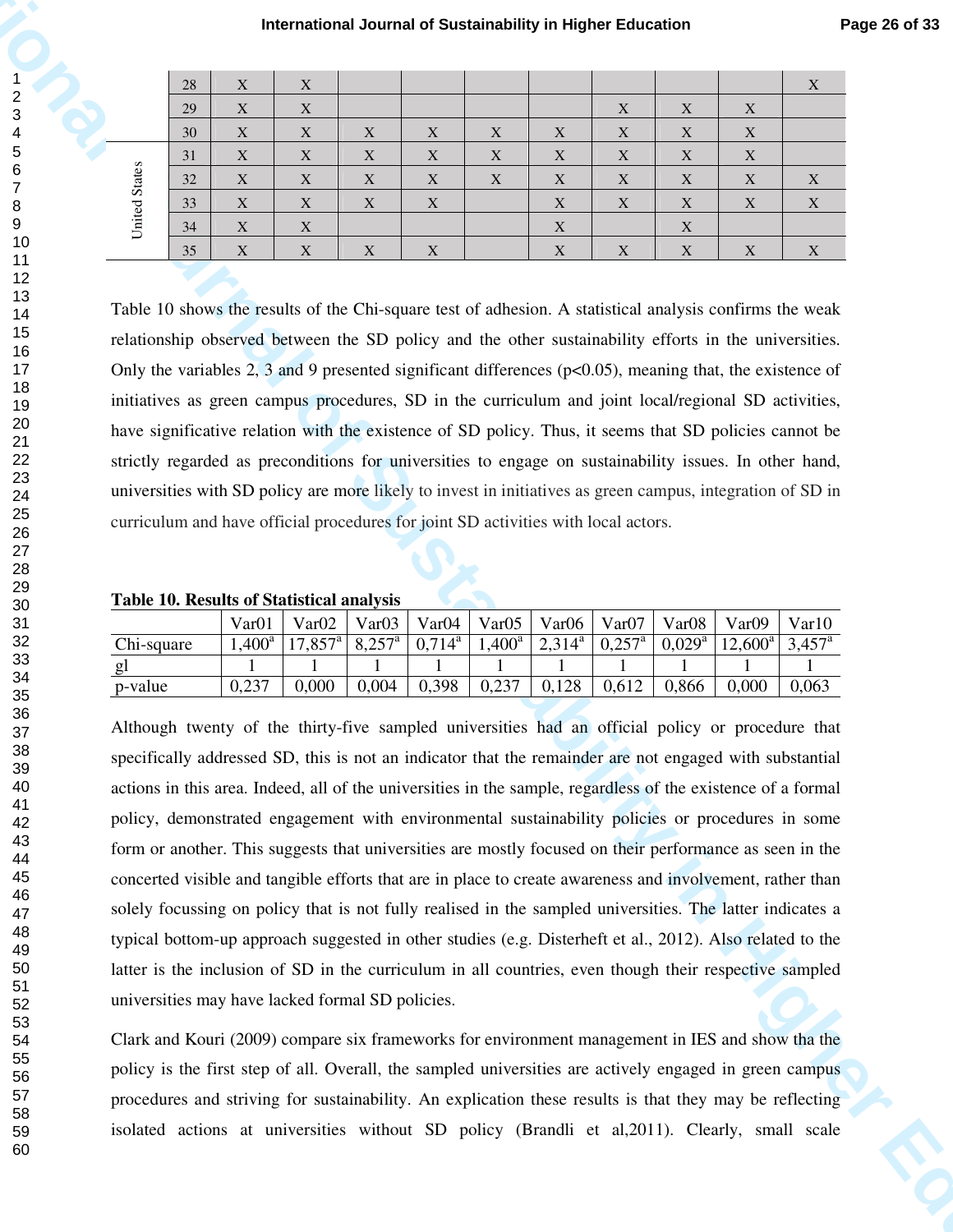#### **Page 27 of 33 International Journal of Sustainability in Higher Education**

decentralised endeavours on campus, together with local/regional SD activities, produce more useful and mutually beneficial results than centralised sustainability efforts related to international networking on SD. As was also observed, some countries evidenced an advance regarding SD implementation in HEIs in comparison with the others and we can infer that there are many cases where aspects of sustainability policies are present, but not as a formal policy or procedure.

#### **7. Conclusions**

It is clear that in all five countries, all sampled universities showed evidence of being involved in sustainability policies or procedures. It is an indicator of how these universities have deemed it important to committing themselves to developing their environmental programmes, research and community outreach, as well as addressing their general environmental management practices. The paper has revealed that the existence of SD policies is not a precondition for universities to engage in SD. However, the statistical analysis showed that universities with SD policies have more probability to have initiatives as green campus procedures, SD in the curriculum and joint local/regional SD activities, when compared with those who do not.

The existence of a SD policy in given universities often—but not always—means that other areas (e.g. SD training) are equally developed. This illustrates the fact that SD policies are valuable tools in showing the commitment of HEIs to sustainability, and assist in the implementation of sustainability training efforts. The absence of a SD policy at a given university does not necessarily mean that it would perform poorly in dealing with environmental or social issues. As our findings have shown, even in universities with no formal SD policies, there can be successful sustainability initiatives.

**<b>Page 27 of 33**<br> **International Journal of Sustainability in Higher Education**<br> **International of Subsection** of computer with boostheogenal SD articles, produce an<br> **International Section Anti-Anti-Anti-Anti-Anti-Anti-A** The greatest weaknesses are seen in respect to SD and procurement. Only a few universities were observed to be active in this respect. This trend shows that much attention is needed here. This research has been limited by the fact that it is based on the information made publicly available or provided by the sampled universities. Despite this, it is one of the largest research efforts of this kind ever performed. It provides some valuable insights into the connections between SD policies on the one hand, and the practice of SD in HEIs on the other. Other explanations and variables which may influence SD policies, that were not the focus of this paper, should be considered and developed in future research. In addititon, research of this type needs to be developed alongisde research on the enactment of SD policies.

#### **References**

- Aleixo, A.M., Leal, S. and Azeiteiro, U.M. (2017a), "Conceptualizations of sustainability in Portuguese higher education: roles, barriers and challenges toward sustainability". *Journal of Cleaner Production* (in press) http://dx.doi.org/10.1016/j.jclepro.2016.11.010
- Aleixo, A.M., Azeiteiro, U.M. and Leal, S. (2017b), "UN Decade of Education for Sustainable Development: Perceptions of Higher Education Institution's Stakeholders in Leal Filho, W.,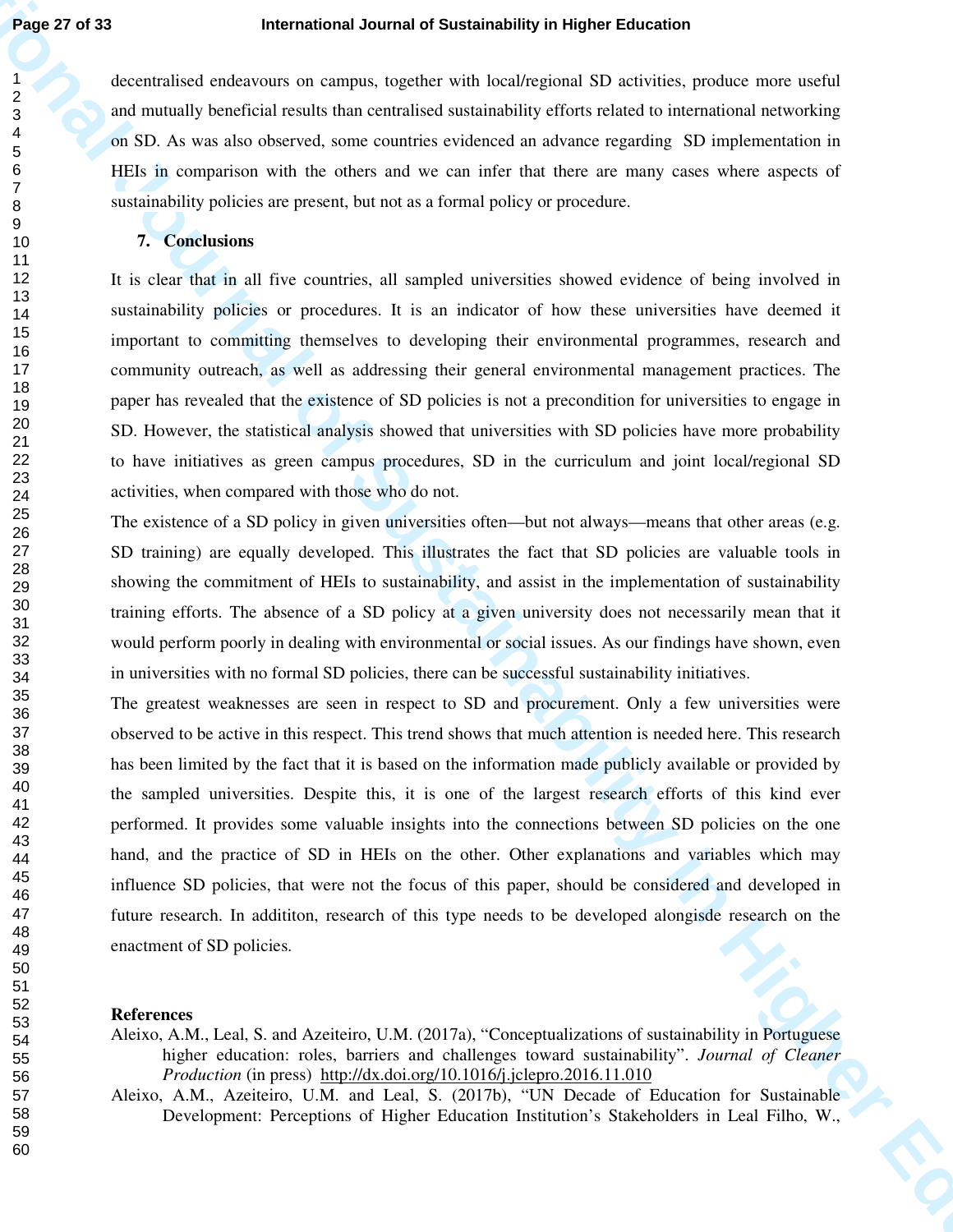Azeiteiro, U.M., Alves, F. and Molthan-Hill, P., (Eds.) 2016. "*Handbook of Theory and Practice of Sustainable Development in Higher Education*", Springer, pp 417-428.

- Aleixo, A.M., Azeiteiro, U.M. and Leal, S. (2016), "Toward Sustainability through Higher Education: Sustainable Development incorporation into Portuguese Higher Education Institutions", in Davim, J.P. and Leal Filho, W. (Eds), *Challenges in Higher Education for Sustainability,* Springer, pp: 159-187.
- Amaral, L.P., Martins, N. and Gouveia, J.B. (2015), "Quest for a sustainable university: a review." *International Journal of Sustainability in Higher Education*, Vol. 16 No.2, pp. 155 – 172.
- Baumal, W.J. and Oates W.E. (1988), "The theory of environmental Policy". Cambridge University Press. United Kingdon, 299p.
- Bellou, C., Petreniti, V. and Skanavis, C. (2017), "Greening the Campus Intensions: A study of the University of the Aegean non academic staff's environmental profile" *International Journal of Sustainability in Higher Education,* Vol 18, No 14, (In Press)
- Beynaghi, A., Moztarzadeh, F., Maknoon, R., Waas, T., Mozafari, M., Huge, J. and LealFilho, W. (2014), "Towards an orientation of higher education in the post Rio +20 process: How is the game changing?" *Futures* Vol 63, pp 49-67.
- Brandli, L.L, Frandoloso M.A.L and Tauchen, J. (2011) Improving the environmental work at University of Passo Fundo, Brazil—towards an environmental management system. *Brazilian J Oper Prod Manage* Vol 8, No 1, pp 31–54
- Brandli, L.L., Leal Filho, W., Frandoloso M.A.L., Korf, E.P. and Daris, D. (2015), "The Environmental Sustainability of Brazilian Universities: Barriers and Pre-conditions " in W. Leal Filho, U. Azeiterio, S. Caeiro and F. Alves. (Eds.), *Integrating Sustainabilitity Thinking in Science and Engineering Curricula*. Springer, pp. 63-74.
- Carpenter, D. and Meehan B. (2002), "Mainstreaming environmental management: sase studies from Australasian universities". *International Journal of Sustainability in Higher Education*. Vol3 No 1, 19-37.
- Ciferri, L. and Lombardi, P. (2009), " The role of university education in fostering sustainable and responsible development." *Working paper presented in 2009 G8 University Summit*. Torino, Italy, May  $17^{\text{th}}$ -19<sup>th</sup>.
- Clark, A. and Kouri, R. (2009) Choosing an appropriate university or college environmental management system. *Journal of Cleaner Production*, Vol 17, pp 971–984
- Collier, D. (1993), The comparative method. In Finifter, A.W., (ed), Political Science: The state of the discipline II. Washington, DC: American Political Science Association, pp 105-119.
- **International Journal of Sustainability in Higher Education<br>
<b>International CAL Alse, C** and Maliam Ellis C. E. E. 2018 (18. F. E. 2018). The Figurity in Higher Contents of the Education<br> **International CAL Alse, C** and Couto, A.P., Alves, M.C., Matos, A.F. and Carvalho, P.G. (2005), "Universidade na transição para a sustentabilidade: tendências, estratégias e práticas", in N. Bryan, L. Gonçalves and O. Sanchez (Eds), Los Desafios de la Gestión Universitária hacia el Desarrollo Sostenible, UNA/UNICAMP, Costa Rica, pp. 25-48.
	- De La Harpe, B. and Thomas, I. (2009), "Curriculum Change in Universities Conditions that Facilitate Education for Sustainable Development". Journal of Education for Sustainable Development, Vol 3, No 1, pp 75–85.
	- Disterheft, A., Caeiro, S., Leal Filho, W. and Azeiteiro, U.M. (2016), "The INDICARE-model: measuring and caring about participation in higher education? sustainability assessment" *Ecological Indicators.* Vol 63. pp 172-186.
	- Disterheft, A., Azeiteiro, U. M., Leal Filho, W. and Caeiro, S., (2015a), "Participatory processes in sustainable universities – what to assess?" *International Journal of Sustainability in Higher Education*. Vol 16 No 5, pp 748 – 771.
	- Disterheft, A., Caeiro, S., Azeiteiro, U. M. and Leal Filho, W. (2015b), "Sustainable universities A study of critical success factors for participatory approaches" *Journal of Cleaner Production*. Vol 106, pp 11-21.
	- Disterheft, A., Caeiro, S., Ramos, R. and Azeiteiro, U.M., (2012), " Environmental Management Systems (EMS) implementation processes and practices in European Higher Education Institutions ? top-down versus participatory approaches" *Journal of Cleaner Production*. Vol31, pp 80- 90.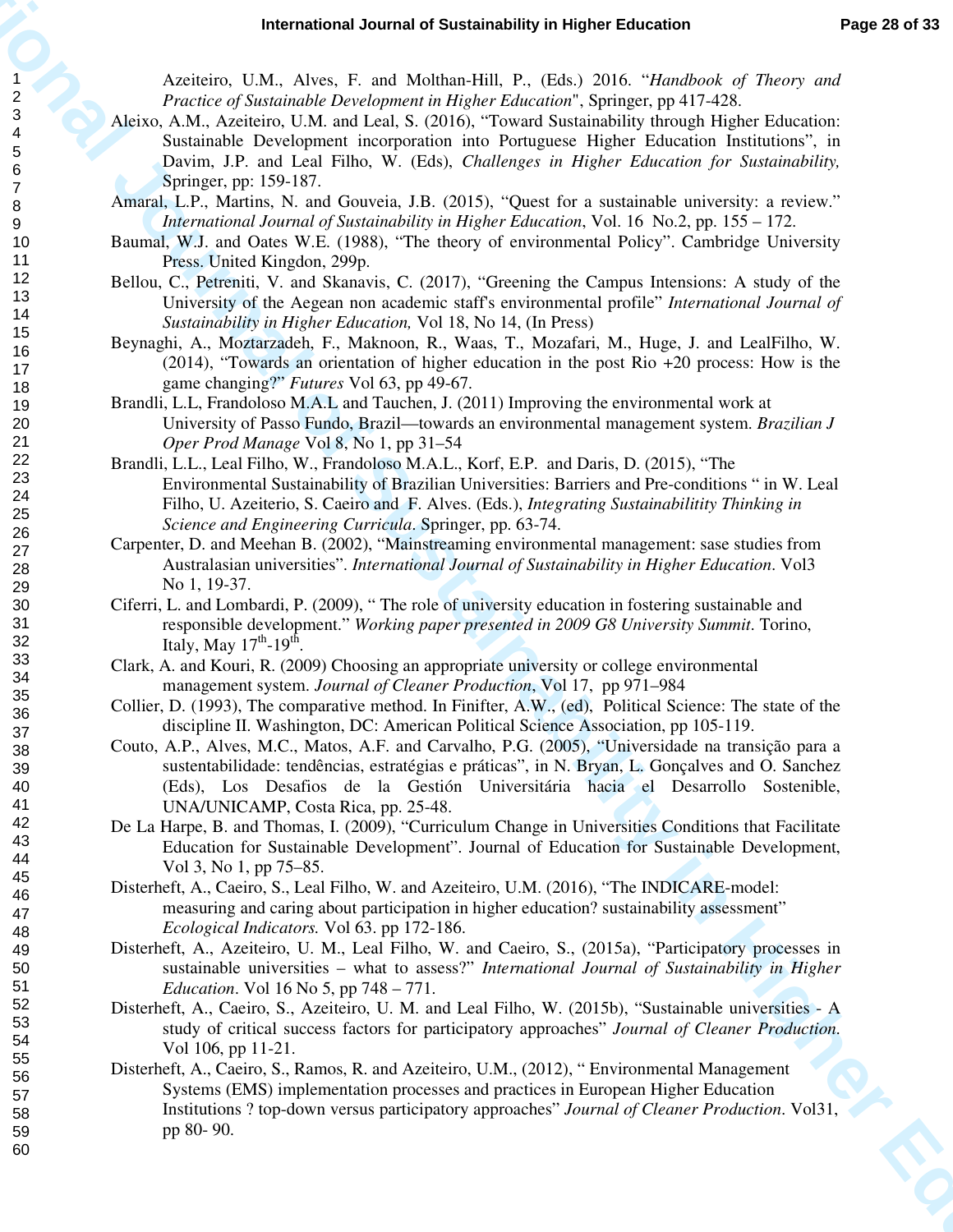- **<b>Fact 21 Of 13**<br> **International Journal of Sustainability in Higher Education<br>
In CAC (2015, Normal District Education Alle Colleges Denotes) and The President Colleges Denotes Denotes Denotes Denotes Denotes Denotes Den** EAUC (2015), "Sustainability in Higher Education. Survey research by the Environmental Association of Universities and Colleges, National Union of Students, University and College Union, Association of Colleges and the College Development Network", available at: http://www.eauc.org.uk/home (accessed 21 october, 2015).
	- Evangelinos, K., Jones, N. and Panoriou, M.E. (2009), "Challenges and opportunities for sustainability in regional universities: a case study in Mytilene, Greece". *Journal of Cleaner Production*, Vol 17 pp 1154–1161
	- Ferrer-Balas, D., Lozano, R., Huisingh, D., Buckland, H., Ysern, P. and Zilahy, G. (2010), "Going beyond the rhetoric: system-wide changes in universities for sustainable societies", *Journal of Cleaner Production*, Vol 18, pp607–610
	- Goodnough, T., Kildegaard, A., Kuchenreuther, M., Rasmussen, L. and Wyckoff*,* (2009), "Leveraging assets: a case study of the sustainability initiative at the University of Minnesota, Morris"*. Journal of Cleaner Production, Vol17, pp1138–1142*
	- Hák, T., Janoušková, S. and Moldan, B. (2016), "Sustainable Development Goals: A need for relevant indicators". *Ecological Indicators*, Vol 60, pp. 565–573.
	- Hansen, J.A. and Lehman, M., (2006), "Agents of change: universities as development hubs". *Journal of Cleaner Production*, Vol14, No 9–11, pp 820–9.
	- HEFCE (2013), "Sustainable development in higher education Consultation on a framework for HEFCE". Policy development Consultation, November 2013/31
	- Jordan, A., Wurzel, R.K.W. and Zito, A. (2005), "The rise of 'new' policy instruments in comparative perspective: Has governance eclipsed government?" *Political Studies*, Vol53, No 3, pp 477-496.
	- Landman, T. (2008), "Issues and methods in comparative politics: An introduction." 3rd ed. London, New York: Routledge, 292p.
	- Leal Filho, W. (2015). (Hrsg.), Forschung für Nachhaltigkeit an deutschen Hochschulen. Springer, Berlin.
	- Leal Filho, W., Manolas, E., Pace, P. (2015a), "The future we want". *International Journal of Sustainability in Higher Education*, Vol16, No1, pp. 112 - 129.
	- Leal Filho, W., Shiel, C. and Paço, A. (2015b) "Integrative approaches to environmental sustainability at universities: an overview of challenges and priorities." *Journal of Integrative Environmental Sciences,* Vol 12, No 1, pp 1-14.
	- Leal Filho, W. (2012), "Sustainable Development at Universities: New Horizons". Peter Lang Scientific Publishers, Frankfurt.
	- Leal Filho, W. (Hrsg.) (1998), "Umweltschutz und Nachhaltigkeit an deutschen Hochschulen". Peter Lang Scientific Publishers, Frankfurt, 198p
	- Leal Filho, W., MacDermott, F. and Padgham, J. (Eds) (1996), Implementing Sustainable Development at University Level: A Manual of Good Practice.CRE, Geneva.
	- Lidgren A,, Rodhe H. and Huisingh D. (2006), "A systemic approach to incorporate sustainability into university courses and curricula" *Journal of Cleaner Production*, Vol14, No 9–11, pp797–809
	- Lor, P. (2011), "Methodology in comparative studies." *International and comparative librarianship A thematic approach*. available at: https://pjlor.files.wordpress.com/2010/06/chapter-4-draft-2011-04-20.pdf (Accessed 25 November 2015)
	- Lozano, R., Lozano, F.,J., Mulder, K., Huisingh, D., Waas, T., (2013), "Advancing higher education for sustainable development: international insights and critical reflections". *Journal of Cleaner production*. Vol 48, pp3-9.
	- Lozano R. (2011), "State of Sustainability Reporting in Universities", International Journal of Sustainability in Higher Education, 12, pp.67-78. doi: 10.1108/14676371111098311
	- Lozano, R., (2006), "A tool for a Graphical Assessment of Sustainability in Universities (GASU)", *Journal of Cleaner Production.* Vol14, pp 963-972
	- Madeira, A.C., Carravilla, M.A., Oliveira, J.F. and Costa, C.A.V. (2011), "A methodology for sustainability evaluation and reporting in higher education institutions". *Higher Education Policy*, Vol 24, 459-479.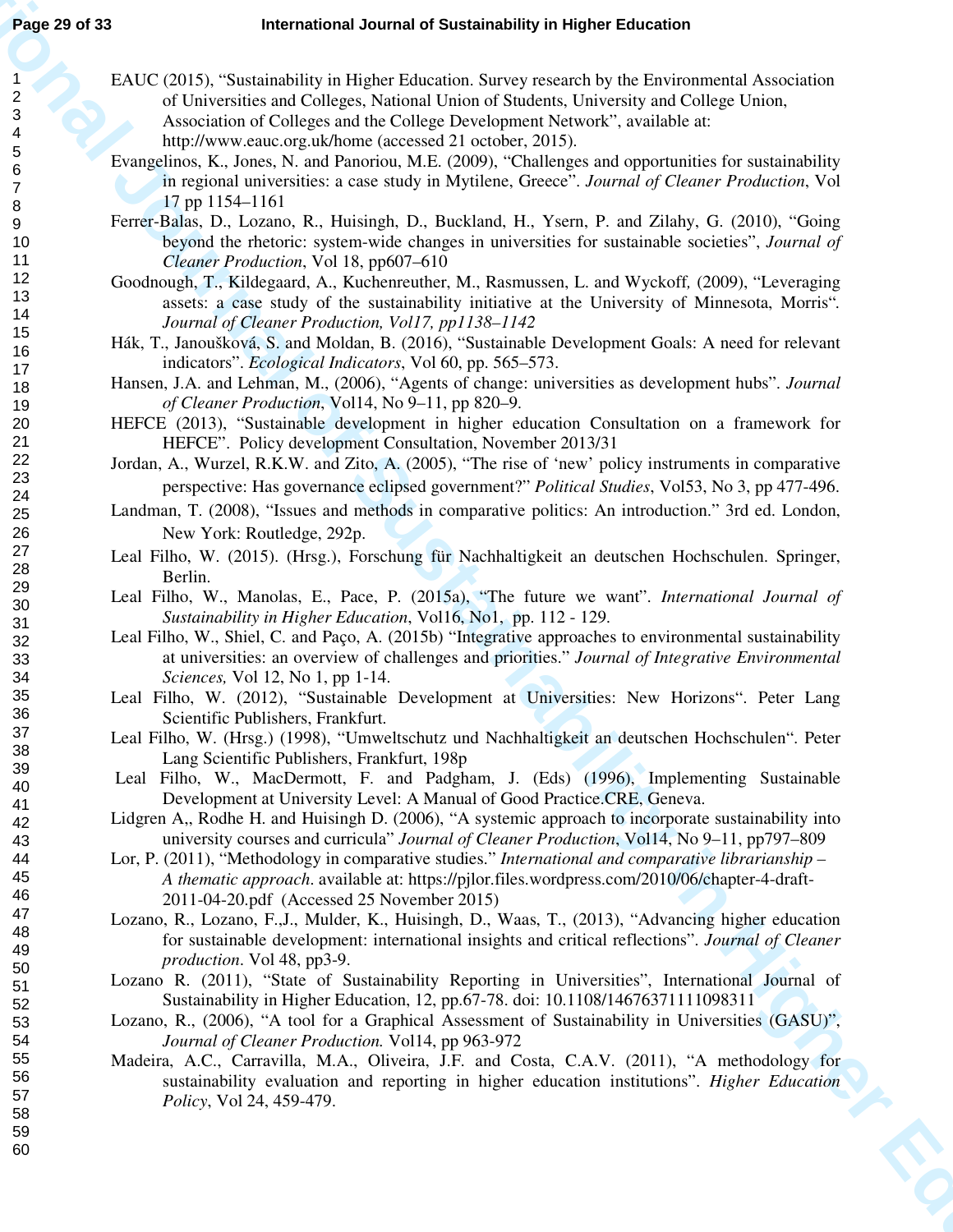- Mader, C., Scott, G. and Razak, D. A. (2013), "Effective change management, governance and policy for sustainability transformation in higher education". *Sustainability Accounting, Management and Policy Journal*, Vol. 4 No3 pp. 264–284.
- Mogesen, F. and Mayer, M. (2005), "Eco Schools, trends and divergences: A Comparative Study on Eco- School Development Processes in 13 countries". Publisher: Austrian Federal Ministry of Education, Science and Culture. Austria, p. 362
- Palma, L.C., de Oliveira, A.M. and Viacava, K.R. (2011), "Sustainability in Brazilian federal universities". *International Journal of Sustainability in Higher Education*, Vol 12, No 3, pp. 250-258.
- Radford, A. (2012), "A critical assessment of university sustainable development policy: a Gloucestershire case study". *Earth & Environment,* Vol 8, pp 210-241.
- Sammalisto, K., Sundstrom, A. and Holm, T. (2014), "Implementation of sustainability in universities as perceived by faculty and staff - a model from a Swedish university". *Journal of Cleaner Production* Vol 106, pp45–54.
- Shiel, C. and Jones, D. (2016), "Sustainability and Social Justice: Leadership Challenges" in Shultz, L. and Viczko, M. (Eds.) *Assembling and Governing the Higher Education Institution: Democracy, Social Justice and Leadership in Global Higher Education.* Palgrave Studies in Global Citizenship Education and Democracy Series, pp 11-34.
- Shiel, C., Leal Filho, W., Paço, A. and Brandli, L. (2016), "Evaluating the engagement of universities in capacity building for sustainable development in local communities". *Evaluation and Program Planning*, Vol54, pp123-134.
- Shiel, C. and Williams, A. (2015), "Working together, driven apart: Reflecting on a joint endeavour to address sustainable development within a university. In W. Leal Filho, L. Brandli, O. Kuznetsova and A. Paço . (Eds.), *Integrative approaches to sustainable development at university level*. Springer, pp. 425–447
- Siegel, A. (2016), "Chi-Square Analysis: Testing for Patterns in Qualitative Data. Pratical Business Statistics", 17<sup>th</sup> edition. Elsevier. pp 509-524.
- St Andew's University (2012), "Sustainable Development Policy and Strategy 2012 to 2022", available in https://www.st-andrews.ac.uk/environment/importantinfo/sustainabledevelopmentpolicies/ (Accessed 04 March 2017)
- Steiner, L., Sundstrom, A. and Sammalisto, K. (2013), "An analytical model for university identity and reputation strategy work". *Higher Education,* Vol 65, No 4, ´pp 401-415.
- Sterling, S., Maxey, L. and Luna, H. (Eds.) (2013), "The sustainable university: Progress and prospects". London: Earthscan/Routledge.
- Tilbury, D. (2013), "Another world is desirable: A global rebooting of higher education for sustainable development", in S. Sterling, L. Maxey, & H. Luna (Eds.), *The sustainable university: Progress and prospects*, London: Earthscan/Routledge, pp. 71–86.
- Too, L. and Bajracharya, B., (2015), "Sustainable campus: engaging the community in sustainability". *International Journal of Sustainability in Higher Education*, Vol. 16 No 1 pp. 57–71.
- **International Journal of Sustainability in Higher Education<br>
1944 Context Context Context Context Context Context Context Context Context Context Context Context Context Context Context Context Context Context Context Co** Trencher, G., Rosenberg D., McCormick, K., Terada, T., Petersen, P., Yarime, M. and Kiss, B. (2016), " The role of students in the co-creation of knowledge and societal transformations towards sustainability: Experiences from Lund, Tokyo and Ohio" in Leal Filho, W. and Brandli, L.L. (Eds) Engaging Stakeholders in Education for Sustainable Development at the University Level. Springer: Berlin, pp. 191-215.
	- Trencher, G., Yarime, M., McCormick, K., Doll, C. and Kraines, S. (2014), "Beyond the third mission: Exploring the emerging university function of co-creation for sustainability". *Science and Public Policy*. Vol 41, No 2, pp 151-179.
	- University of British Columbia (2015), Avaliable in:https://sustain.ubc.ca/ (accessed: 27 November 2015).
	- Velazquez L., Mungula N., Plat A. and Taddel J. (2006), "Sustainability university: what can be the matter?" *Journal of Cleaner Production*, Vol 14, No 9–11, pp 810–9.
	- Venzke, C.S., Nascimento, L.F.M., Gomes, L.P. and Campani, D.B. (2012), "Environmental Management on University Campuses in Southern Brazil" in: Walter Leal Filho (ed)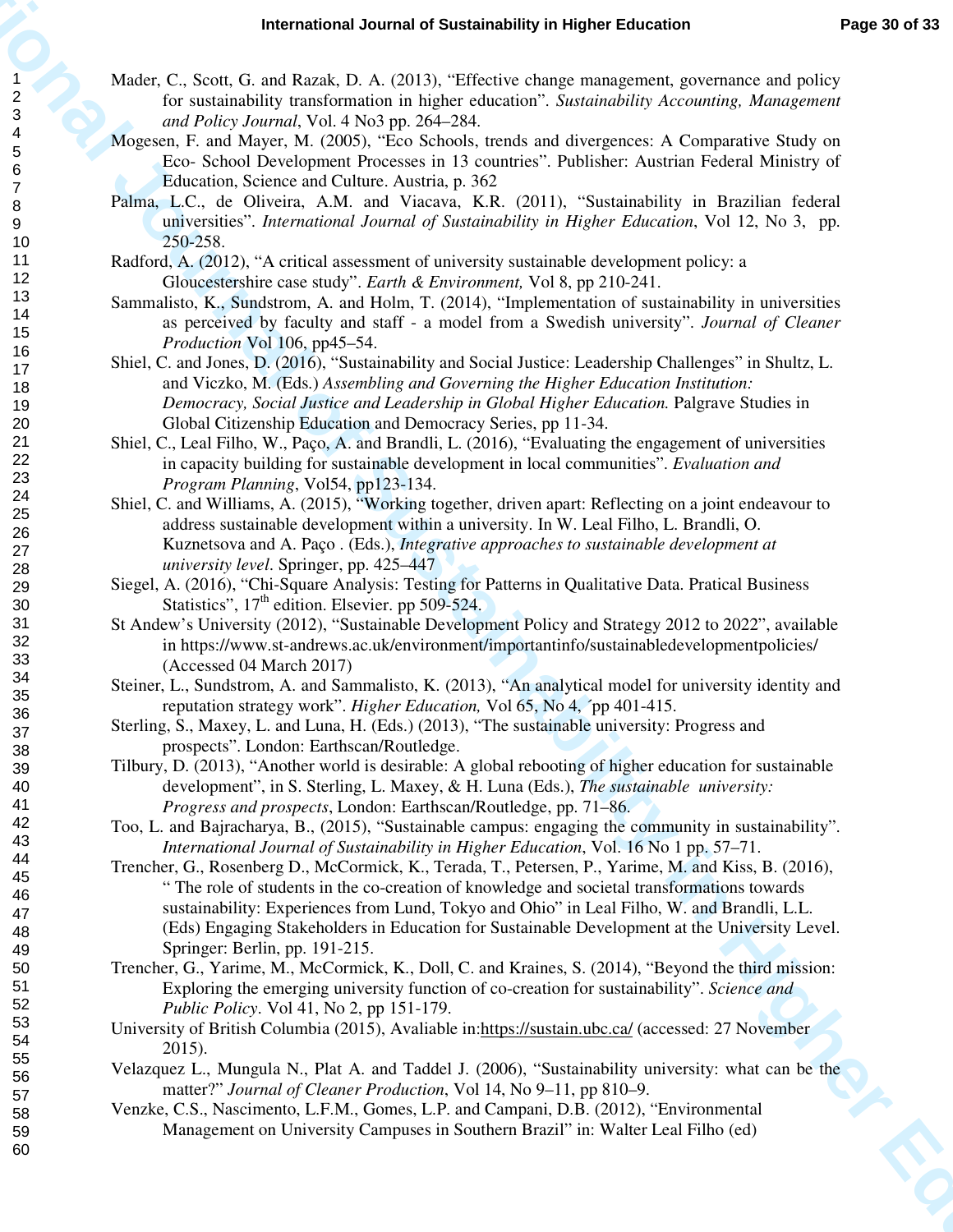Sustainable Development at Universities: New Horizons 73. Frankfurt am Main: Peter Lang Scientific Publishers, vol 34, pp 885–898

- Wals, A.E.J. and Blewitt, J. (2010),"Third wave sustainability in higher education: some (inter)national trends and developments" in J. Paula, S. David, and S. Sterling (Eds.), Sustainability education: perspectives and practice across higher education. Abingdon (UK): Earthscan. pp. 55-74.
- Yale University (2015), "Sustainability Strategic Plan (2013-2016)", Yale Office of Sustainability, New Haven, CT.
- Zachariou, A., Kaila, M. and Katsikis, A. (2008), Sustainable School: Facts, Objectives and Prospects, *Science and Technology Topics in Education*,Vol 1, No 3, pp 269-288.

Zilahy, G. and Huisingh, D. (2009), "The roles of academia in Regional Sustainability Initiatives". Jornal of Cleaner Production. Vol 17, pp 1057–1066.

# **Bio-notes**

**Walter Leal Filho** is a Senior Professor and Head of the Research and Transfer Centre "Applications of Life Sciences" at Hamburg University of Applied Sciences in Germany, and Chair of Environment and Technology at Manchester Metropolitan University, UK. He is the initiator of the Word Sustainable Development Symposia (WSSD-U) series, and chairs the Inter-University Sustainable Development Research Programme. Professor Leal Filho has written, co-written, edited or co-edited more than 300 publications, including books, book chapters and papers in refereed journals.

**Luciana Brandli** is an Associate Professor in the University of Passo Fundo, Brazil, working in the Ph.D Program in Engineering, Infrastructure and Environment. Her current research interests include sustainability in higher education and green campus, environment management, management of urban infrastructure, sustainable cities and green buildings. She supervises a number of Masters and doctoral students on engineering, environment and sustainability issues, and has in excess of 150 publications.

**Deisi Becker** is a professor on Strategic Management and Innovation, Technology and Sustainability. Member of the Sustainability Research Group - Federal University of Rio Grande do Sul - Brazil. Member of the Management Research Group - Unifra -Rio Grande do Sul, Brazil. PhD student on Activity Theory - Federal University of Rio Grande do Sul - Brazil and Hamburg University of Applied Sciences/Germany.

**Page 31 of 33**<br> **International Development of Sustainability in Higher Education 22.<br>
<b>Solution** Development of the realistic New Technical New York (1998). The first in Higher Consider the Real Value of the respective o **Constantina Skanavis** is a Professor in Environmental Communication and Education at the Department of Environment, University of the Aegean (Mytilene, Greece). She is also the Head of the Research Centre of Environmental Education and Communication. She joined the University of the Aegean 15 years ago. Before that she was a Professor at California State University, Los Angeles. She has developed several courses on issues of environmental health and education. She currently teaches environmental education, environmental communication and environmental interpretation courses in undergraduate and postgraduate levels. Professor Skanavis has numerous publications on a international basis and has given presentations all over the world.

**Aristea Kounani** is a PhD Candidate of the Department of the Environment of the University of the Aegean and a senior researcher on the Research Unit of Environmental Education and Communication, of the Department of Environment. She has a Master Degree on "Agriculture and Environment", and a Bachelor Degree on the Agricultural Technology. Aristea's researches are in the area of climate change, sustainable development, environmental education and communication. She is currently conducting researches on the issue of refugees (environmental-climate refugees), Education for Sustainable Development and Climate Change Communication.

**Chrysoula Sardi** is a postgraduate student in Science and Technology of Water Resourses – Port Management at the Department of Civil Engineers, National Technical University of Athens. She has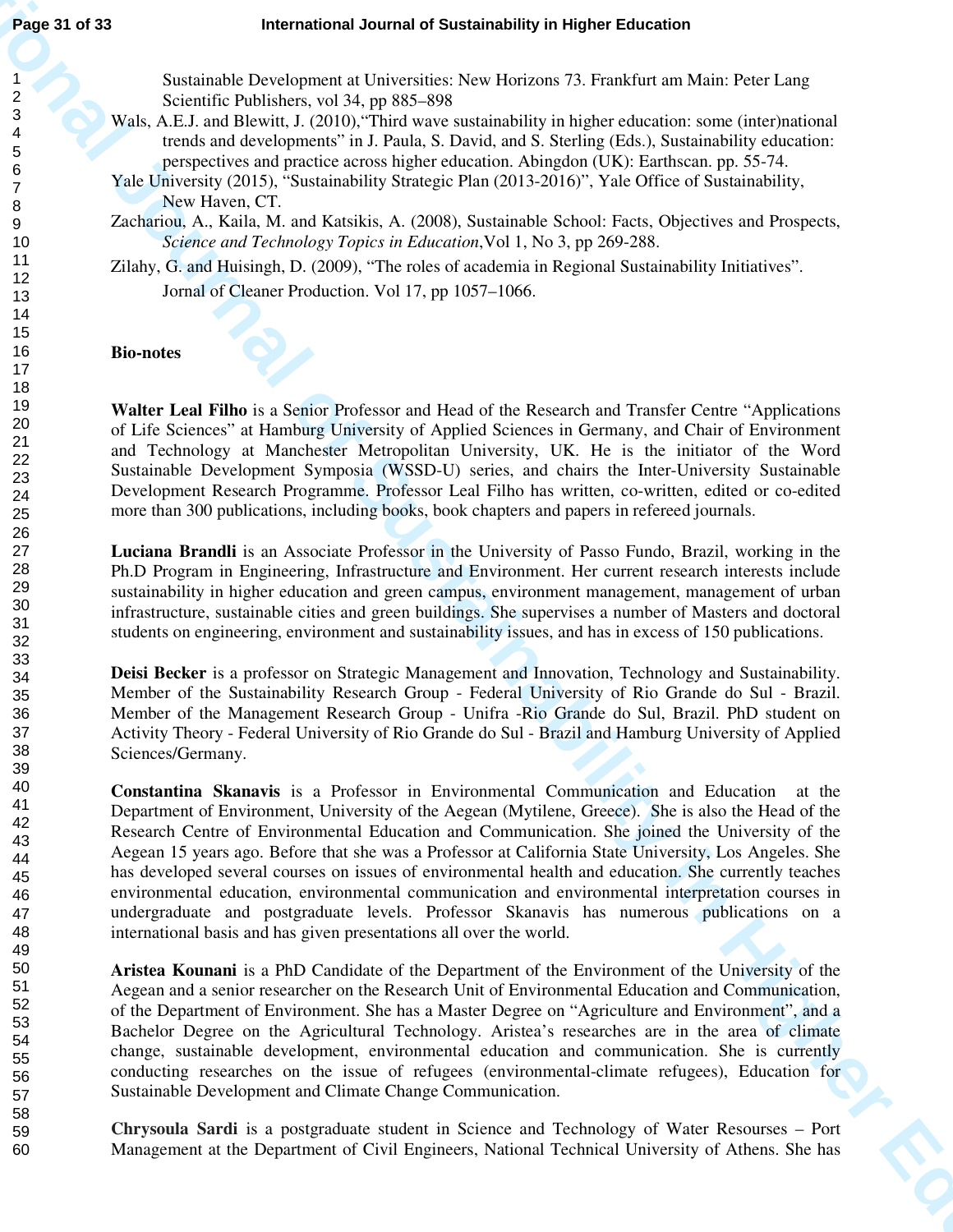B. Sc. in Environmental Science and she is also a member of the Research Centre of Environmental Education and Communication, University of the Aegean. Her first diploma was in Architectural Technology from the University of Wales.

**Dimitra Papaioannidou** Graduate student of University of the Agean, Department of Environmental Science. Price winner for her thesis "How Green are the Greek Universities" of the University of the Agean and Ecopolis Awards 2016.

**Arminda Paco** is a researcher of NECE research centre and an assistant professor at University of Beira Interior in Portugal. Her research interests are mainly directed toward the sustainability and environmental marketing, as well as the entrepreneurship education.

**ISENTIFY INTERFACTION CONTRACTS ACTOR CONTRACTS (SECURE CONTRACTS ACTOR CONTRACTS ACTOR CONTRACTS (SECURE ACTOR CONTRACTS ACTOR CONTRACTS ACTOR CONTRACTS (SECURE ACTOR CONTRACTS ACTOR CONTRACTS ACTOR CONTRACTS (SECURE ACT Ulisses M Azeiteiro** is a Senior Professor (Associate Professor with Habilitation and Tenure), Coordinator of the Climate Change and Biodiversity Assets Unit from the Biology Department and Integrated Member/Senior Researcher of the Centre for Environmental and Marine Studies (CESAM) at University of Aveiro in Portugal. His main interests are the Impacts of Climate Change in the Marine Environment (Biology and Ecology of Global Change) and Adaptation to Climate Change in the Context of Sustainable Development (Social and Environmental Sustainability and Climate Change). Research Coordinator since 2008 he was a member of several evaluation panels from research projects and grants (International, European and National—Portuguese and outside Portugal), member of the organizing and scientific committees of more than 100 international and national congresses, member of more than 150 exam panels for viva voice examinations (for Ph.D and MSc) and career assessment and supervised over 50 postgraduate students (MSc and Ph.D students). Professor Ulisses M Azeiteiro has written, co-written, edited or co-edited more than 200 publications, including books, book chapters and papers in refereed journals

**Luiza Olim de Sousa** is the niche leader of Environmental Education for Sustainable Development in the Faculty of Education Sciences at the North-West University (South Africa). She has been actively advancing environmental education in pre-service teacher education since 2014. Luiza holds a PhD from the North-West University in environmental management and education for sustainable development.

**Schalk Raath** is a research fellow at the North-West University (Potchefstroom campus) South Africa in the subject group Geography Education and Environmental Education.

**Rudi Pretorius** is attached to the Department of Geography at Unisa, where he has been lecturing a variety of sustainability related courses over a number of years. In addition he is the academic coordinator of the undergraduate programme in environmental management. He holds a Master's of Science in Geography and a Master's in Business Leadership. He is chair of the Division of Mathematical and Physical Sciences of the South African Academy of Science and Arts and is studying towards a PhD in Geography, with focus on the role of Geography in education for sustainability in the South African context.

**Chris Shiel** is Professor in Sustainability & Globalisation in the Faculty of Science & Technology, Bournemouth University. She is the former Director of the Centre for Global Perspectives, a Leadership Foundation Fellow and a Principle Fellow of the Higher Education where she has contributed to developments in internationalisation & sustainability. She was one of the early contributors in the UK, to the concepts of ESD and global citizenship.

**Valeria Vargas** currently Education for Sustainable Development (ESD) Co-ordinator at Manchester Metropolitan University, Valeria leads the Environmental Management System policy area on ESD. Her work contributed to Manchester Met becoming the UK's first university to achieve the more challenging ISO14001-2015 Certification and, successfully earning top positions of the People and Planet University Green League. For over 10 years, Valeria has applied creative arts including music